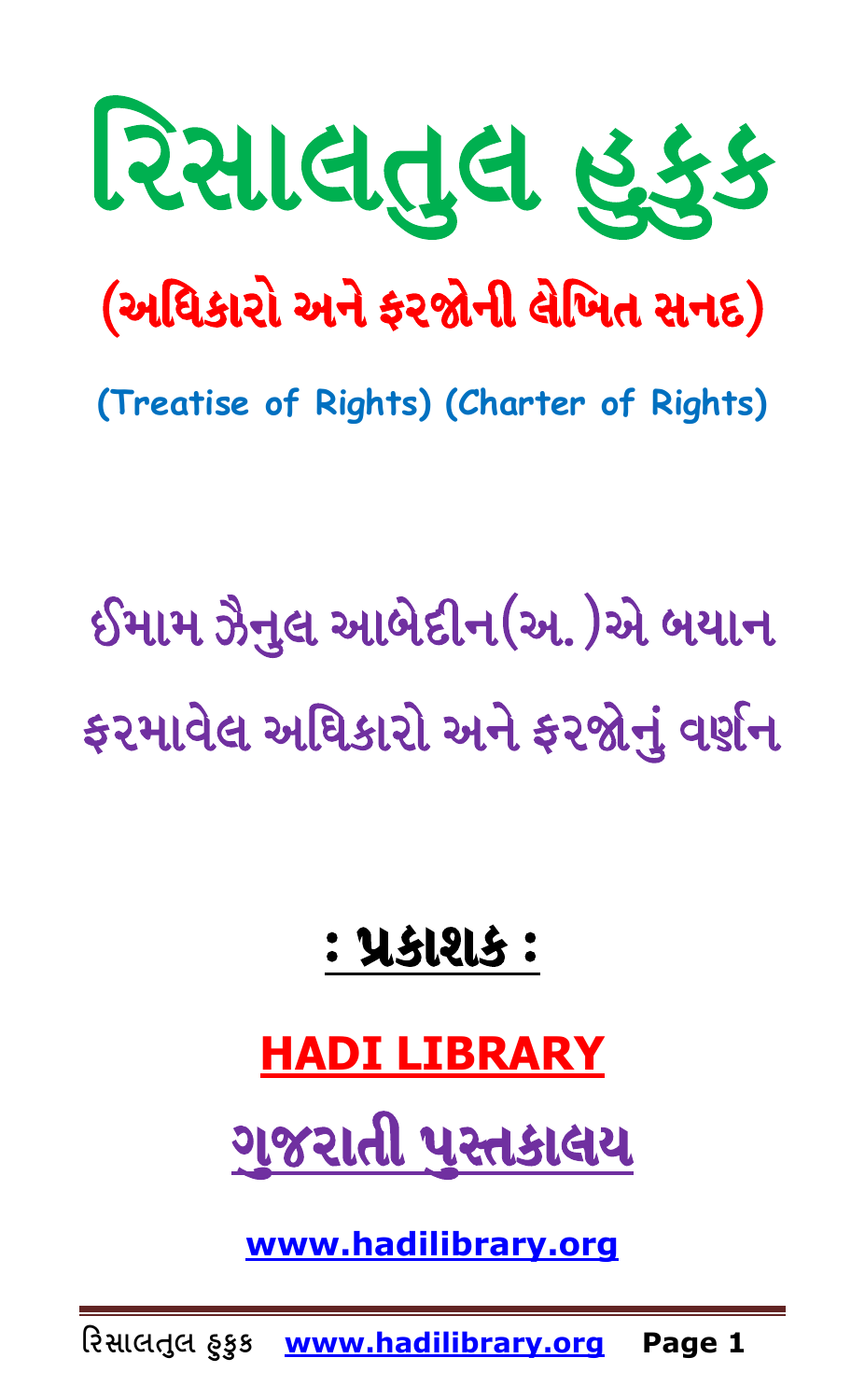| કિતાબનું નામ     | રીસાલતુલ હુકુક        |
|------------------|-----------------------|
| વિષય             | આપણી જવાબદારીઓ અને    |
|                  | બીજાના અધિકારો        |
| અસલ બયાન         | ઈમામ ઝૈનુલ આબેદીન(અ.) |
| ગુજરાતી અનુવાદ : | રઝા સોનગઢવાળા         |
| પ્રૂફ રીડીગ      | મૌ. મુરતઝા મોરબીવાળા  |
| હદિયો            | અમલ                   |
| ઈ–પબ્લીશર        | www.hadilibrary.org   |
| ઈ–આવૃતિ          | એપ્રિલ–ર૦૧૮           |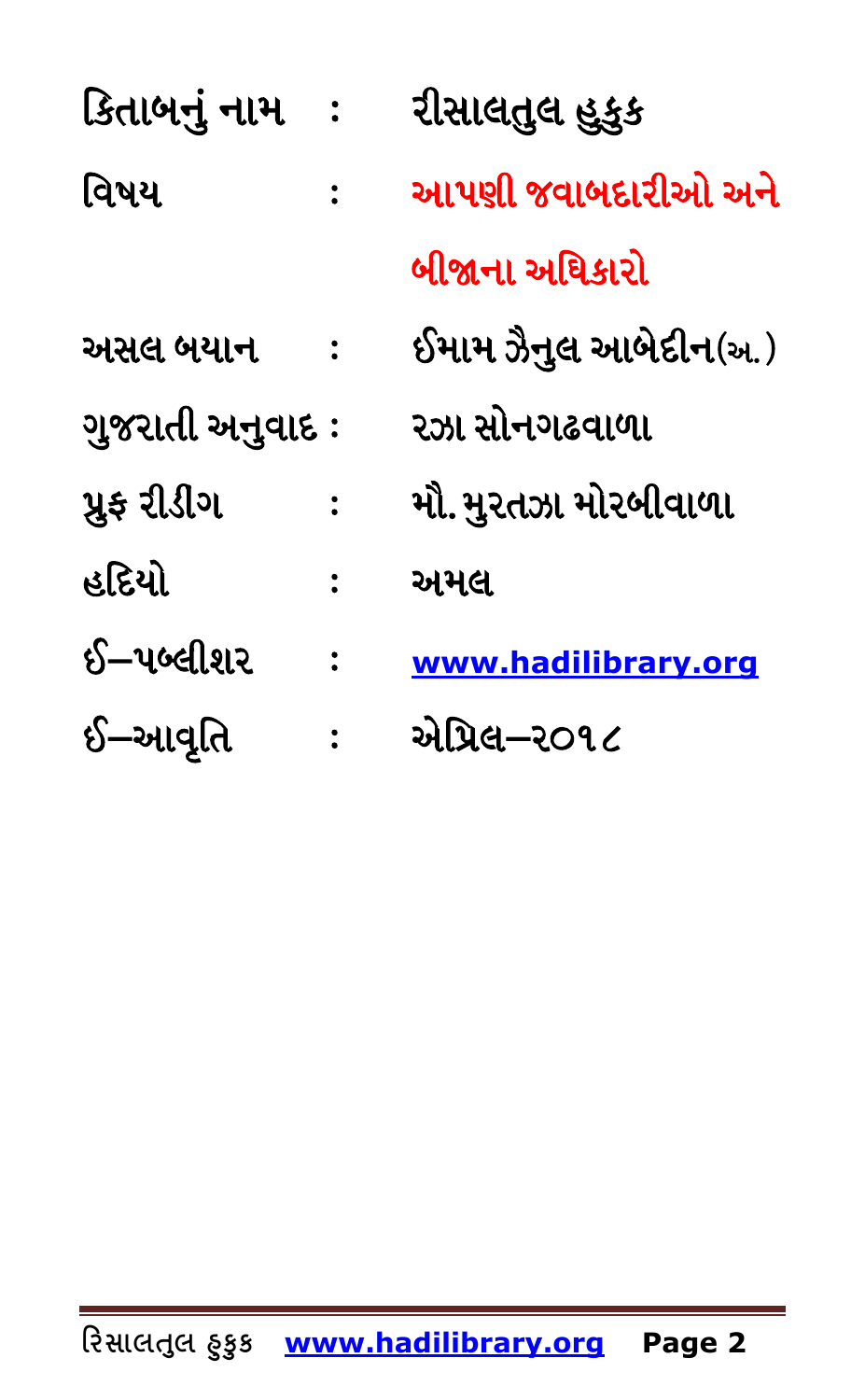# <span id="page-2-0"></span>ભિસ્મીલ્લાહિ ર્રહમાનિ ર્રહીમ

#### **5|:TFJGF**

'રિસાલતુલ હુકુક'નું વર્ણન શૈખે સદ્દકની કિતાબો 'અલ ખિસાલ', 'અલ આમાલી' અને 'મન લા યહૂઝોરોહુલ ફકીહ'માં જોવા મળે છે, જેના સૌપ્રથમ રાવી (બયાન કરનાર) અબુ હમ્ઝા સેમાલી છે, જે ઈમામ ઝૈનુલ આબેદીન(અ.)ના ભરોસાપાત્ર અને આદરણીય સાથીદાર (સહાબી) હતાં.

આપણી જવાબદારીઓ અને કરજો કઈ—કઈ છે અને બીજાના અધિકારો અને હકો કયા-કયા છે તેનું વર્ણન આ પુસ્તિકામાં ટૂંકમાં છતા ઉડાણપૂર્વક કરી દેવામાં આવેલ છે, જે મઅ્સૂમ ઈમામના કલામની ખૂબી અને વિશિષ્ટતા દર્શાવે છે.

આ પુસ્તિકા અંગ્રેજીમાંથી ગુજરાતીમાં રૂપાંતર કરવામાં આવી છે. ગુજરાતી ભાવાનુવાદ કરતી વખતે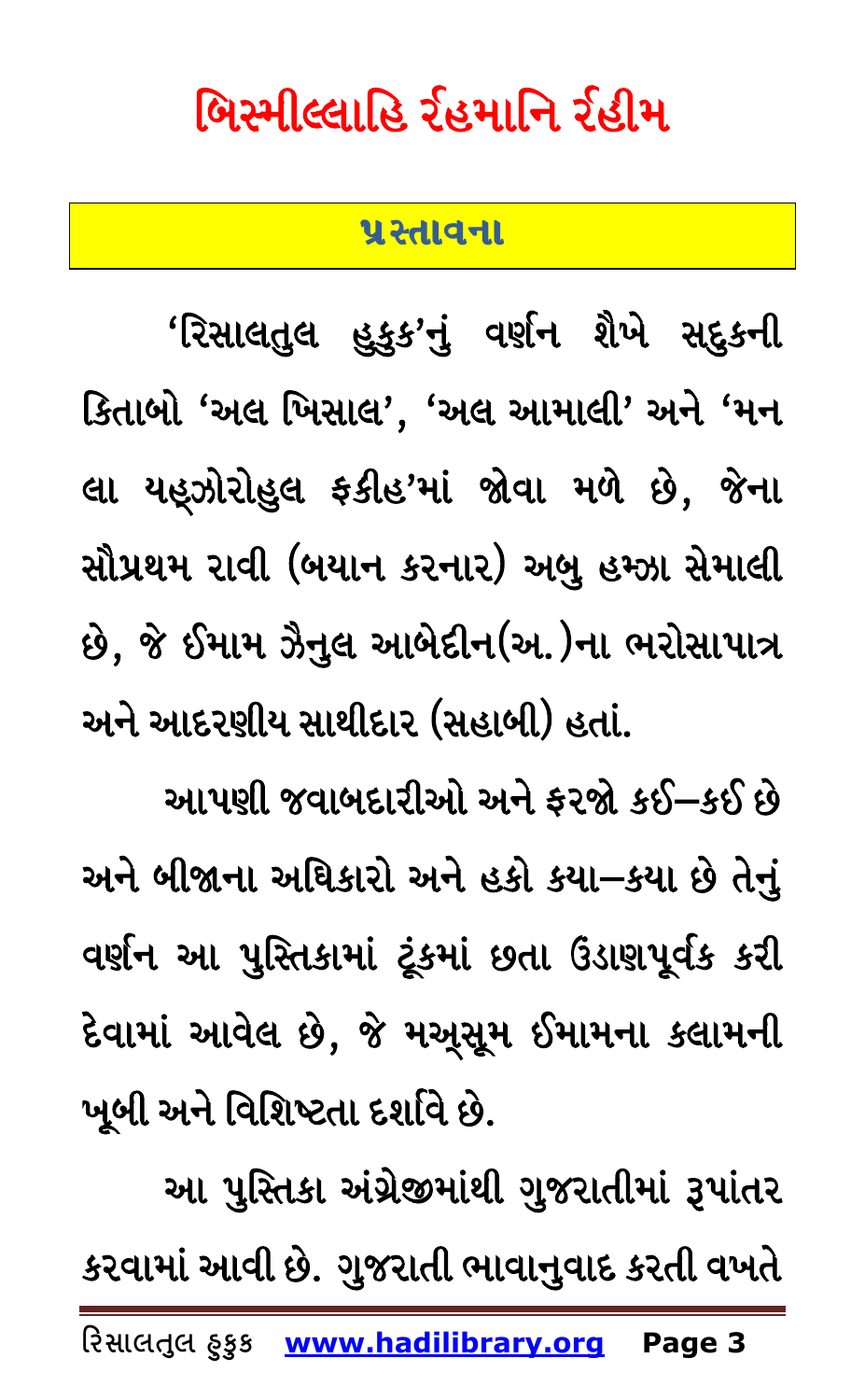શકય તમામ કાળજી લેવામાં આવી છે, આમ છતા કાંઈ ભૂલ કે ક્ષતિ નજરે પડે, તો ઘ્યાન દોરવા વિનંતી. આ પુસ્તિકાનું પ્રુફ રીડીંગ અને સુઘારા–વઘારા કરી આપનાર મૌ.મુરતઝા મોરબીવાળાનો આભાર વ્યકત કરતા અલ્લાહ પાસે દુઆ છે કે અલ્લાહ તેમની તૌફીકાત અને તંદુરસ્તીમાં વઘારો કરે.

આ પુસ્તિકાને ઈમામે ઝમાના(અ.)ની ખિદમતમાં અર્પણ કરતા અલ્લાહ તઆલાને દુઆ છે કે તે આ નાનકડી કોશિશને કબૂલ ફરમાવે અને તેને અમારા માટે આખેરતનો શણગાર અને સવાબે જારીયાનું માઘ્યમ બનાવી દે.

ગુજરાતી અનુવાદક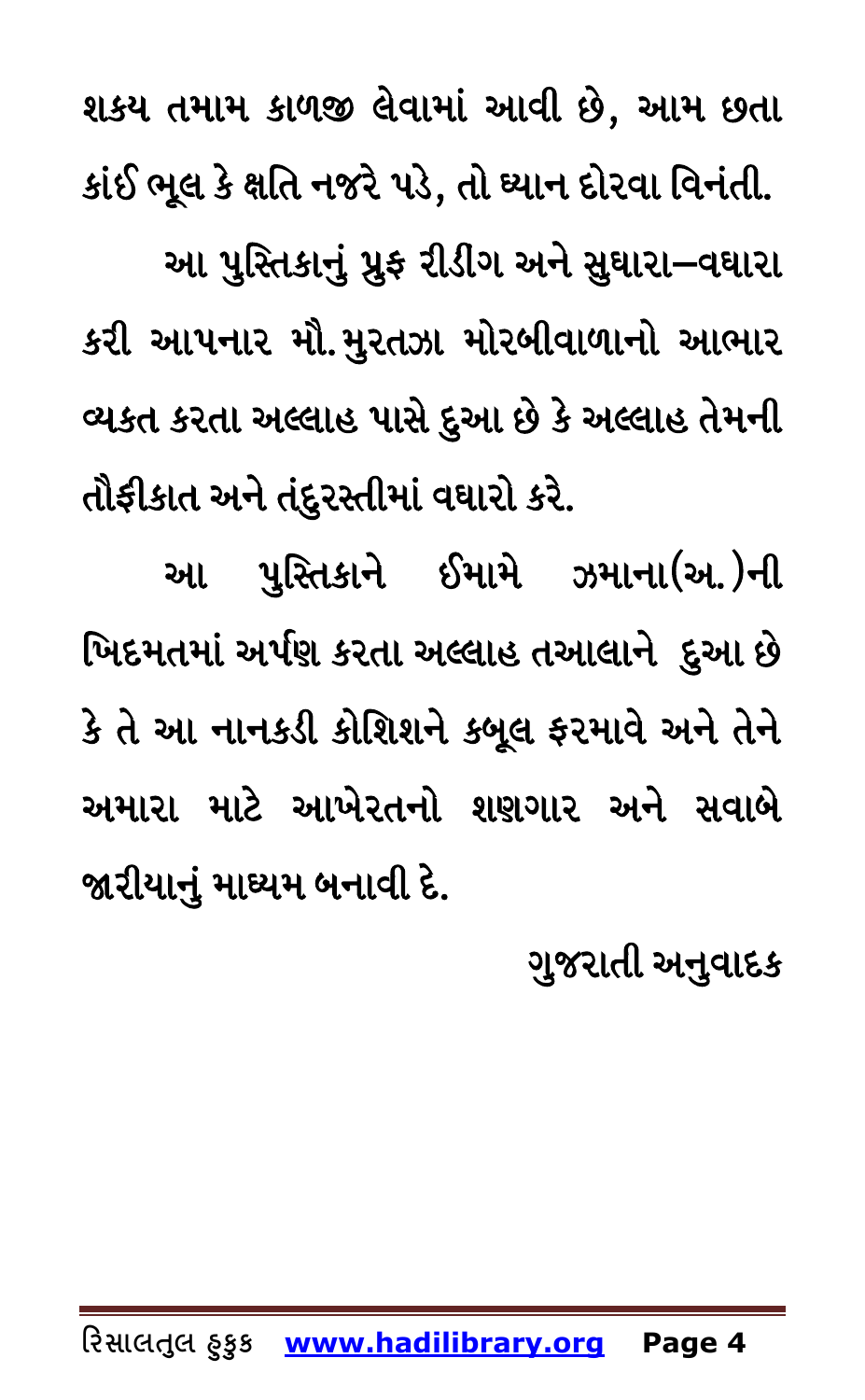# <span id="page-4-0"></span>બિસ્મીલ્લાહિ ર્રહમાનિ ર્રહીમ

## અનુક્ર્મણિકા

| <b>Contents</b>                  |  |
|----------------------------------|--|
|                                  |  |
| અનુકૂમણિકા………………………………………… 5     |  |
|                                  |  |
|                                  |  |
|                                  |  |
|                                  |  |
| પ. આંખનો હક………………………………… $12$    |  |
|                                  |  |
|                                  |  |
|                                  |  |
| ૯. ગુપ્તઅંગો (શર્મગાહ)નો હક $16$ |  |
|                                  |  |

રિસાલતુલ ઠુકુક www.hadilibrary.org Page 5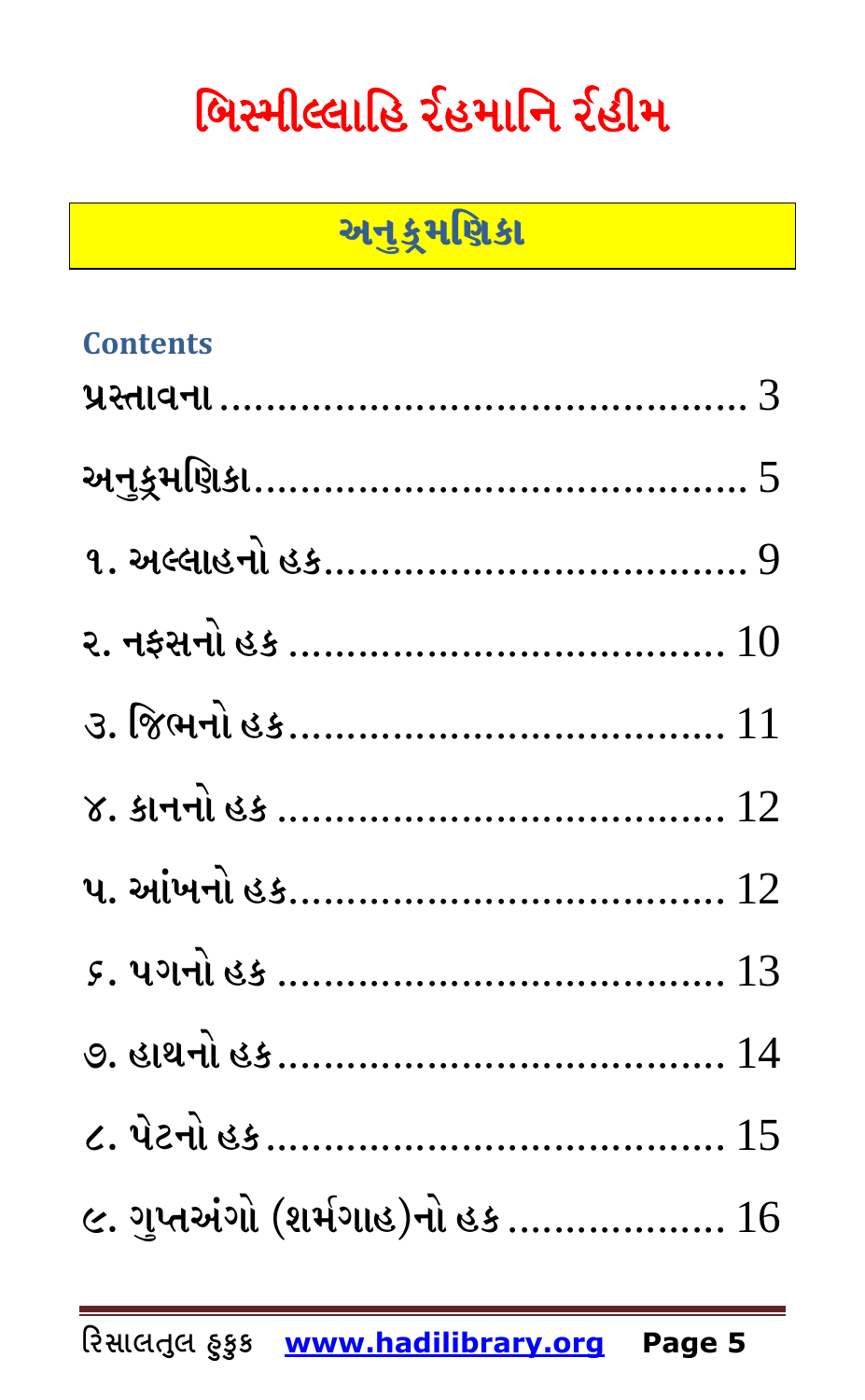| ૧૪. કુરબાનીના જાનવરનો હક ……………… $21$        |
|---------------------------------------------|
| ૧પ. રાજા / સત્તાધીશ / શાસકનો હક…………. $22\,$ |
| <u>૧૬. શિક્ષકનો હક……………………………… 24</u>       |
| <u>૧૭. માલિકનો હક……………………………… 25</u>        |
| ૧૮. પ્રજા / જનતાનો હક 26                    |
| ૧૯. વિધ્યાર્થીનો હક 27                      |
|                                             |
| ૨૧. ગુલામનો હક  30                          |
| ૨૨. માતાનો હક……………………………… 31                |
|                                             |
|                                             |
| Page 6                                      |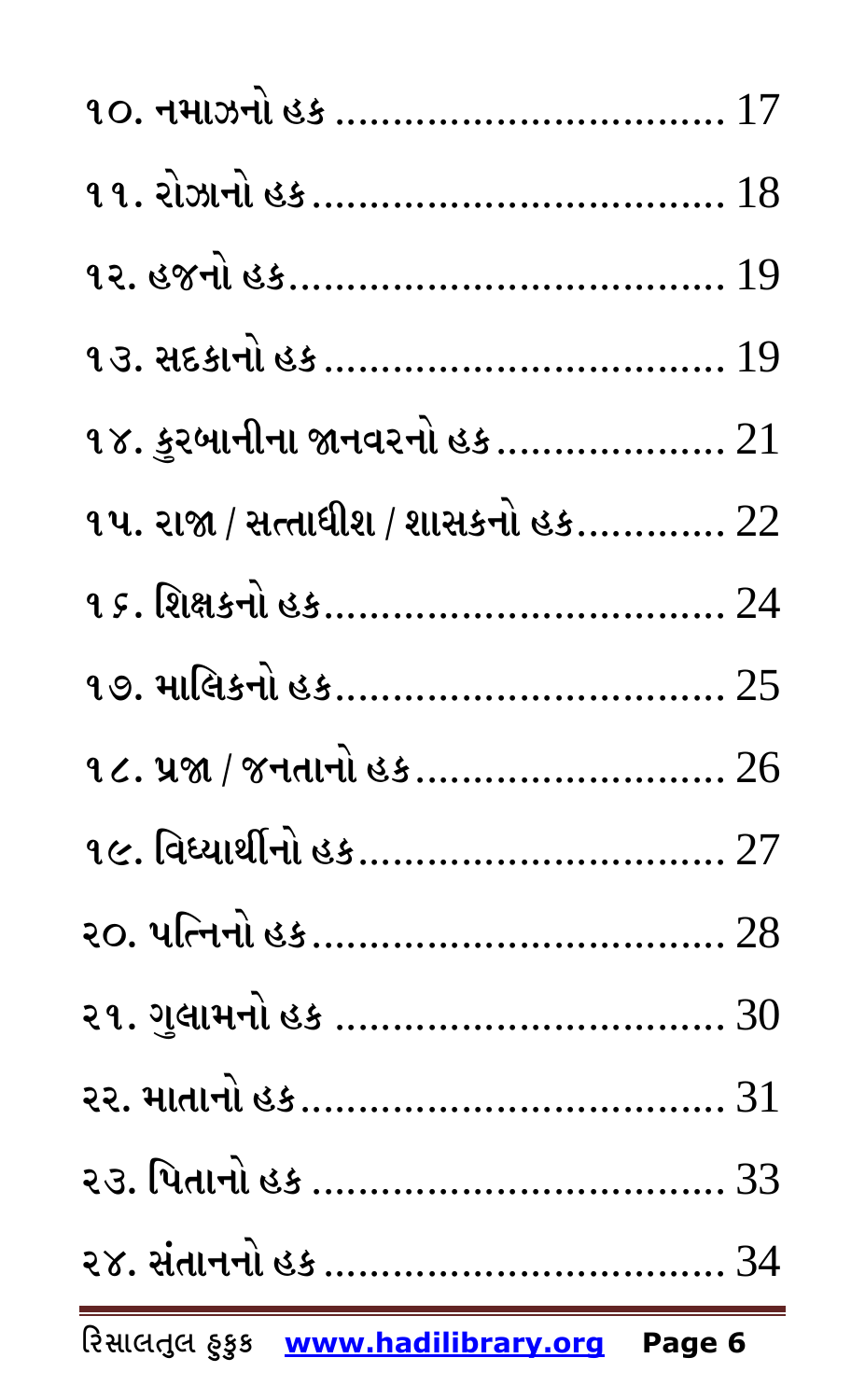| ૨૬. આઝાદ કરનાર માલિકનો હક $36$              |
|---------------------------------------------|
| ૨૭. આઝાદ કરવામાં આવેલ ગુલામ(નોકર)નો હક $38$ |
| ૨૮. ભલાઈ કરનારનો હક  39                     |
| ૨૯. અઝાન આપનારનો હક………………… 40               |
| ૩૦. નમાઝ પઢાવનાર (પેશઈમામ)નો હક …… $41$     |
| ૩૧. સાથે બેસનારનો હક  43                    |
| ૩૨. પાડોશીનો હક  44                         |
|                                             |
| ૩૪. ભાગીદાર (પાર્ટનર)નો હક  47              |
| ૩૫. માલ–દૌલતનો હક  48                       |
| 35. કર્ઝ આપનારનો હક  50                     |
| ૩૭. સહકાર્યકરનો હક  51                      |
| ૩૮. દાવો કરનાર (વાદી)નો હક  52              |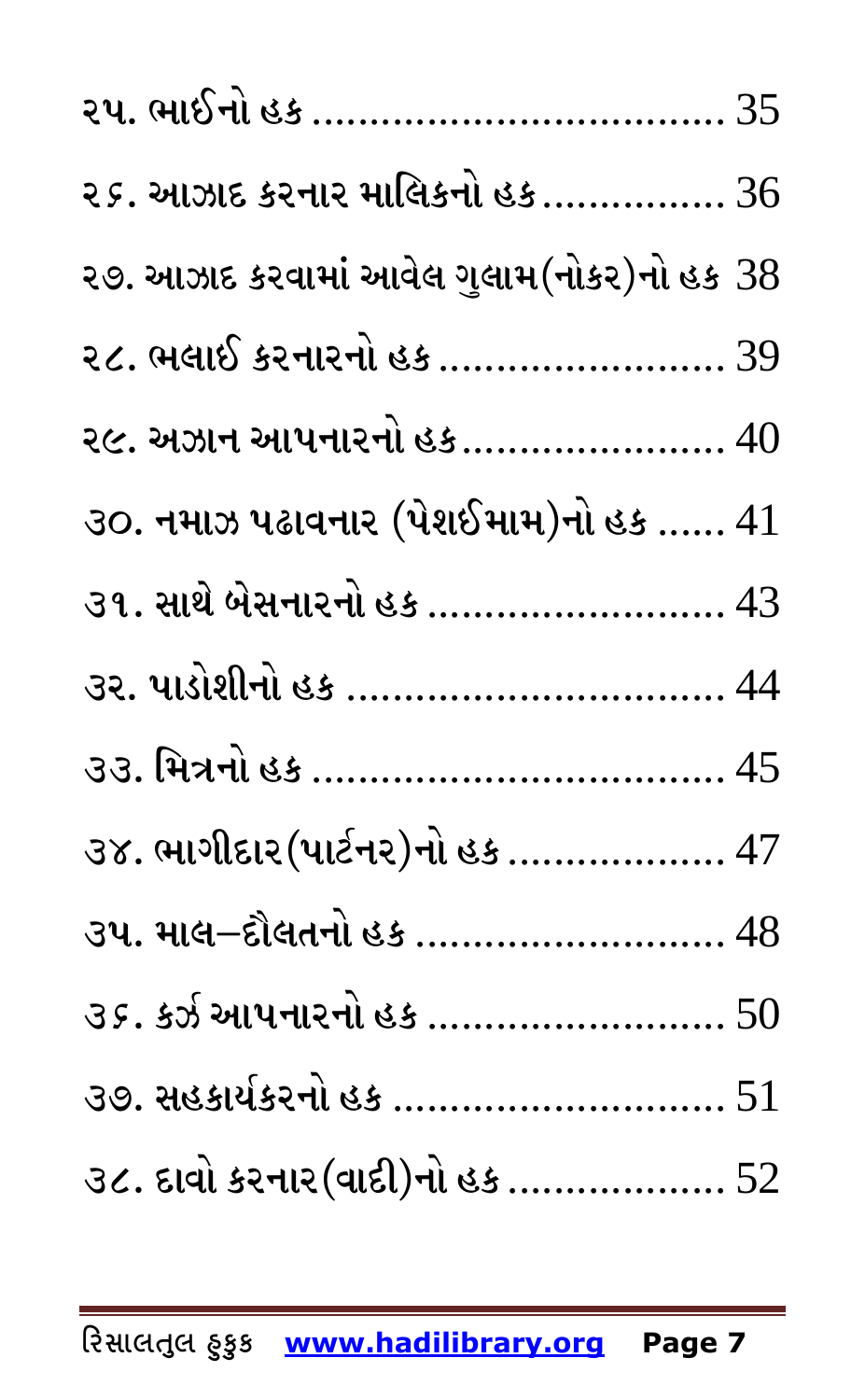| ૩૯. જેની ઉપર દાવો માંડવામાં આવ્યો છે તે           |
|---------------------------------------------------|
| (પ્રતિવાદી)નો હક……………………………… 53                   |
| $\gamma$ ૦. સલાહ માંગનારનો હક  54                 |
| ૪૧. સલાહ આપનારનો હક…………………… 55                    |
| ૪૨. નસીહત (ઉપદેશ) માંગનારનો હક ………. $57$          |
| $83.$ નસીહત (ઉપદેશ) આપનારનો હક ……… $58$           |
| ૪૪. મોટાનો (વડીલનો) હક…………………… 59                 |
| ૪૫. નાની વયની વ્યકિતનો હક 60                      |
| ૪૬. માંગણી કરનારનો હક  61                         |
| ૪૭. જેની પાસે માંગણી કરવામાં આવે તેનો હક . $62\,$ |
| ૪૮. ખુશ કરનારનો હક  63                            |
| ૪૯. દુઃખ પહોંચાડનારનો હક  65                      |
| પ૦. મુસલમાનોનો હક  67                             |
| પ૧. બિનમુસ્લિમોનો હક  69                          |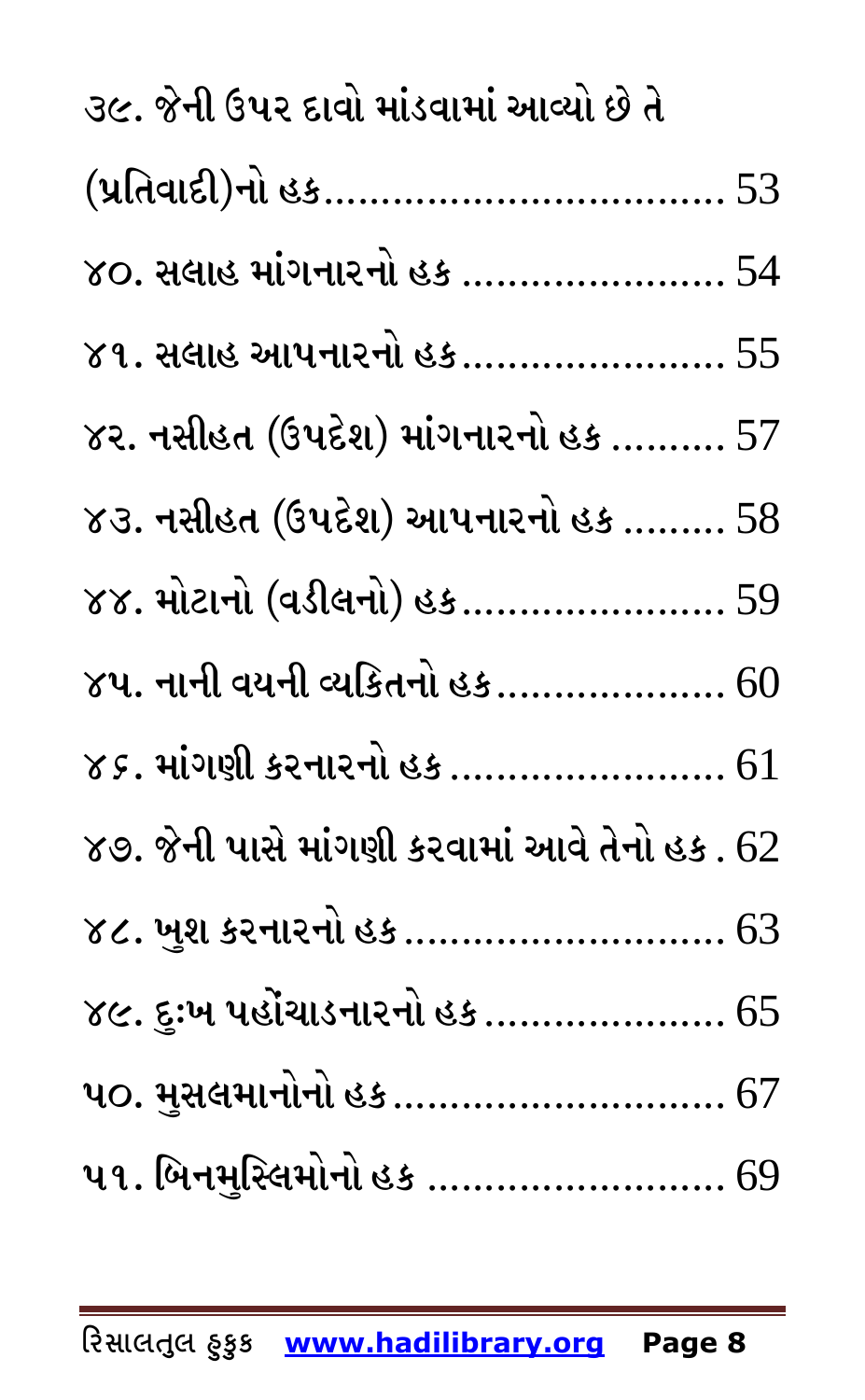બિસ્મીલ્લાહી ર્રહમાનિ ર્રહીમ

ઈમામ ઝૈનુલ આબેદીન(અ.)એ કુલ એકાવન હકો (અધિકારો) બયાન ફરમાવેલ છે, જે 'રિસાલતુલ હુકુક' તરીકે ઓળખાય છે અને તે નીચે મુજબ છે: <u>વિભાગ (એ): અલ્લાહનો હક</u>

### ૧. અલ્લાહનો હક

<span id="page-8-0"></span>તમારી પર અલ્લાહનો હક (અધિકાર) એ છે કે તમે તેની ઈબાદતમાં કોઈને શરીક (ભાગીદાર) કર્યા વિના ફકત તેની જ ઈબાદત કરો. જો તમે તે ફરજ ખુલુસતાથી અદા કરશો, તો અલ્લાહે તમારા માટે દુનિયા અને આખેરતની બાબતોમાં પૂરતું અતા કરવાની અને તમને આ દુનિયા અને આખેરતમાં તમારી મનપસંદ ચીજોને તમારા માટે સુરક્ષિત રાખવાની જવાબદારી લીધી છે.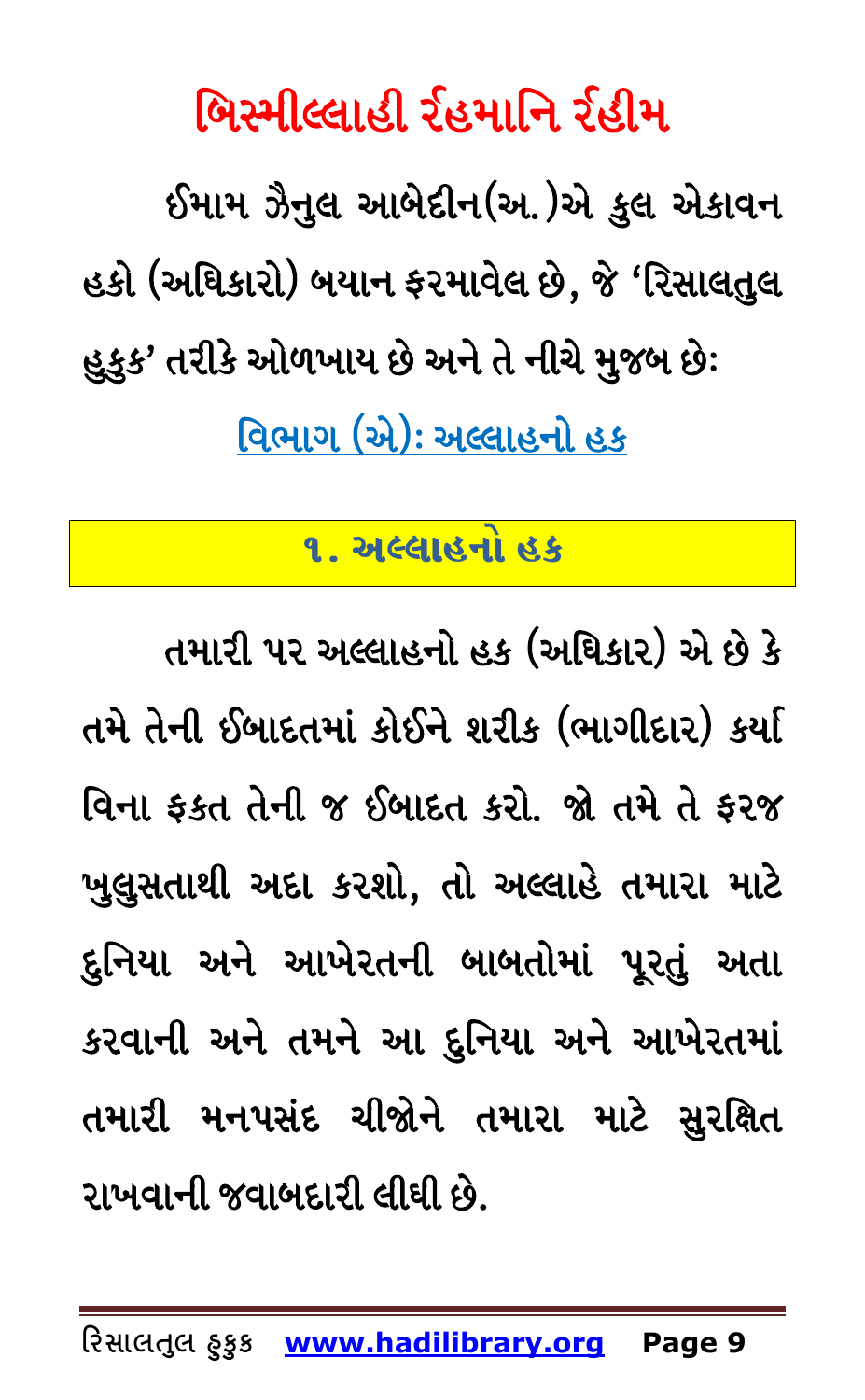<span id="page-9-0"></span><u>વિભાગ (બી): નફસનો અને શરીરના અંગોનો હક</u>

#### <u>ર. નકસનો હક</u>

અને તમારો પોતાનો (તમારા નફસનો) તમારી ઉપર એ હક છે કે તમે તેનો ઉપયોગ પૂર્ણપણે અલ્લાહની ઈતાઅતમાં લગાડીને કરો, તમારી ઝબાનને તેનો હક પહોંચાડીને, અને તમારા કાનને તેનો હક અતા કરીને, અને તમારી દૃષ્ટિને તેનો હક આપીને, અને તમારા હાથને તેનો હક આપીને, અને તમારા પગને તેનો હક સુપરત કરીને, અને તમારા પેટનો હક અદા કરીને. અને તમારા ગુપ્ત અંગનો હક અદા કરીને, અને આ બઘા (હકોની અદાયગી) માટે તમે અલ્લાહની મદદ માંગો.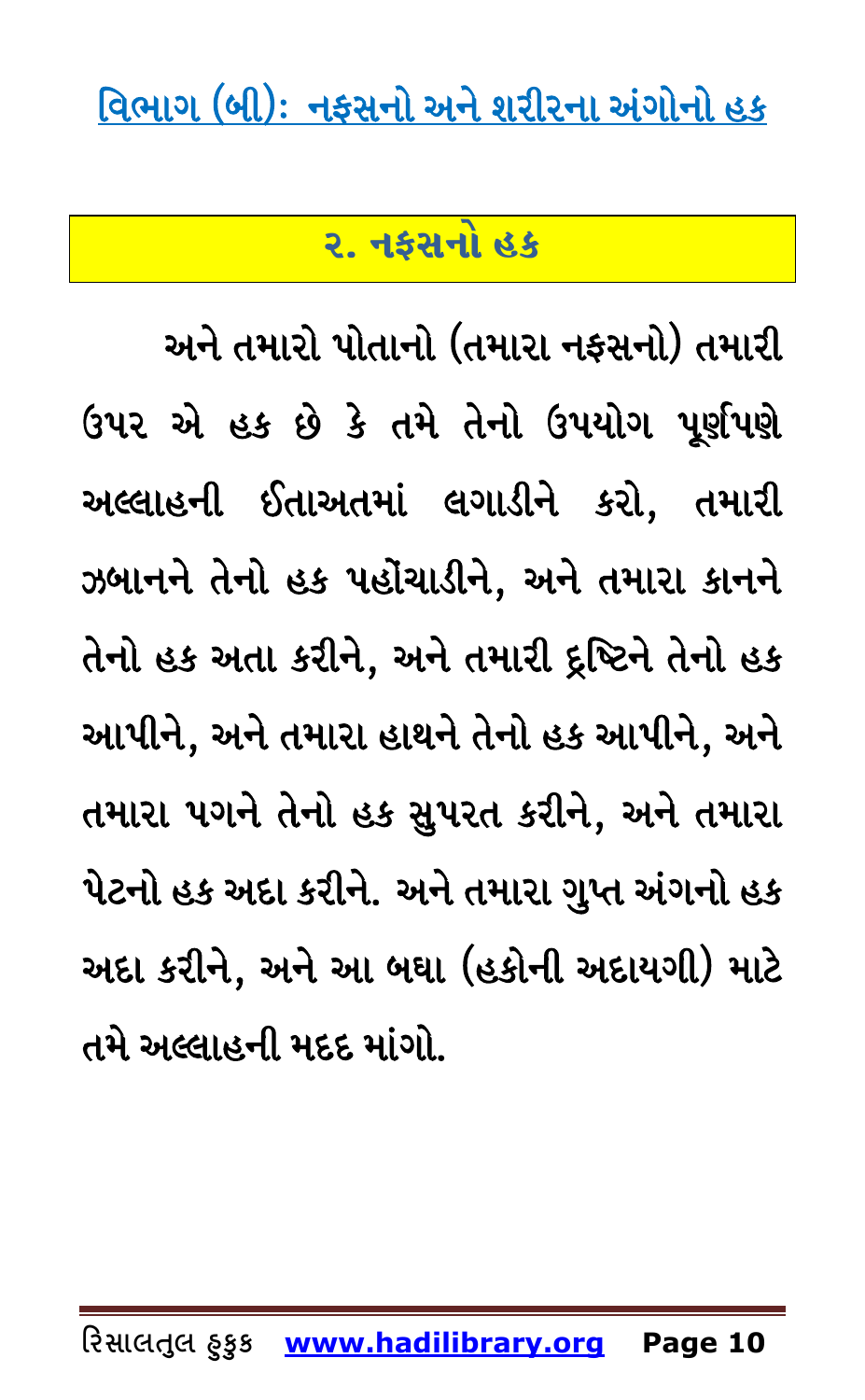#### <u>૩. જિભનો હક</u>

<span id="page-10-0"></span>અને ઝબાનનો હક એ છે કે તમે તેને અશિષ્ટ અને અશ્લીલ ભાષાના ઉપયોગથી દૂર રાખો. અને તેને સુંદર (ભાષા) માટે કેળવો, અને તેને અદબ (સંસ્કાર) વડે શિસ્તબઘ્ઘ કરો, અને જરૂરતના સમયે તથા દીન અને દુનિયાના લાભ મેળવવા સિવાય તેને ખામોશ રાખો. અને તેને ફુઝુલ (નકામી અને વઘારાની) વાતો કરવાથી અટકાવો, જે થોડાં ફાયદાની સાથે દ્યણા બઘા નુકસાનનું કારણ બની શકે છે. આ બાબત અક્કલ અને નકલ (વર્ણન) બંનેથી સાબિત છે. અક્કલમંદની ખૂબસુરતી તેની ભલી અને સારી વાતોમાં છે. અલ્લાહ સિવાય કોઈ તાકત કે શકિત નથી.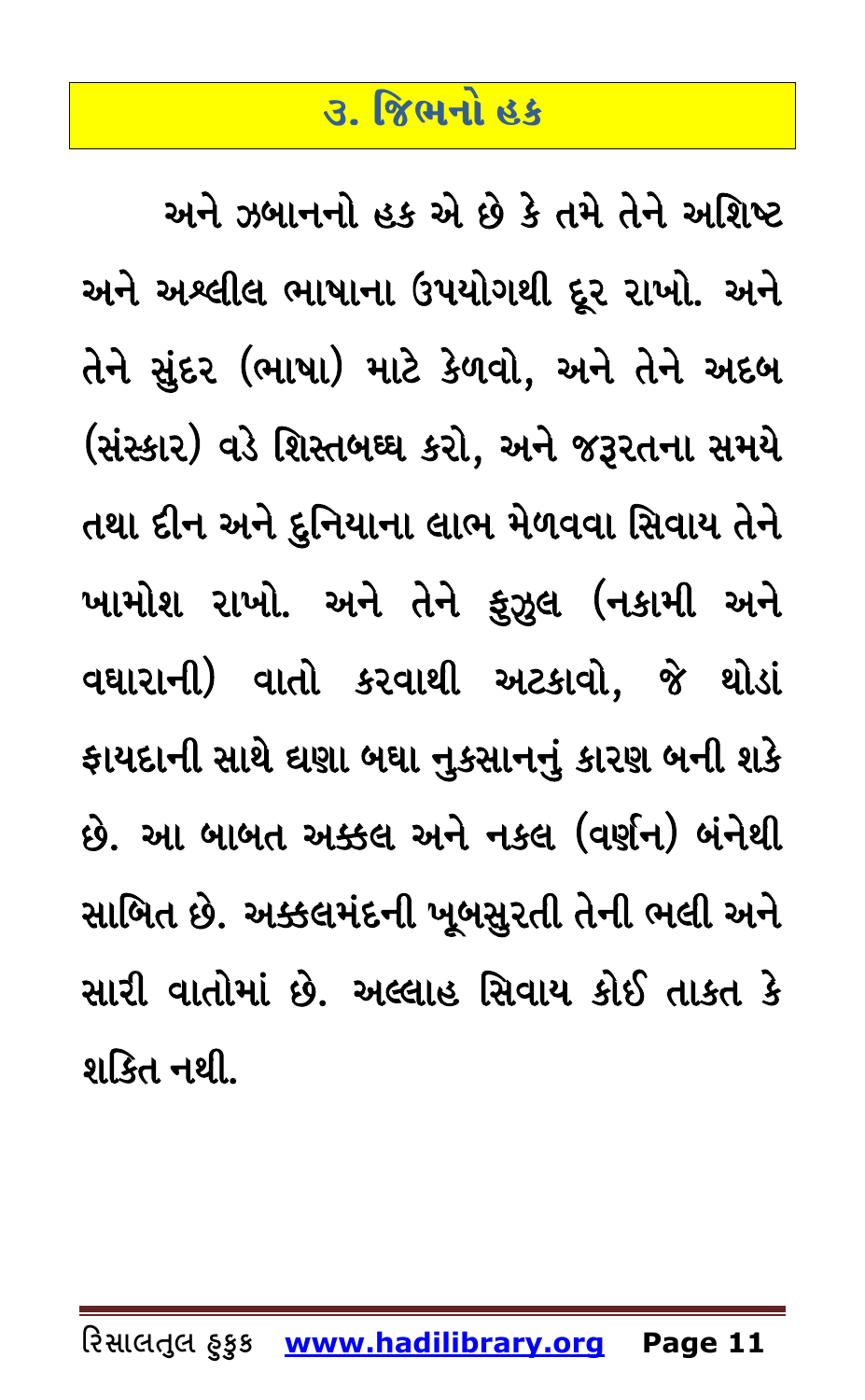#### **४. કાનનો હક**

<span id="page-11-0"></span>અને કાનનો હક એ છે કે તમારા કાનને તમારા દિલના માર્ગ તરફ (જવાનો રસ્તો) ન બનાવો. સિવાય કે ઉમદા વાતો, જે તમારા દિલમાં કંઈક ભલાઈ પેદા કરે, અથવા તમારા માટે ઉમદા અખ્લાક મેળવી આપે. કારણ કે ખરેખર કાન એ દિલ તરફનો દરવાજો છે, જે જુદા–જુદા પ્રકારની વાતોને તેની તમામ ભલાઈ અથવા બુરાઈની સાથે દિલમાં પ્રવેશવાની મંજૂરી આપે છે, જુદા-જુદા પ્રકારના વિચારો લઈ જવાની, ભલેપછી તે સારા હોય કે ખરાબ. અલ્લાહ સિવાય કોઈ તાકત કે શકિત નથી.

#### <u>પ. આંખનો હક</u>

<span id="page-11-1"></span>અને તમારી આંખનો એ હક છે કે તમે તેને એવી દરેક ચીજ સામે ઝૂકાવીને રાખો, જેને જોવાની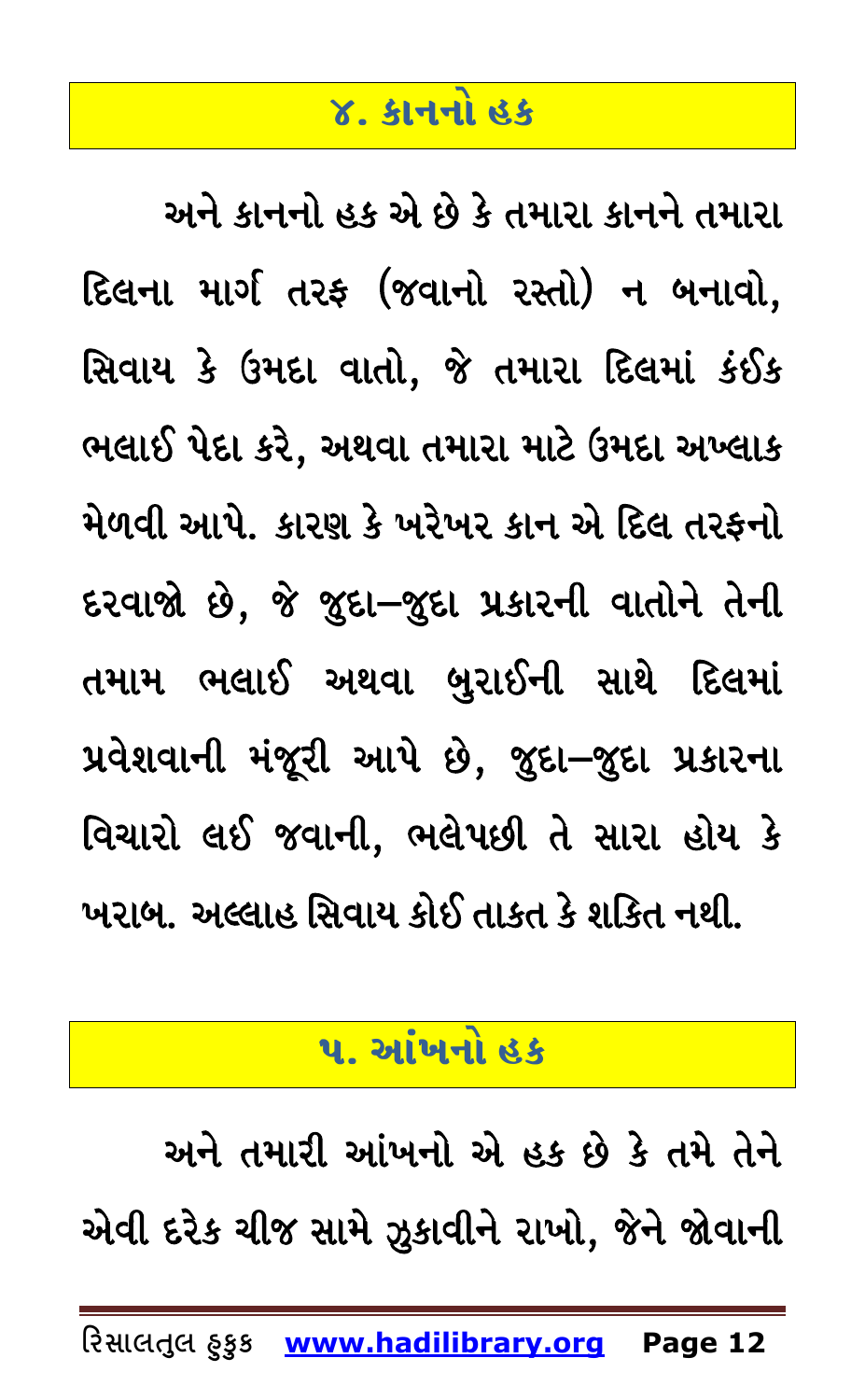તમને મંજૂરી નથી. અને તમે તેનો ઉપયોગ ન કરો સિવાય કે એવી જગ્યાએ જે તમને બોઘપાઠ (શીખામણ / ઈબ્રત) આપે અથવા જેના થકી તમારા જ્ઞાનમાં વઘારો થાય અથવા બસીરત (ઉંડી સમજણ) હાંસિલ થાય, કારણ કે બેશક આંખ એ શિખામણ અને ઈબ્રતનો દરવાજો છે.

#### **&P 5UGM CS**

<span id="page-12-0"></span>અને તમારા બંને પગનો એ હક છે કે, તમે તેના વડે ચાલીને તે તરફ ન જાવ, જેની તમને મનાઈ કરવામાં આવી છે. અને તે બંને (પગ)ને કલંકિત માર્ગ ઉપર પસાર થવા માટેની તમારી સવારી ન બનાવો, કારણ કે તમારા પગ તમારા પરિવહન (આવન–જાવન માટે)ના સાઘન છે અને તમને દીન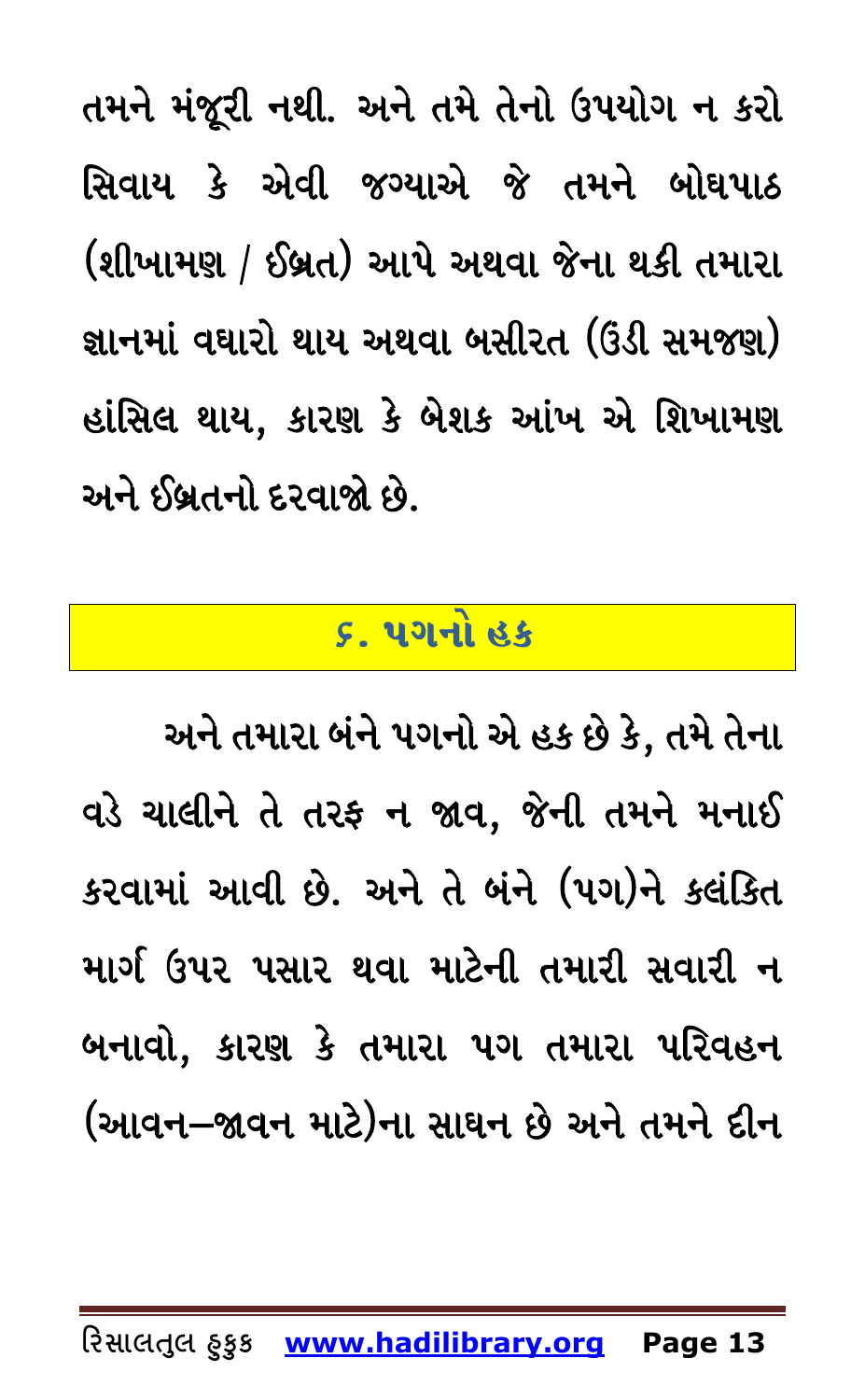<span id="page-13-0"></span>અને પ્રગતિના પંથે લઈ જનાર છે. અલ્લાહ સિવાય કોઈ તાકત કે શકિત નથી.

## <u>૭. હાથનો હક</u>

અને તમારા હાથનો એ હક છે કે તમે તેને તે તરફ ન લંબાવો, જે તમારા માટે હલાલ નથી. નહિંતર તમે આખેરતમાં અલ્લાહ તરફથી સજા મેળવશો અને આ દુનિયામાં લોકોની ટીકા પ્રાપ્ત કરશો. અને અલ્લાહે તમારી ઉપર વાજીબ કરેલા કાર્યોની અદાયગીથી તમારા હાથોને અટકાવો નહિં. બલ્કે તમે તમારા હાથને નેક કામોમાં વઘારે મશગૂલ રાખી આદર–સત્કારમાં વઘારો કરો. જે કાર્યોમાં હાથોને કાર્યરત રાખવાની મનાઈ કરવામાં આવી છે તેનાથી તેમને દૂર રાખીને અને તેમને ભલાઈના કાર્યો માટે આઝાદ રાખો. આ રીતે તમે દુનિયામાં માનવંત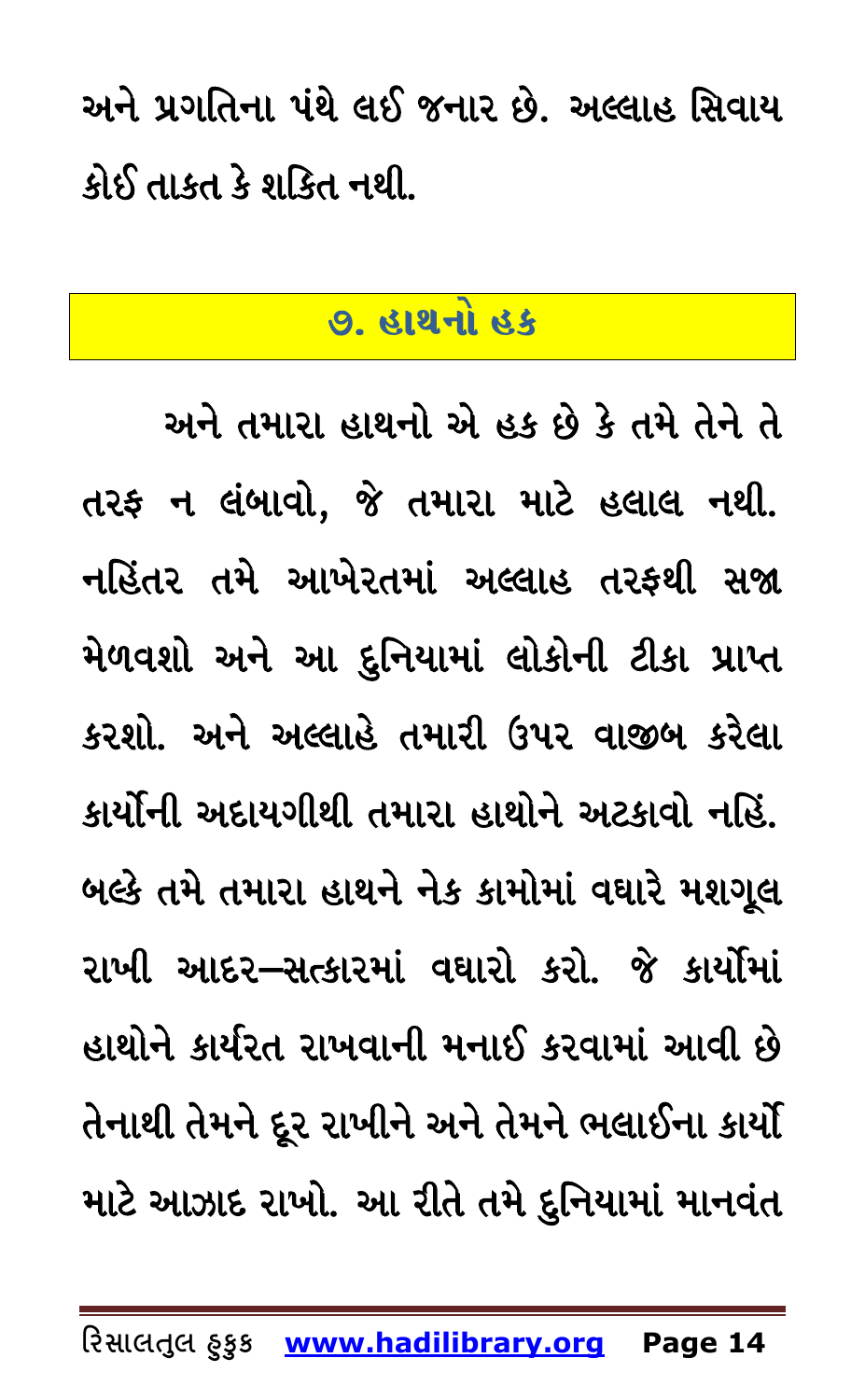<span id="page-14-0"></span>બનશો અને આખેરતમાં સારો બદલો પ્રાપ્ત કરી શકશો

## $\boldsymbol{\mathsf{c}}$ . પેટનો હક

અને તમારા પેટનો તમારી ઉપર એ હક છે કે, તમે તેને હરામ ચીજોનું વાસણ ન બનાવો, ભલે પછી તે ચીજ થોડી હોય કે વઘારે. અને એ કે તમારે હલાલ ચીજો પણ વઘુ ન ખાવી જોઈએ, કારણ કે ખોરાક શકિત મેળવવા માટે ખાવાનો હોય છે. અને તમારે પેટ ભરવાની ચિંતામાં ન રહેવું જોઈએ. (ખાવા–પીવા બાબતે) બીજાઓની અદેખાઈ ન કરવી જોઈએ, બલ્કે ઈન્સાફથી કામ લેવું જોઈએ. વઘુ પડતો ખોરાક આળસનું કારણ બને છે, કામ કરતા અટકાવે છે અને ઈન્સાનને દરેક ભલાઈ અને લાભદાયક ચીજોથી દૂર રાખે છે. અને વઘુ પડતું પ્રવાહી પીવું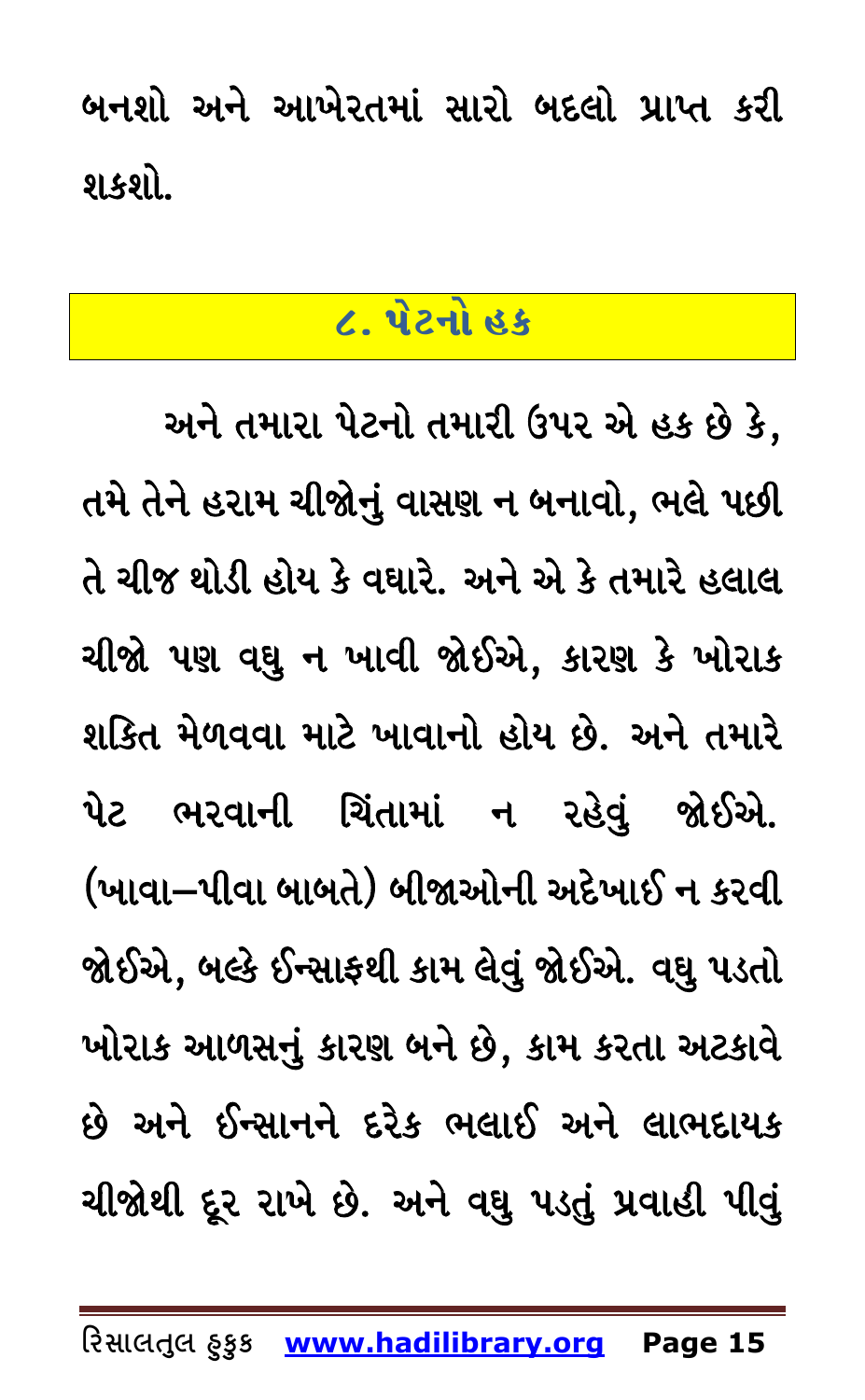ઈન્સાનને બેવકૂફ, અજ્ઞાન અને બદસૂરત બનાવી દે છે તેમજ શરાફતથી દૂર રાખે છે.

## <span id="page-15-0"></span><u>ેલ્દ. ગુપ્તઅંગો (શર્મગાહ)નો હક</u>

અને તમારા ગુપ્ત અંગોનો એ હક છે કે તમે તેનું દરેક એ ચીજથી રક્ષણ કરો જે તમારા માટે હરામ છે. અને આ ધ્યેયની પ્રાપ્તિ માટે તમારી આંખોને નીચી રાખીને તમારી પોતાની મદદ કરો (કારણ કે બેશક તે શ્રેષ્ઠ મદદગાર છે) અને મૌતને વારંવાર યાદ કરીને અને તમારી જાતને અલ્લાહ અને તેના અઝાબની ચેતવણી આપીને (પોતાની મદદ કરો). અને રક્ષણ અને સહાય અલ્લાહ પાસેથી જ માંગો, કારણ કે તેના સિવાય કોઈ તાકત કે શકિત નથી.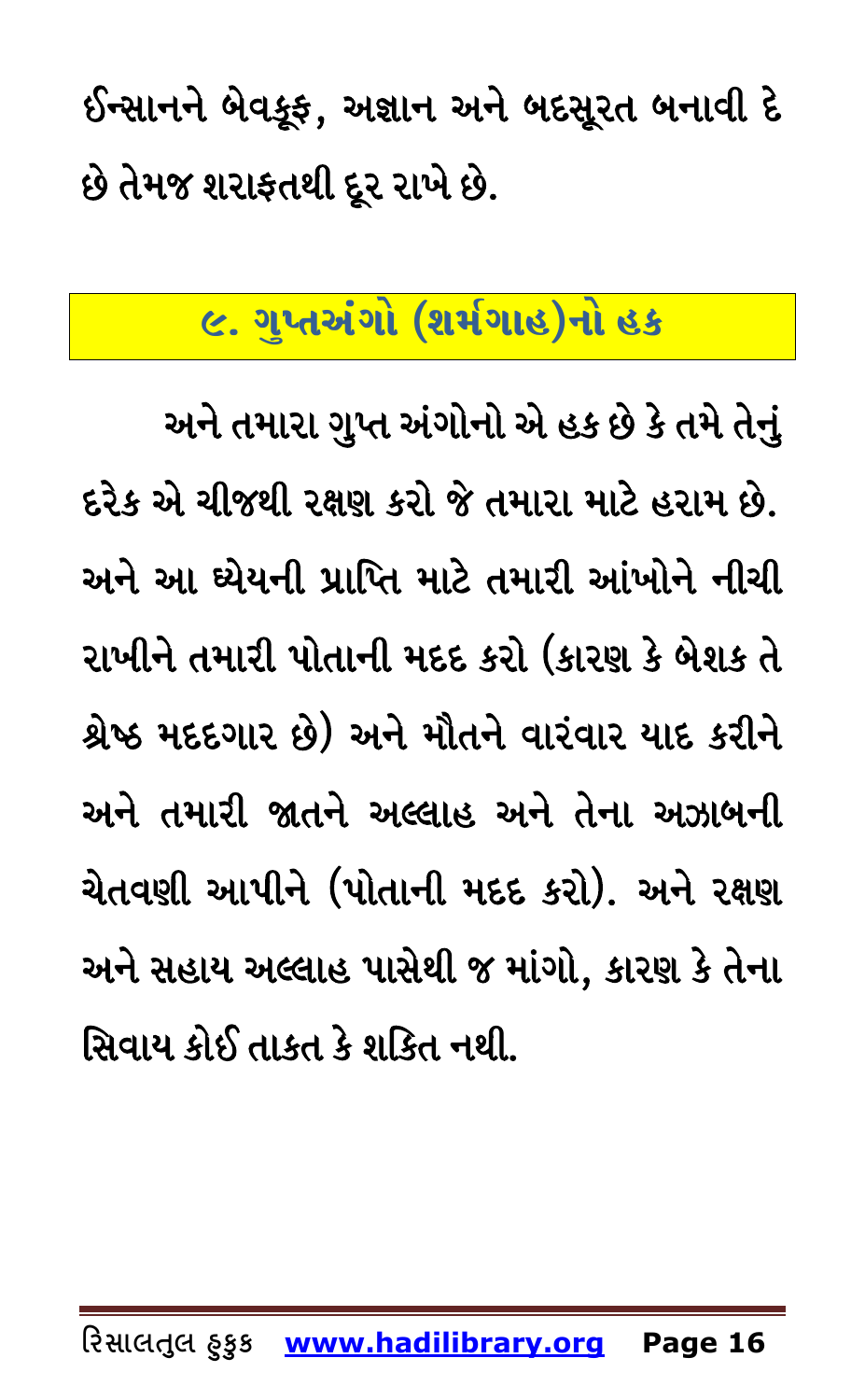## વિભાગ (સી): કાર્યોનો હક

<u>૧૦. નમાઝનો હક</u>

<span id="page-16-0"></span>નમાઝનો હક એ છે કે, તમારે તેને અલ્લાહ સાથેની મુલાકાત જાણવી જોઈએ, અને (વિચારવું જોઈએ કે) નમાઝ દરમ્યાન તમે અલ્લાહ સમક્ષ ઉભા છો. જો તમે આ (ઉપરોકત) વાસ્તવિકતાને અનુભવશો, તો તમે તેની બારગાહમાં એવા વિનમ્ર બંદાની જેમ ઉભા રહેશો કે જે પોતાના ગુનાહના કારણે કાંપતો–ખૌફઝદા હશે અને પોતાના મૌલાની મહેરબાનીની આશા રાખતો હશે. અને તમે તેના દરબારમાં હાજરી આપવાના કાર્યને મહાન જાણો. તમારી ભૂલો અને ગુનાહોએ તમને ઘેરી લીઘા છે, માટે શાંતિ અને વિનમ્રતા સાથે આ બંઘનથી છુટકારો માંગજો. અલ્લાહ સિવાય કોઈ તાકત કે શકિત નથી.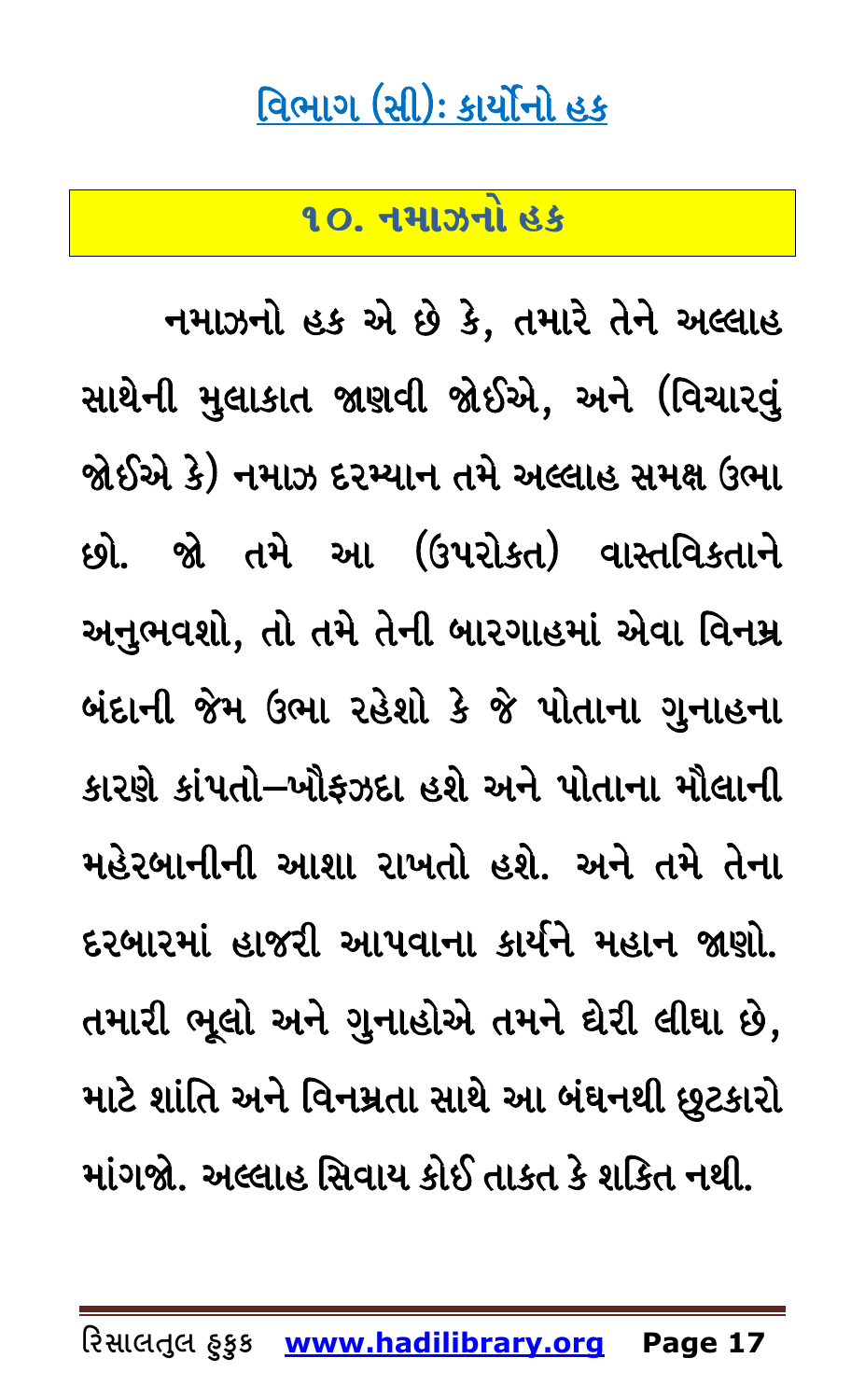#### <u>૧૧. રોઝાનો હક</u>

<span id="page-17-0"></span>રોઝાનો એ હક છે કે, તમે જાણી લ્યો કે (રોઝા વડે તમે) પોતાને જહન્નમની આગથી બચાવવા માટે તમારી ઝબાન, કાન, આંખ અને પેટ ઉપર પર્દો મૂકો છો. હદીસમાં વર્ણન છે કે, 'રોઝો જહન્નમની આગ સામે ઢાલ છે' તેથી જો તમે તમારા શરીરના અવયવોને આ પર્દામાં શાંત અને સ્થિર રાખશો, તો તમે તે ઢાલની અંદર તેમના સુરક્ષિત રહેવાની અપેક્ષા રાખી શકો છો. પરંતુ જો તમે આ આવરણ (પદ)િના ખુણાઓને ઉંચા કરવાનો પ્રયત્ન કરીને તેમને (અવયવોને) પર્દાની પાછળ અશાંત રહેવાની છૂટ આપશો, તો તેઓ ત્રાંસી નજરે (આડકતરી રીતે) એ બાબતોને અનુભવશે જે તેમના માટે જાએઝ (છૂટ) નથી, અને તે કારણ બનશે એ વાસના અને ઈચ્છાશકિતનું જે ખુદાના ખૌફ (તકવા)ની સરહદોની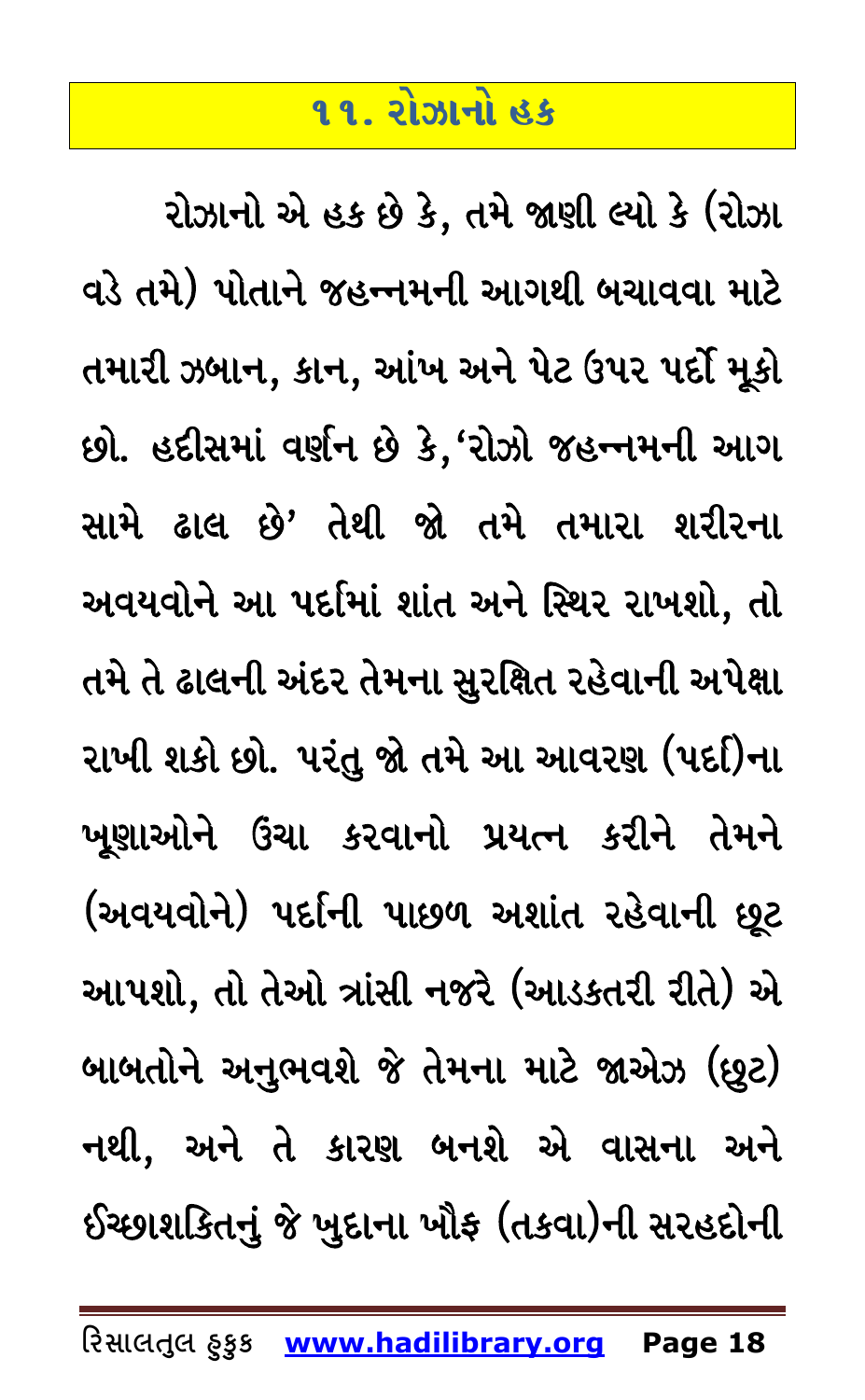બહાર છે, પછી તે (અવયવો) પર્દાને ફાડી નહિં કાઢે અને બહાર નહિં નીકળી જાય એ બાબતે તમે ખાતરી નહિં રાખી શકો. અલ્લાહ સિવાય કોઈ તાકત કે શકિત નથી.

#### <u>૧૨. હજનો હક</u>

<span id="page-18-0"></span>હજનો હક એ છે કે, તમારે સમજવું જોઈએ કે તે અલ્લાહ સમક્ષ આવી પહોંચવું છે અને એ જગ્યા છે જયાં તમારા ગુનાહો દૂર થઈ જશે, અગર તમારી તૌબા કબૂલ થશે. અને અલ્લાહે તમારી પર વાજીબ કરેલી કરજને પણ તમે અદા કરો છો.

#### <u>૧૩. સદકાનો હક</u>

<span id="page-18-1"></span>સદકાનો હક એ છે કે તમારે એ જાણવું જોઈએ કે, તે તમારા રબની પાસે તમારી બચત છે અને એવી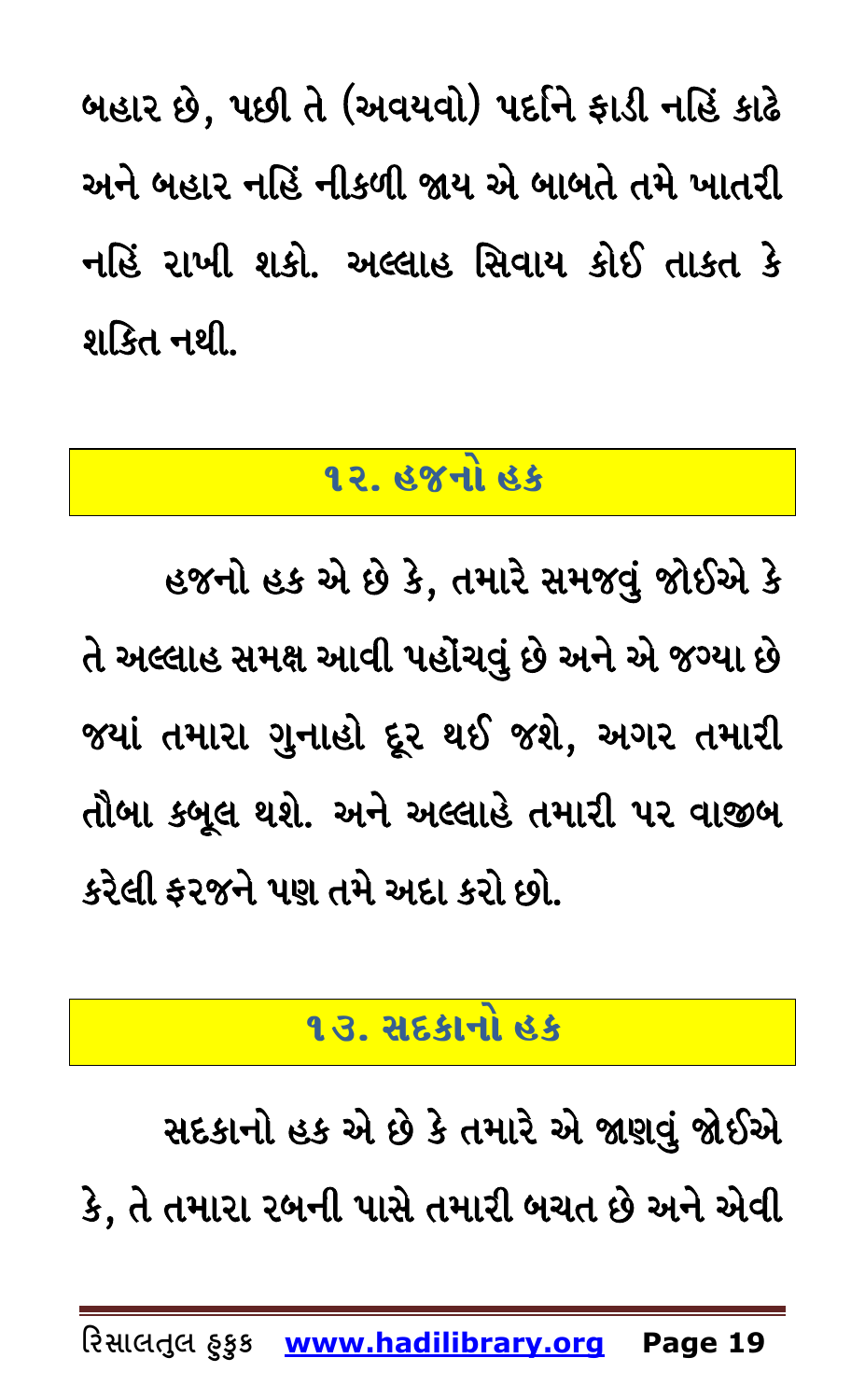જમા થયેલી ચીજ છે જેના માટે કોઈ ગવાહની જરૂર નથી.

જયારે તમે આ (ઉપરોકત) બાબતની તરફ ઘ્યાન આપશો, તો તમને ગુપ્ત બચત (છુપી રીતે દેવામાં આવતા સદકા)માં જાહેરી બચત કરતા વઘારે ઈત્મિનાન થશે.

માટે તમારા ઉપર જરૂરી છે કે જે ચીજ તમે ગુપ્ત રીતે અલ્લાહ પાસે અમાનત રૂપે રાખી છે તેની ખબર બીજાને ન આપો, (એટલે સુઘી કે) આંખ–કાન વગેરેને પણ ગવાહ બનાવવાની કોશિશ ન કરો. આ અમાનત ગવાહ વગર પણ ભરોસાપાત્ર છે, માટે એવું ન વિચારવું કે ગવાહ વગર આ અમાનત તમને પાછી નહિં મળે.

વઘુમાં, તમારે કોઈને (સદકો આપીને) આભારી પણ ન બનાવવા, કારણ કે આ સદકો તો તમારા જ લાભ માટે છે. તેથી જો તમે તેને પોતાના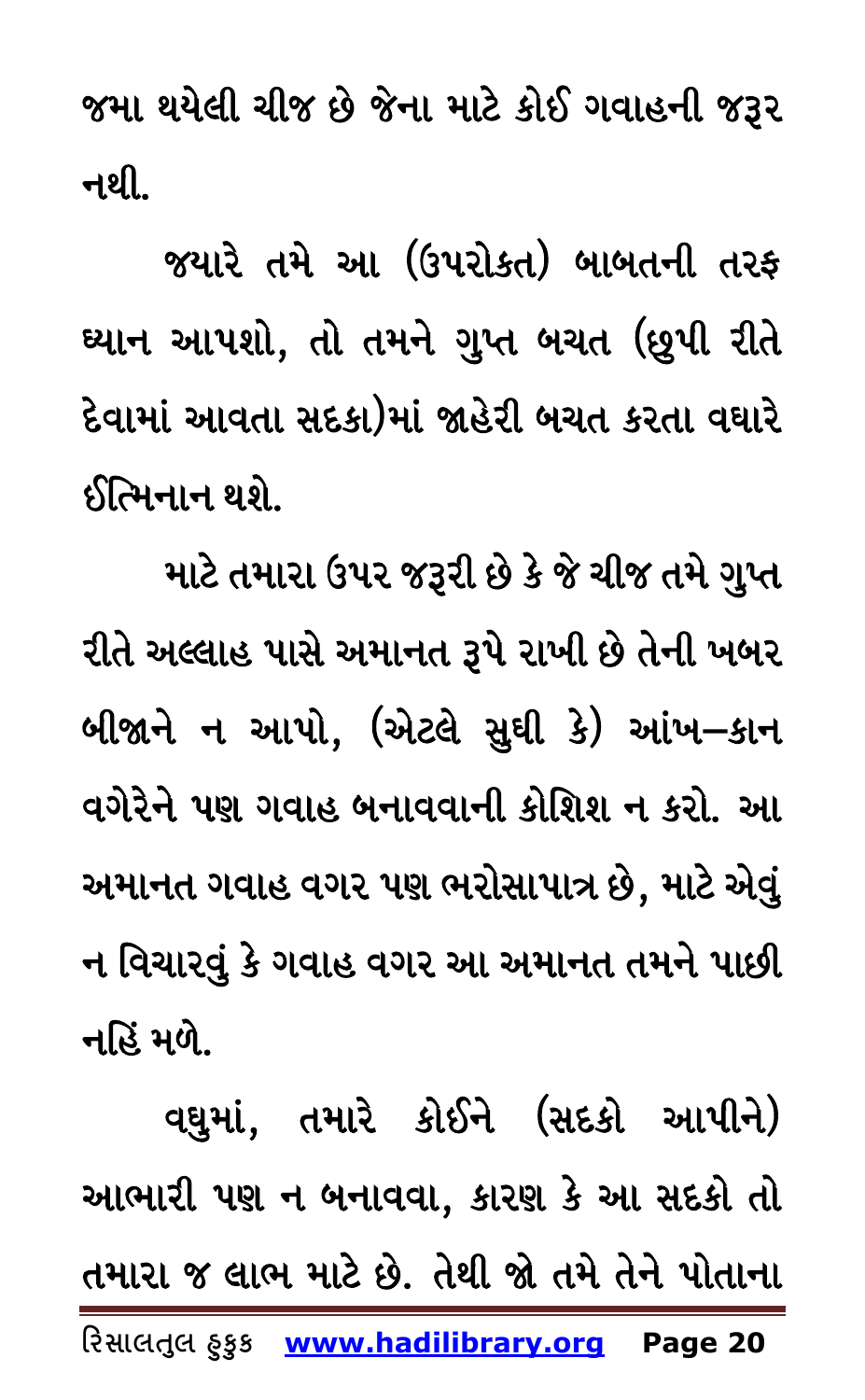આભારી બનાવશો, તો તમે પોતાને જ અપમાનિત કરેલ ગણાશે. તમારૂં આ વર્તન પ્રદર્શન કરશે કે, તમે સદકાને તમારા લાભ માટે જમા નથી કરાવ્યો, કારણ કે જો તમારો ઈરાદો (નિખાલસ) હોત, તો તમે બીજા પાસેથી આભાર (શુક્રિયા)ની માંગણી ન કરી હોત. અલ્લાહ સિવાય કઈ શકિત કે તાકત નથી.

## <span id="page-20-0"></span>૧૪. કુરબાનીના જાનવરનો હક

કુરબાનીના જાનવરનો હક એ છે કે તેને ફકત તારા પરવરદીગાર માટેની જ ખાલિસ (શુઘ્ઘ) નિય્યતથી, તેની રહેમત અને કબૂલીયતને નજરમાં રાખીને, ઝબ્હ કરવો જોઈએ, નહિં કે જોનારા લોકોની નજરો માટે. જયારે તમે આ ઘારા–ઘોરણ મુજબ અમલ કરશો, તો તમારા માટે કોઈ મુશ્કેલી નહિં હોય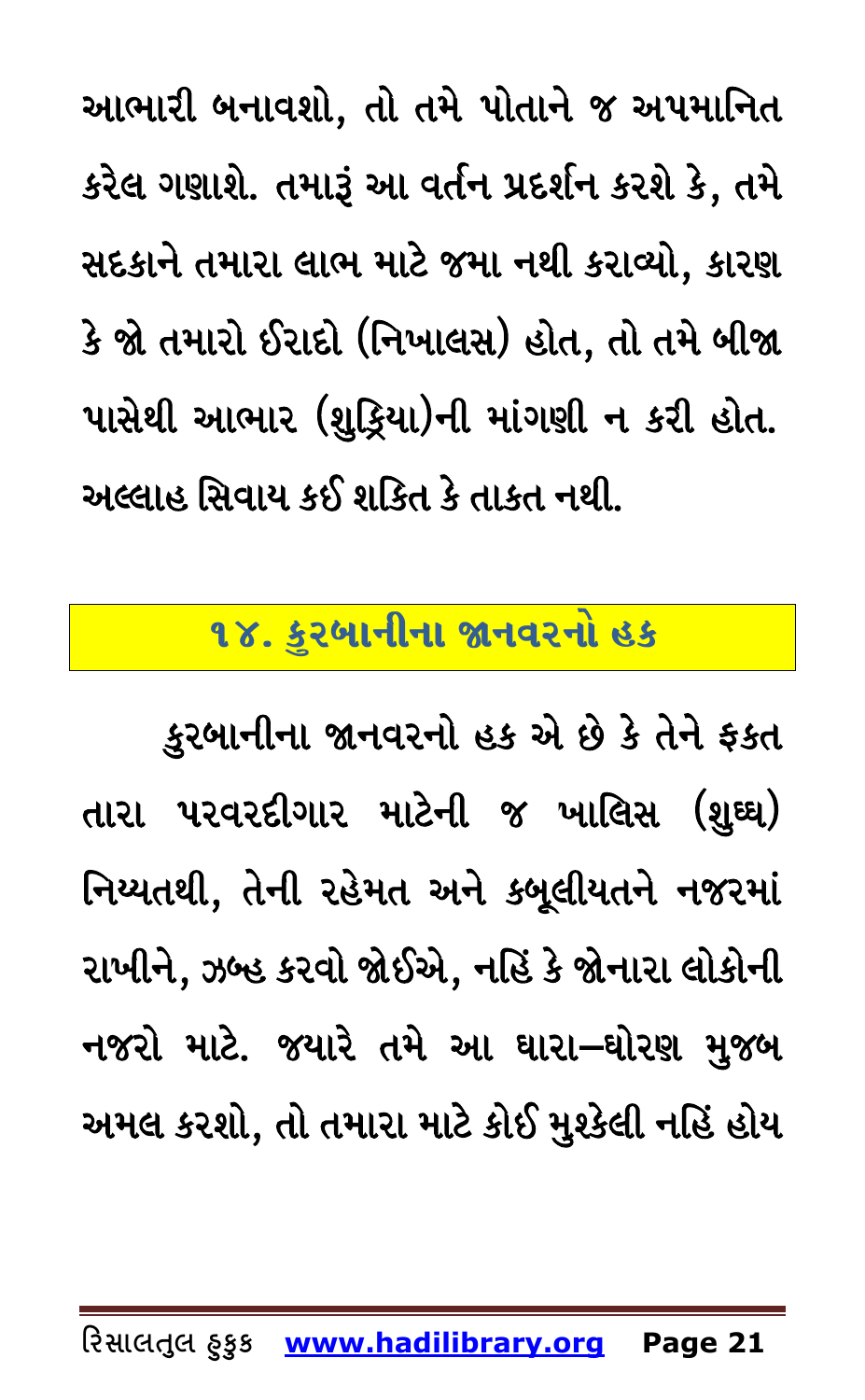અને બીજાઓ માટે પણ કોઈ અગવડતા નહિં થાય, કારણ કે તમારો મકસદ ફકત અલ્લાહની ખુશી હશે. તમારે જાણવું જોઈએ કે અલ્લાહ તે એજ ચાહે છે જે તમારા માટે સુલભ (આસાન) હોય છે, નહિં કે તે જે તમારા માટે મુશ્કેલ (અગવડતાભર્યુ) હોય છે. તે પોતાની મખ્લૂક માટે હુકમોને આસાન બનાવવા ચાહે છે, અને તે તેમને મુશ્કેલીમાં મૂકવા નથી ચાહતો. અને એ પણ કે અલ્લાહ તઆલાના દરબારમાં વિનમ્રતા સાથે કુરબાની કરવી જોઈએ.

<span id="page-21-0"></span><u>વિભાગ (ડી): ઉચ્ચ અને સર્વોપરી લોકોના હક</u>

૧૫. રાજા / સત્તાધીશ / શાસકનો હક

તમારા સત્તાઘીશનો એ હક છે કે, તમારે જાણવું જોઈએ કે, અલ્લાહે તમારી ઉપર સત્તાના કારણે તમને તેઓની કસોટીના માઘ્યમ બનાવ્યા છે. અને તમારે ઈખ્લાસ સાથે તેને નસીહત કરવી જોઈએ અને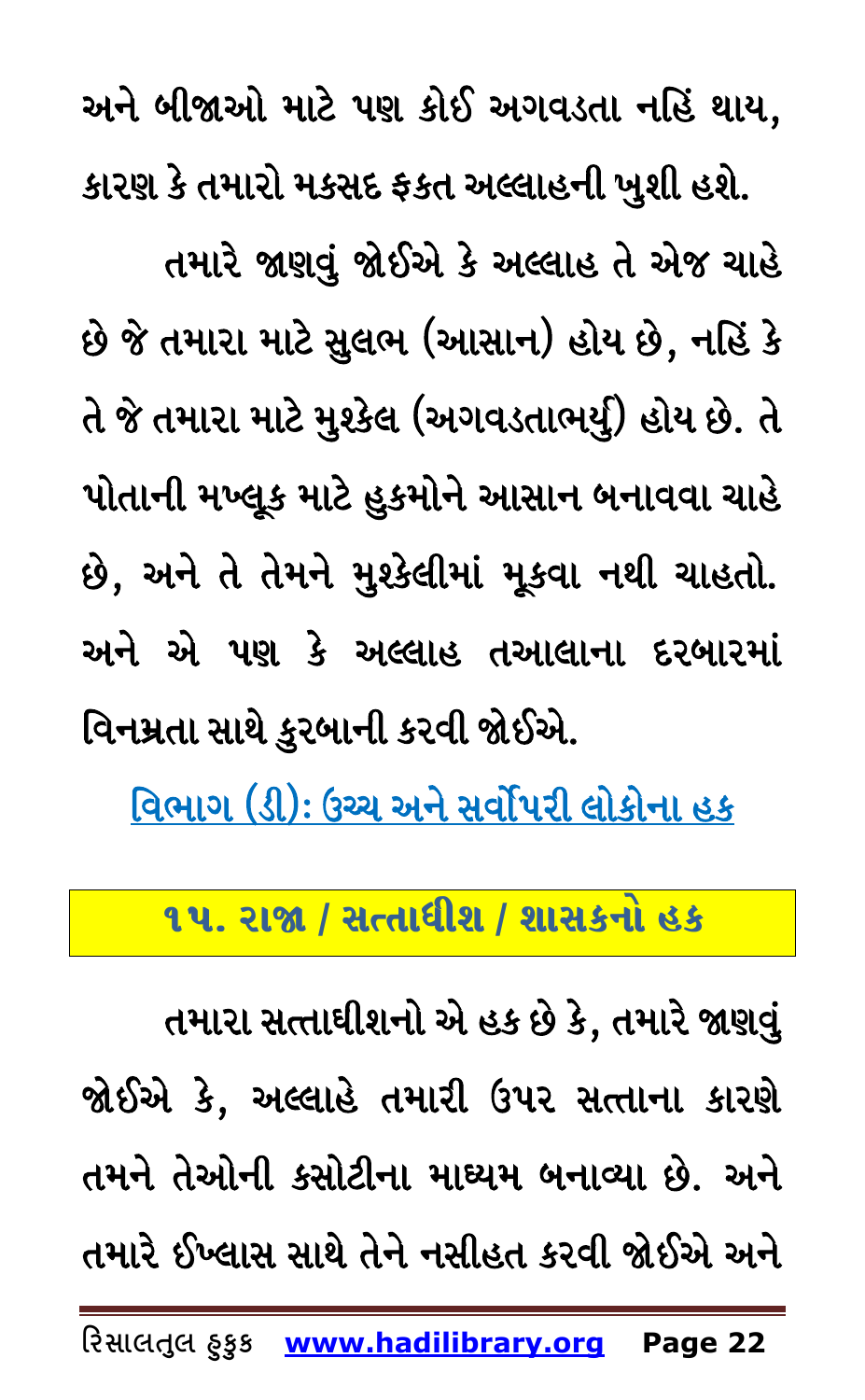તેની વિરૂઘ્ઘ બંડ (બળવો) ન કરવો જોઈએ, કારણ કે (બંડના કારણે) તમે તમારો પોતાનો જ વિનાશ નોતરશો.

તમે વિનમ્રતા સાથે તેની બક્ષિસને સ્વીકારો. તે તમારા દીનને નુકસાન નહિં પહોંચાડે, બલ્કે તમારા દીન માટે મદદરૂપ બનશે. તેની સત્તામાં બગાવત ન કરો, કારણ કે બગાવતથી દોસ્તીનો સબંઘ કપાઈ જશે અને દુશ્મની (અદાવત) પેદા થશે, જે તમારી હલાકતનું કારણ બનશે. આ રીતે તમે પોતાની જ વિરૂઘ્ઘ વર્તન કરીને તેના સહાયક (મદદગાર) બનશો તેમજ જે કાંઈ તે તમારી સાથે કરશે તેમાં તમે તેના ભાગીદાર બનશો. અલ્લાહ સિવાય કોઈ તાકત કે શકિત નથી.

(સત્તાઘીશો બે પ્રકારના હોય છેઃ (૧) આદિલ (૨) ઝાલિમ. ઉપરોક્ત હદીસમાં બયાન થયેલ હક આદિલ સત્તાઘીશો માટે છે. )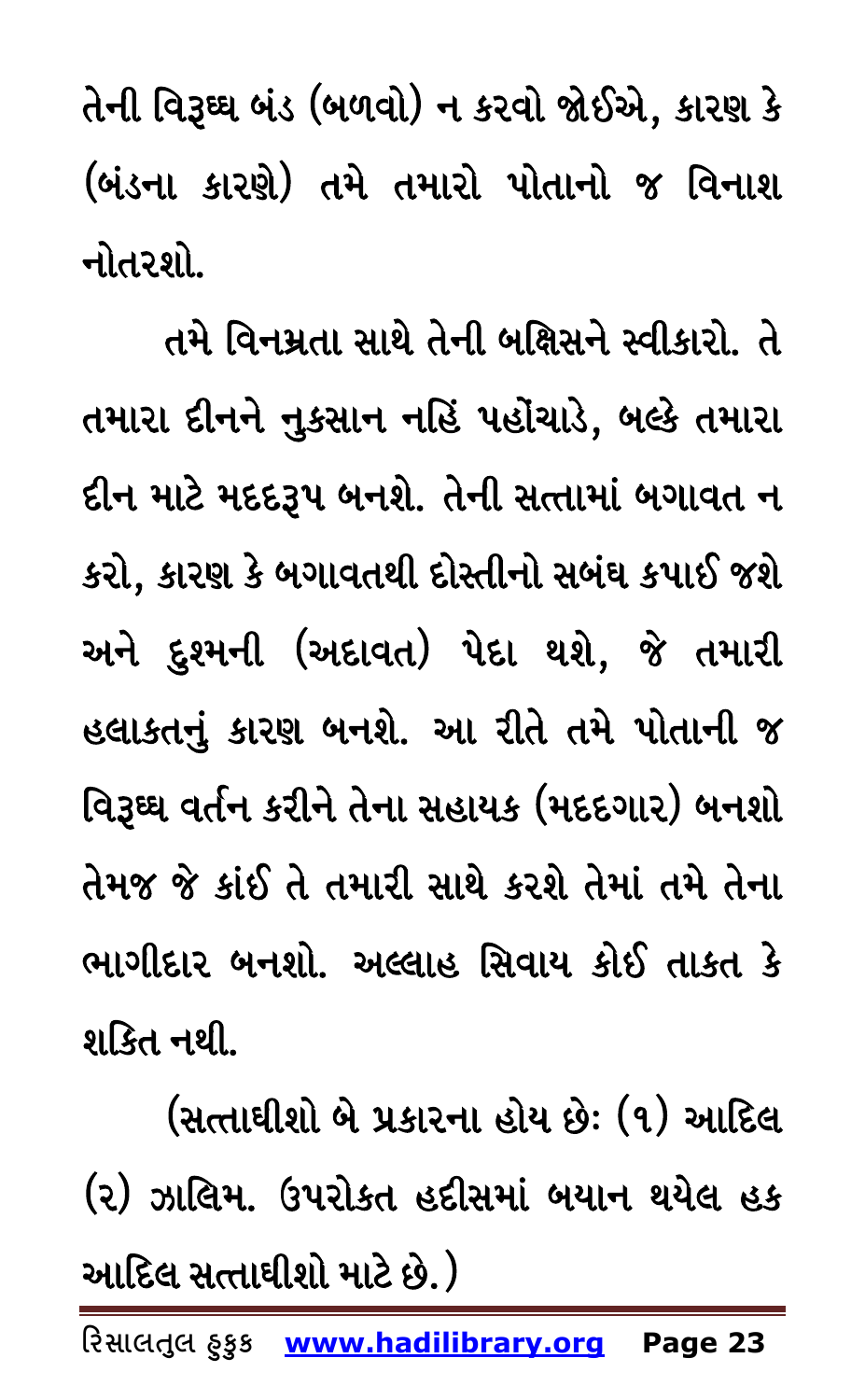#### <u>૧૬ શિક્ષકનો હક</u>

<span id="page-23-0"></span>તમારા શિક્ષકનો હક એ છે કે, તમે તેને માન આપો, તેને સાંભળો અને નિષ્ઠાપૂર્વક હાજર રહો. તમારે તેની હાજરીને મહાન ગણી તેનો આદર જાળવવો જોઈએ, અને તેની તરફ ચહેરો કરીને, એકમગ્ન (એકચિત્ત) બનીને, અને ખાલીસ (શુઘ્ઘ) દિલથી, નફસની ઈચ્છાઓ અને બીજા વિચારોથી દૂર રહીને, તેની વાત ઘ્યાન દઈને સાંભળો.

અને તમારે જાણવું જોઈએ કે તે જે કાંઈ તમને શીખવે છે તેમાં તમે બીજા લોકો માટે તેના સંદેશાવાહક છો, માટે જે કાંઈ શીખ્યા છો તેને કોઈપણ પ્રકારની વઘ–ઘટ વગર (બીજાને) શીખવવું

જોઈએ. અલ્લાહ સિવાય કોઈ તાકત કે શકિત નથી.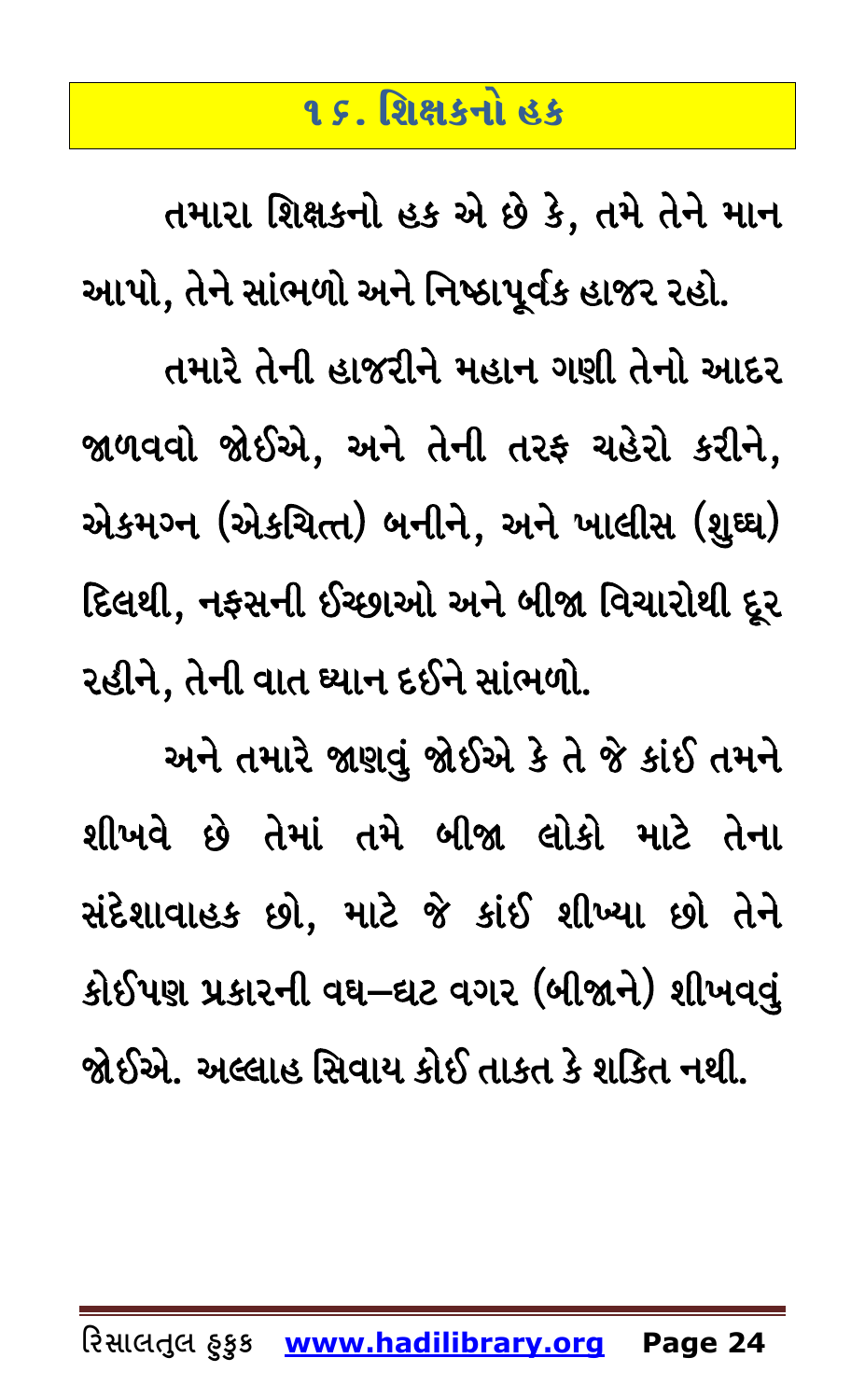#### <u>૧૭. માલિકનો હક</u>

<span id="page-24-0"></span>તમારા માલિકનો હક તમારા સત્તાઘીશ (શાસક) જેવો જ છે, સિવાય એ કે માલિક તમારી ઉપર સત્તાઘીશથી વઘારે સત્તા ઘરાવે છે. તમારે તેની દરેક નાની–મોટી વાત માનવી જોઈએ સિવાય કે તેની ઈતાઅત તમને અલ્લાહની ઈતાઅતથી વિરૂઘ્ઘ લઈ જતી હોય અને તમને અલ્લાહ તથા તેની મખ્લૂક પ્રત્યેની તમારી ફરજો પરીપૂર્ણ કરતા અટકાવતી હોય. (એવા સંજોગોમાં તમારે તેનું અનુસરણ ન કરવું અને તે સિવાયની બાકીની જવાબદારીઓ અદા કરવી) પરંતુ તે (અલ્લાહે મુકર્રર કરેલ) જવાબદારીઓ (ફરજો) અદા કર્યા પછી તમારે તમારા માલિક પ્રત્યેની ફરજો અદા કરવી જોઈએ અને તેની સાથે વ્યસ્ત રહેવું જોઈએ. અને કોઈ તાકત કે કુવ્વત નથી સિવાય કે અલ્લાહ વડે.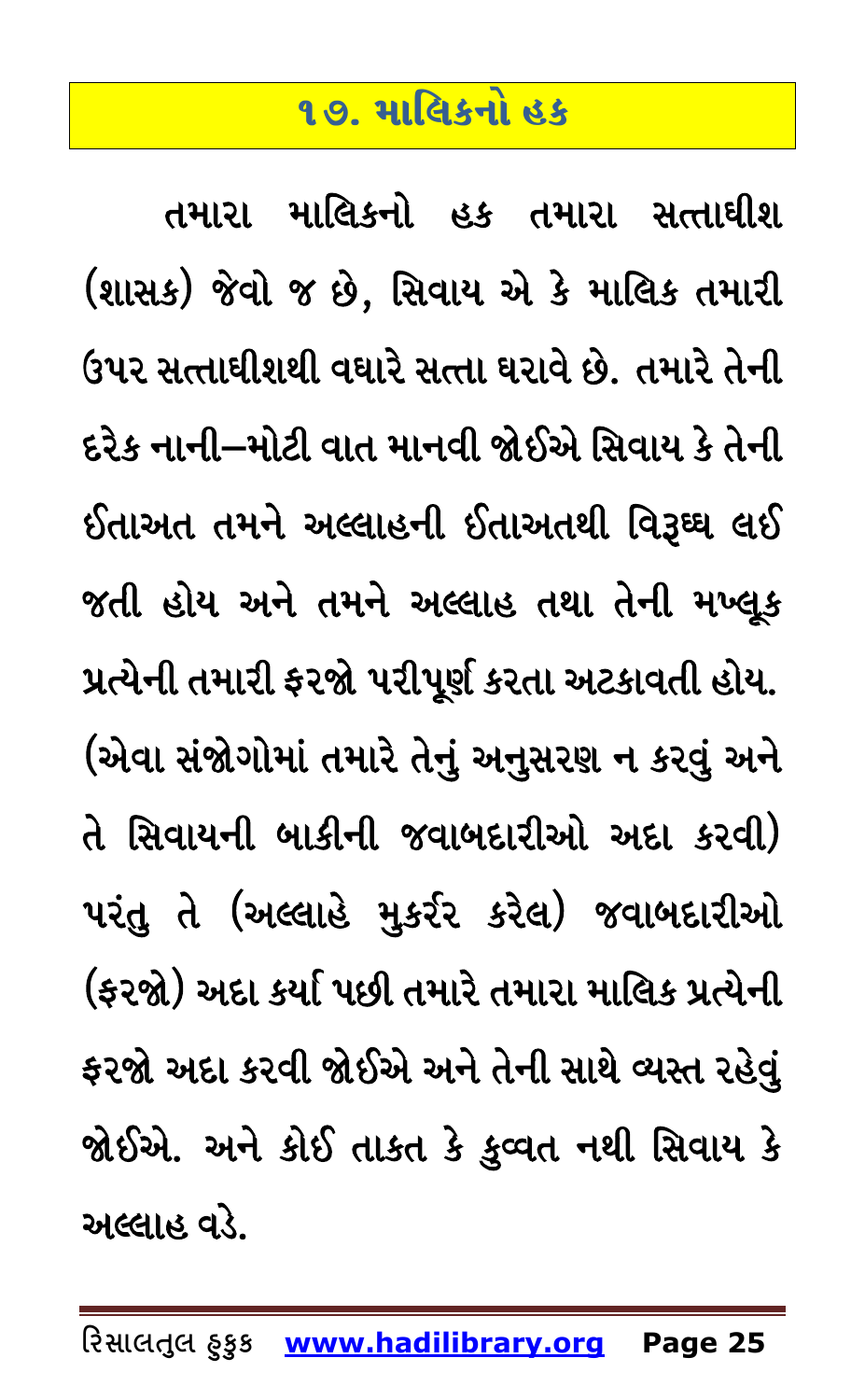#### <span id="page-25-0"></span><u>વિભાગ (ઈ): આશ્રિતો અને નીચેના લોકોનો હક</u>

૧૮. ૫જા / જનતાનો હક

જેની ઉપર તમે શાસન કરો છો (સત્તા ઘરાવો છો) તેનો એ હક છે કે, તમારે યાદ રાખવું જોઈએ કે તેઓની નબળાઈ અને તમારી તાકતના કારણે તેઓ તમારા તાબે થયા છે, તેથી તે લોકો દયા, રક્ષણ અને ઘીરજ માટે કેટલા સુયોગ્ય છે જેમની નબળાઈ અને ગુલામ–દશાએ તેમના માટે તમારા તાબે થવાનું કામ કર્યુ અને તેઓ ઉપર તમારા આદેશો લાદવાનું કામ કર્યુ, તેથી તેઓ તમારી સમક્ષ કેટલા નિઃસહાય અને અશકત છે, (અને જો તમે તેમને મુશ્કેલીમાં મૂકો) તો તેઓ કોઈ સહાયક નહિં પામે સિવાય કે અલ્લાહ.

તમારે તમારી પ્રજા ઉપર મહેરબાની રાખવી જોઈએ, તેઓની જાન–માલ અને આબરૂની હિફાઝત કરવી જોઈએ, તેઓની મદદ કરવી જોઈએ, તેઓની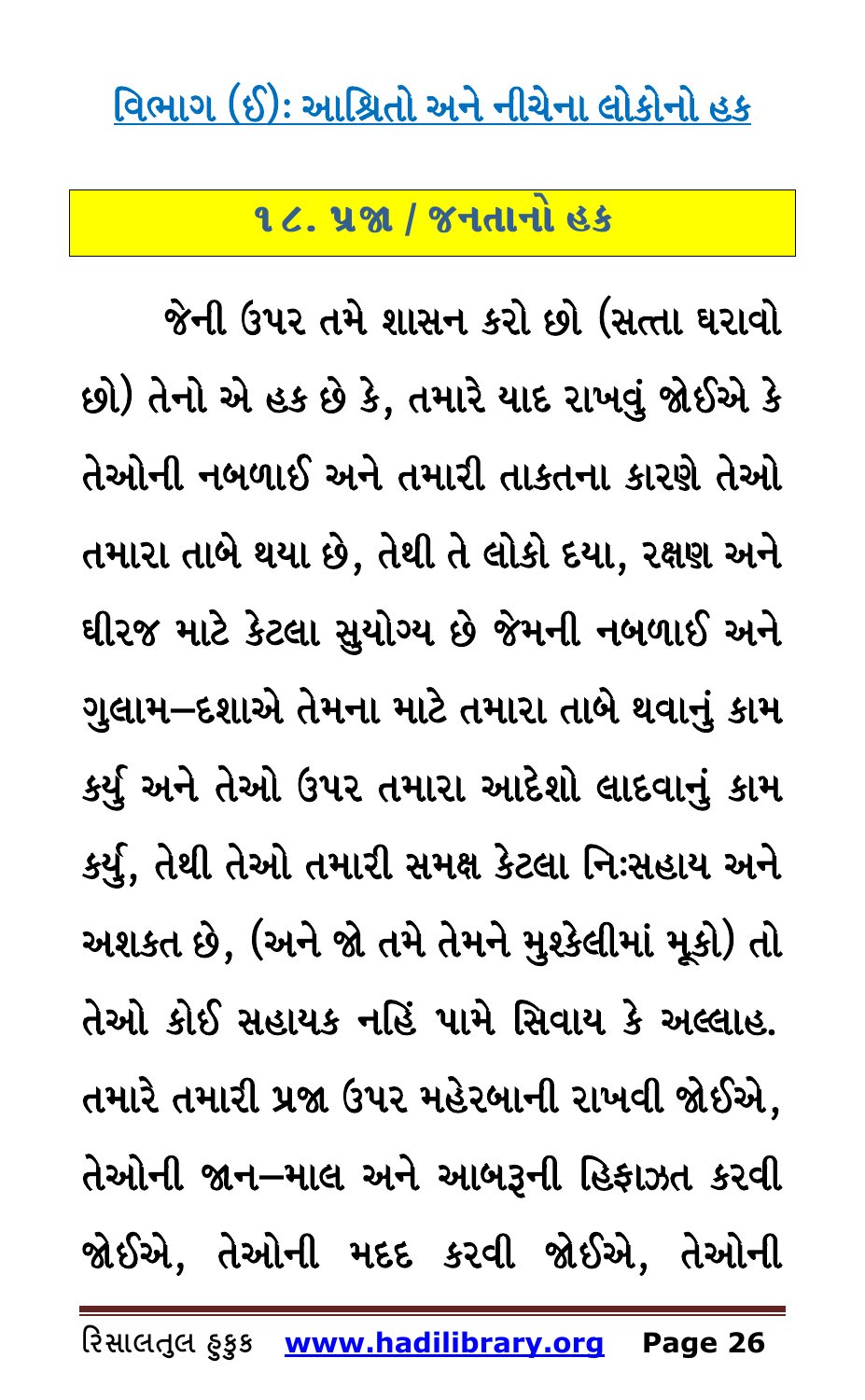સુખ–સુવિઘાનો ખ્યાલ રાખવો જોઈએ અને જાણવું જોઈએ કે તમારી સત્તા અલ્લાહની મહેરબાનીને કારણે છે. માટે તમને આપેલી આ સત્તા અને શકિતમાં તેના લુત્કની કદર કરો. અને જે અલ્લાહનો આભાર માને છે, અલ્લાહ તેની નેઅમતો વઘારી આપે છે. અને કોઈ તાકત અને કુવ્વત નથી સિવાય કે અલ્લાહ વડે.

### <u>૧૯. વિધ્યાર્થીનો હક</u>

<span id="page-26-0"></span>અને જ્ઞાનમાં તમારી ઉપર નિર્ભર લોકોનો એ હક છે કે, તમારે એ જાણવું જોઈએ કે અલ્લાહે તમને, જ્ઞાનની ભેટ અને હિકમત (ડહાપણ)ના ખજાનાની ચાવી આપી છે. તમારે તેમને મહેરબાનીની સાથે અલ્લાહે આપેલ ઈલ્મ શીખવવું જોઈએ, સબ્ર અને સહનશકિતની સાથે તેઓની હિદાયત અને નસીહતનું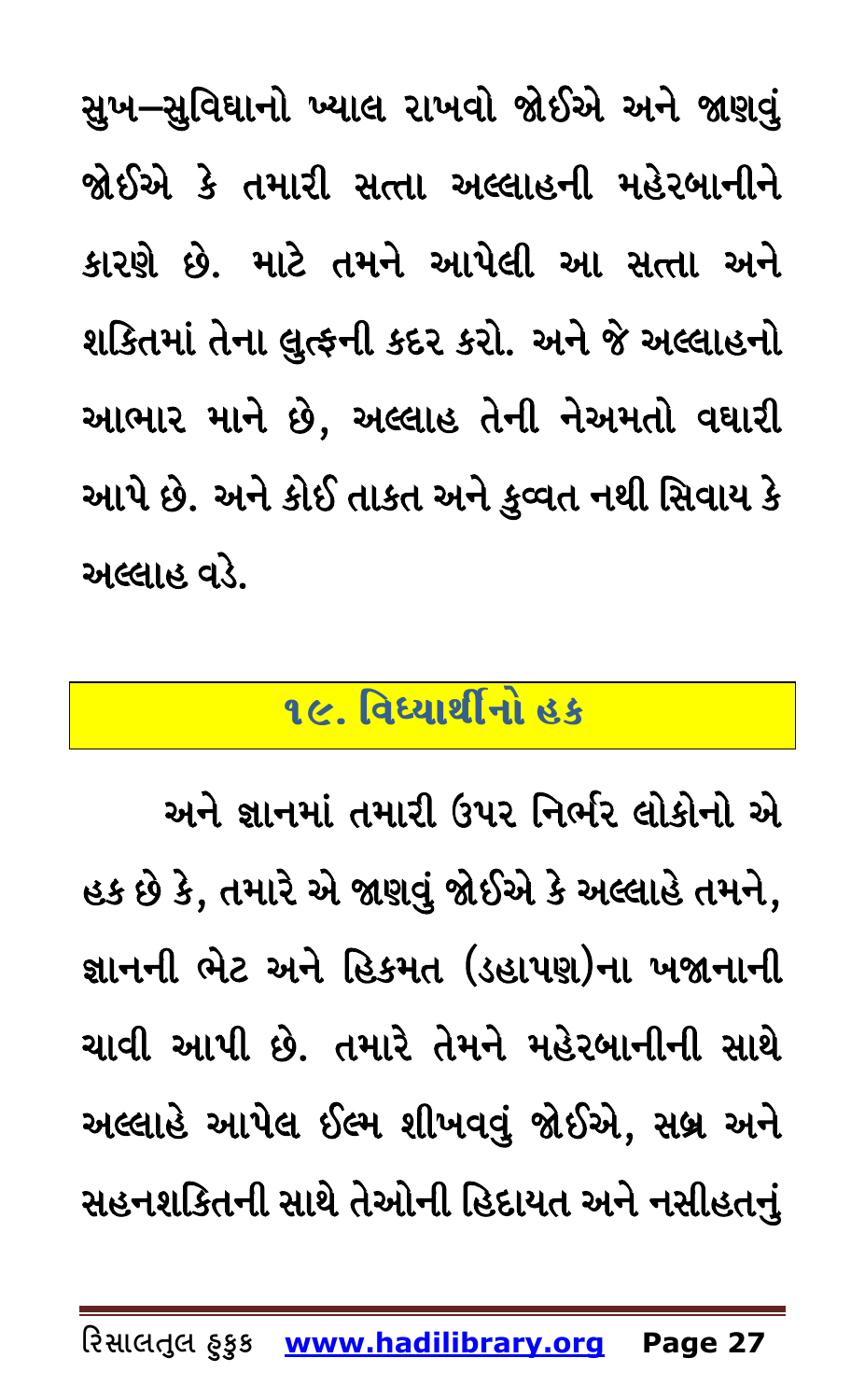કામ કરવું જોઈએ. આ રીતે અલ્લાહે આપેલ ઈલ્મનો સમાજની અજ્ઞાનતા અને નાદાની દૂર કરવા માટે ઉપયોગ કરવો જોઈએ, પરંતુ જો તમે ઈલ્મનો આ રીતે ઉપયોગ નહિં કરો, તો પછી તમે (અલ્લાહે તમને અતા કરેલ ઈલ્મની) ઉચાપત કરવા બદલ દોષિત (અપરાઘી) બનશો, અને તેની મખ્લૂક પ્રત્યે ઝાલિમ બનશો.

## <u>૨૦. પત્નિનો હક</u>

<span id="page-27-0"></span>તમારી પત્નિનો એ હક છે કે, તમારે જાણવું જોઈએ કે, અલ્લાહે તેણીને તમારા માટે આરામ અને રાહત બનાવી છે, તેમજ તમારા માટે તે એક મિત્ર (સાથી) અને (ગુનાહોની સામે) ઢાલ છે.

અને એજ પ્રમાણે, તમારા બંને માટે એ જરૂરી ફરજ છે કે, તમો તમારા સાથીદાર (પતિ કે પત્નિ)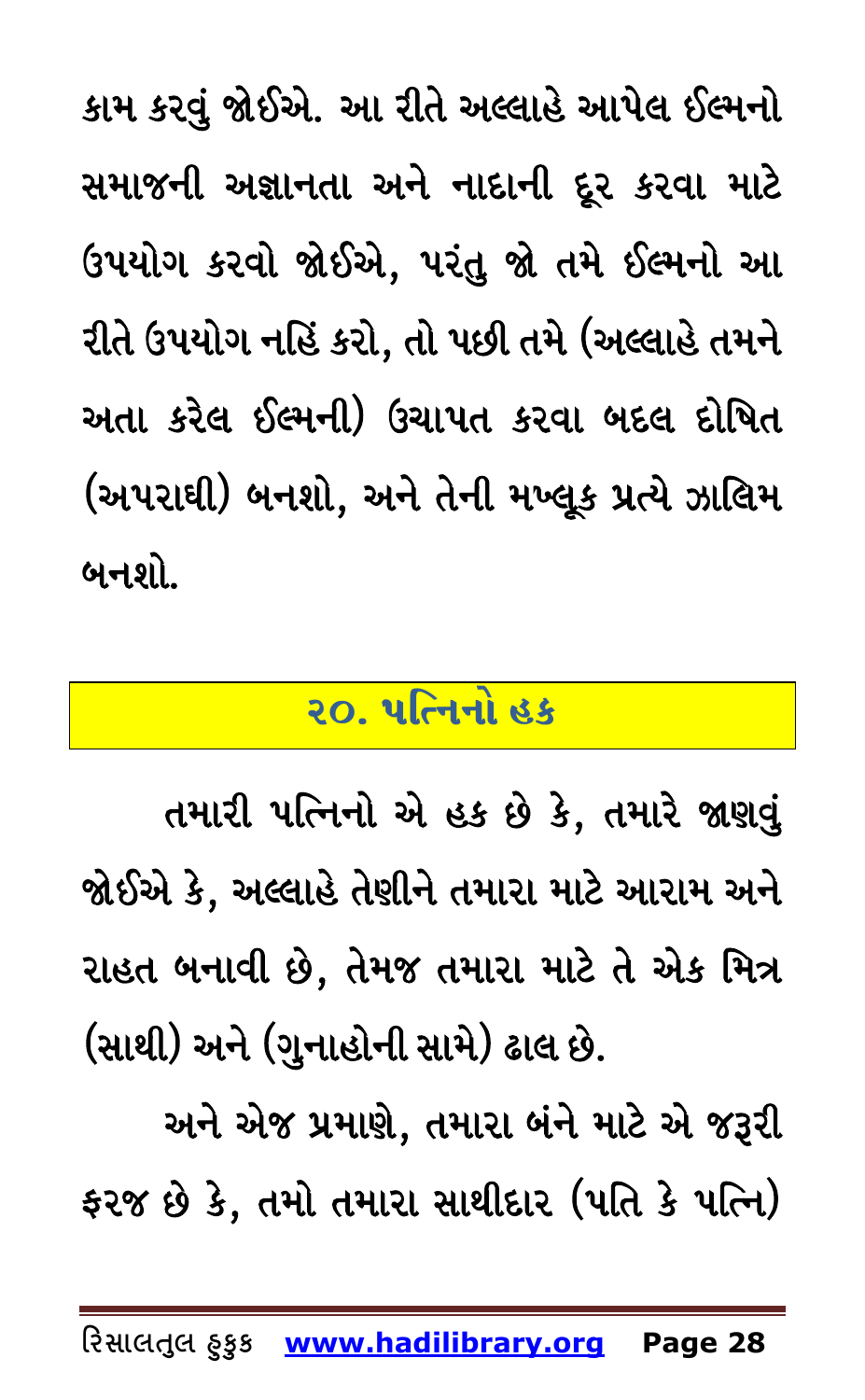માટે અલ્લાહનો આભાર માનો અને એ જાણો કે તે સાથીદાર (પતિ કે પત્નિ) એ તમારી ઉપર અલ્લાહનો લુત્ફ (ફઝલ) છે.

અને અલ્લાહના આ ફઝલ (પત્નિ)ની સાથે સારો સંગાથ (ભાગીદારી) જરૂરી છે. અને તેણીનું માન જાળવવું અને તેણી પ્રત્યે દયાભાવ રાખવો જરૂરી છે, ભલેને તમારા તેણી ઉપરના હકો અને અધિકારો વધુ મોટા છે તો પણ. પત્નિ માટે તમારી ઈતાઅત કરવી નિશ્ચિત છે, સિવાય કે ગુનાહ અને અલ્લાહની નાફરમાનીના કાર્યો. આમ, તેણી મોહબ્બત અને સંગાથ અને જરૂરી ઈચ્છાપૂર્તિને કારણે હક ઘરાવે છે. આ હક અદા કરવાની જવાબદારી એક બહુ મોટી જવાબદારી છે. અલ્લાહ સિવાય કોઈ કુવ્વત કે તાકત નથી. $\overline{\phantom{a}}$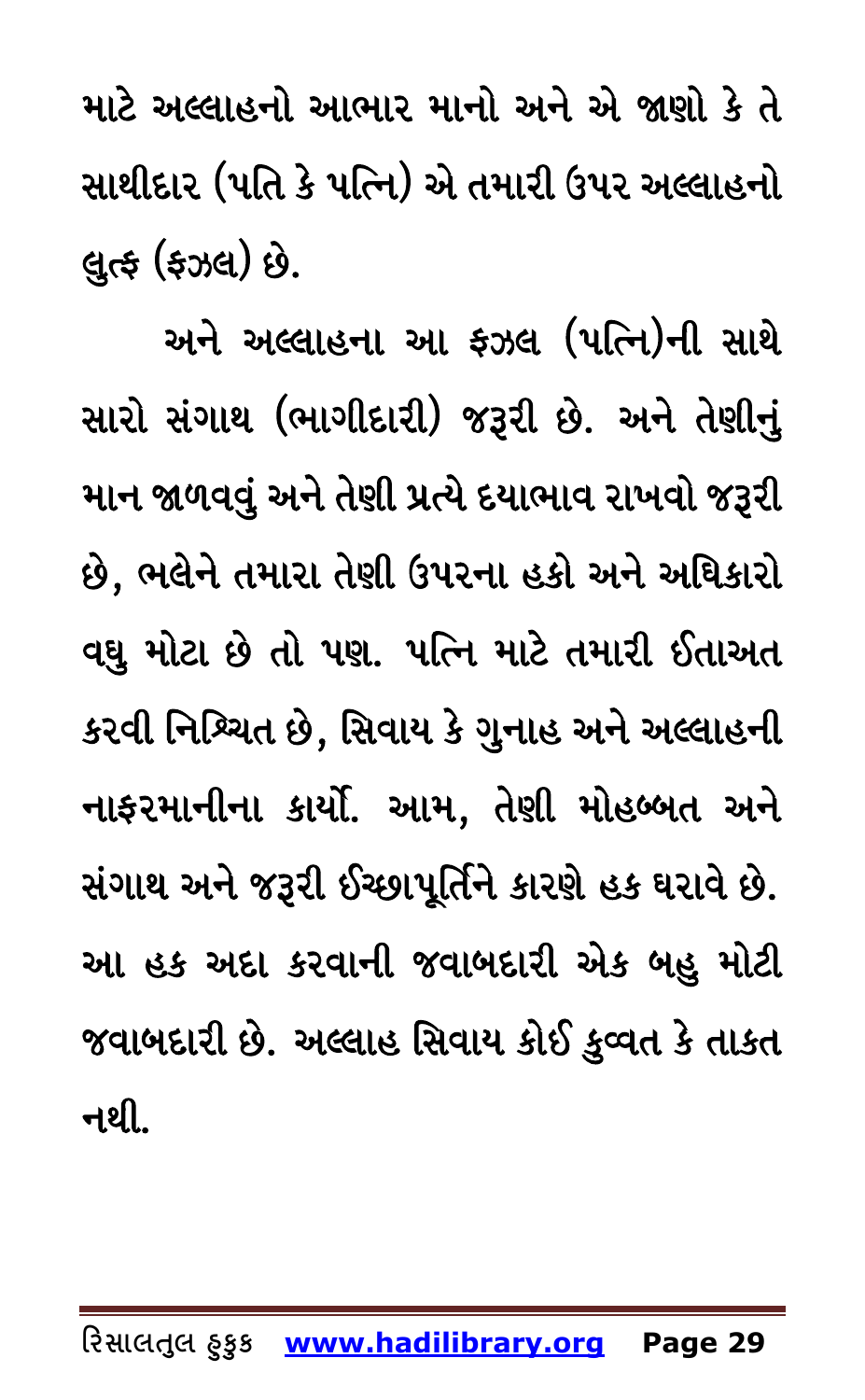## <u>૨૧. ગ</u>લામનો હક

<span id="page-29-0"></span>અને ગુલામી ઘ્વારા તમારી ઉપર આશ્રિતનો એ હક છે કે, તમારે એ વાસ્તવિકતા જાણવી જોઈએ કે તે તમારા રબની મખ્લૂક છે, અને તે તમારૂં પોતાનું જ માંસ (અંગ) અને લોહી છે. તમે તેના માલિક છો, પરંતુ ન તો તમે તેનું સર્જન કર્યુ છે અને ન તો તમે તેના કાન કે આંખ બનાવ્યા છે અને ન તો તમે તેને રોઝી આપી છે. તે અલ્લાહ જ છે જેણે તેના માટે આ બઘુ અંજામ આપ્યું અને પછી તેને તમારો આશ્રિત (અવલંબિત) બનાવ્યો અને તેને તમારા ભરોસે સોંપણી કરી, જેથી કરીને તમે અલ્લાહની (આ) અમાનતની તેના વતી દેખરેખ રાખો, જેવી રીતે અલ્લાહ તેની મખ્લૂકની સાથે વર્તન કરે છે (જેમ કે, મોહબ્બત અને કાળજી). તેથી તમારે તેને એ ખવડાવવું જોઈએ જે તમે ખાવ છો અને તમારે તેને તે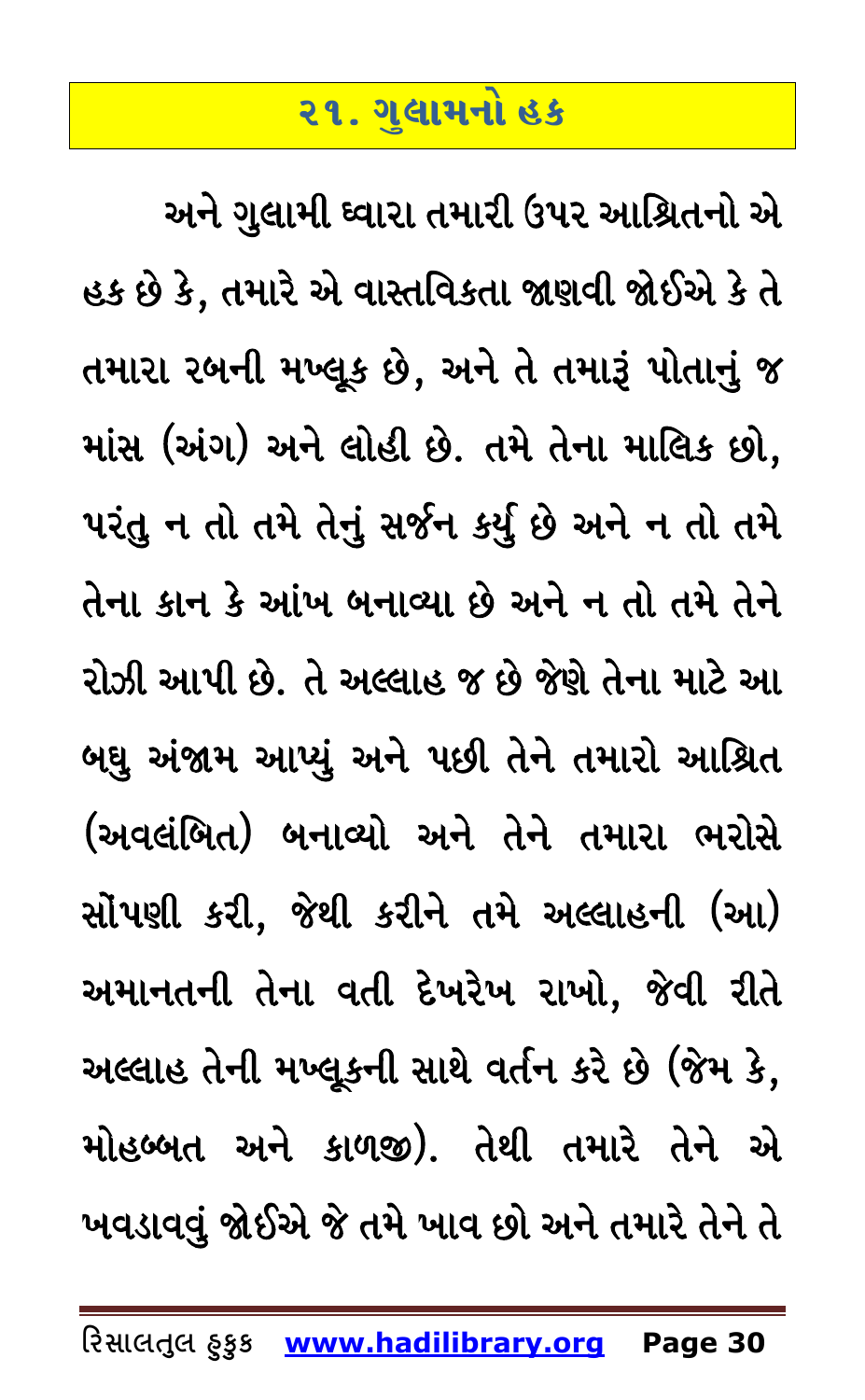લિબાસ પહેરાવવો જોઈએ જે તમે પહેરો છો, અને તેની પાસે એ (કામની) માંગણી ન કરવી જેને તે ન કરી શકતો હોય. અને જો તમને તે ગમતો ન હોય, તો પછી તમે તેની જવાબદારી (જે અલ્લાહે તમારી ઉપર મૂકી છે તે)માંથી પોતાને મુકત કરી દો, તેને જવા દો અથવા તેને બદલી નાખો. પણ, અલ્લાહની મખ્લૂકને (હરગિઝ) સતાવશો નહી (સજા આપશો નહિં) અને અલ્લાહ સિવાય કોઈ કુવ્વત કે તાકત નથી.

<span id="page-30-0"></span><u> વિભાગ (એફ): સગા–સંબંઘીઓનો હક</u>

#### ૨૨. માતાનો હક

અને તારી 'મા'નો એ હક છે કે, તારે એ કદર કરવી જોઈએ કે, તેણીએ એવી રીતે તારો ભાર ઉંચકયો છે કે એવી રીતે કોઈ વ્યકિત બીજાનો ભાર નથી ઉંચકતી. અને તેણીએ પોતાની છાતીના ફળો વડે તને ખવડાવ્યું, જે કોઈ બીજાને નથી ખવડાવતું. અને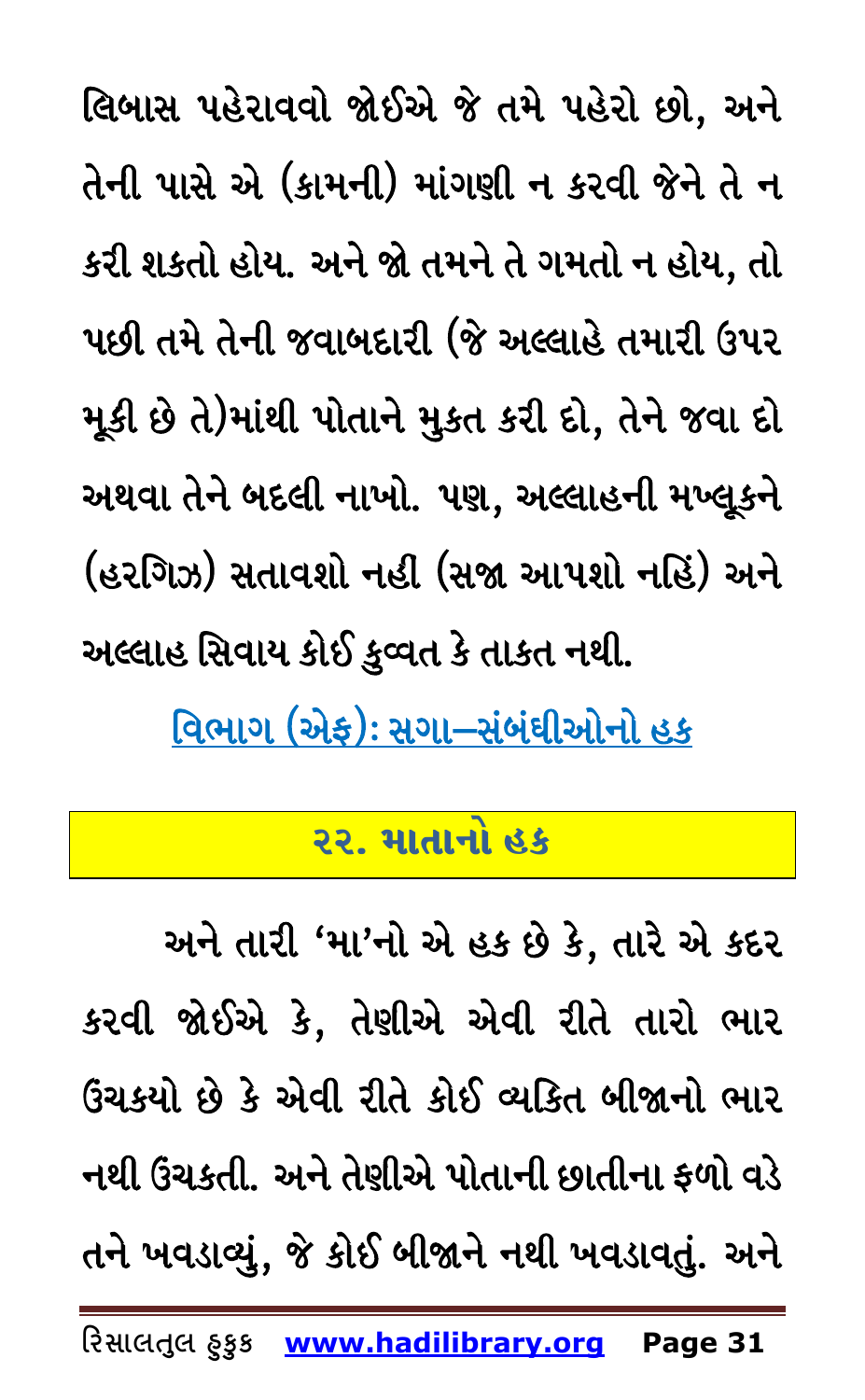**રિસાલતલુ હુકુક www.hadilibrary.org Page 32** તેણીએ (સગર્ભાવસ્થામાં) પોતાના કાન અને આંખ, હાથ અને પગ, વાળ અને ચામડી તથા બીજા દરેક અંગો વડે તારૂં રક્ષણ કર્યુ. તેણીએ આ બઘુ ખૂબ જ ખુશીથી, આનંદિત બનીને અને કાળજીપૂર્વક કર્યુ. તેણીએ (સગર્ભાવસ્થાની) આપત્તિઓ, વેદના, તકલીફો અને દુઃખને ઘીરજપૂર્વક સહન કર્યા. ત્યાં સુઘી કે શકિતશાળી અલ્લાહે તને તેણી(ના ગર્ભ)માંથી બહાર કાઢી આ દુનિયામાં લાવી દીઘો. પછી તેણી ભૂખી રહીને પણ તને ખવરાવવામાં ખુશ થતી અને પોતાની પાસે કપડું ન હોય તો પણ તને કપડાં પહેરાવતી હતી, પોતાની પ્યાસની પરવા ન કરીને તને દૂઘ અને પાણી આપતી હતી. પોતે ગરમી અને તડકો સહન કરીને તને છાયામાં રાખતી હતી. પોતે તમામ સખ્તીઓ વેઠી તને તમામ આસાનીઓ આપતી હતી. પોતે જાગીને તને સુવરાવવા માટે શાંત પાડતી હતી. અને (યાદ કર કે) તેનું ગર્ભ તારું રહેઠાણ હતું,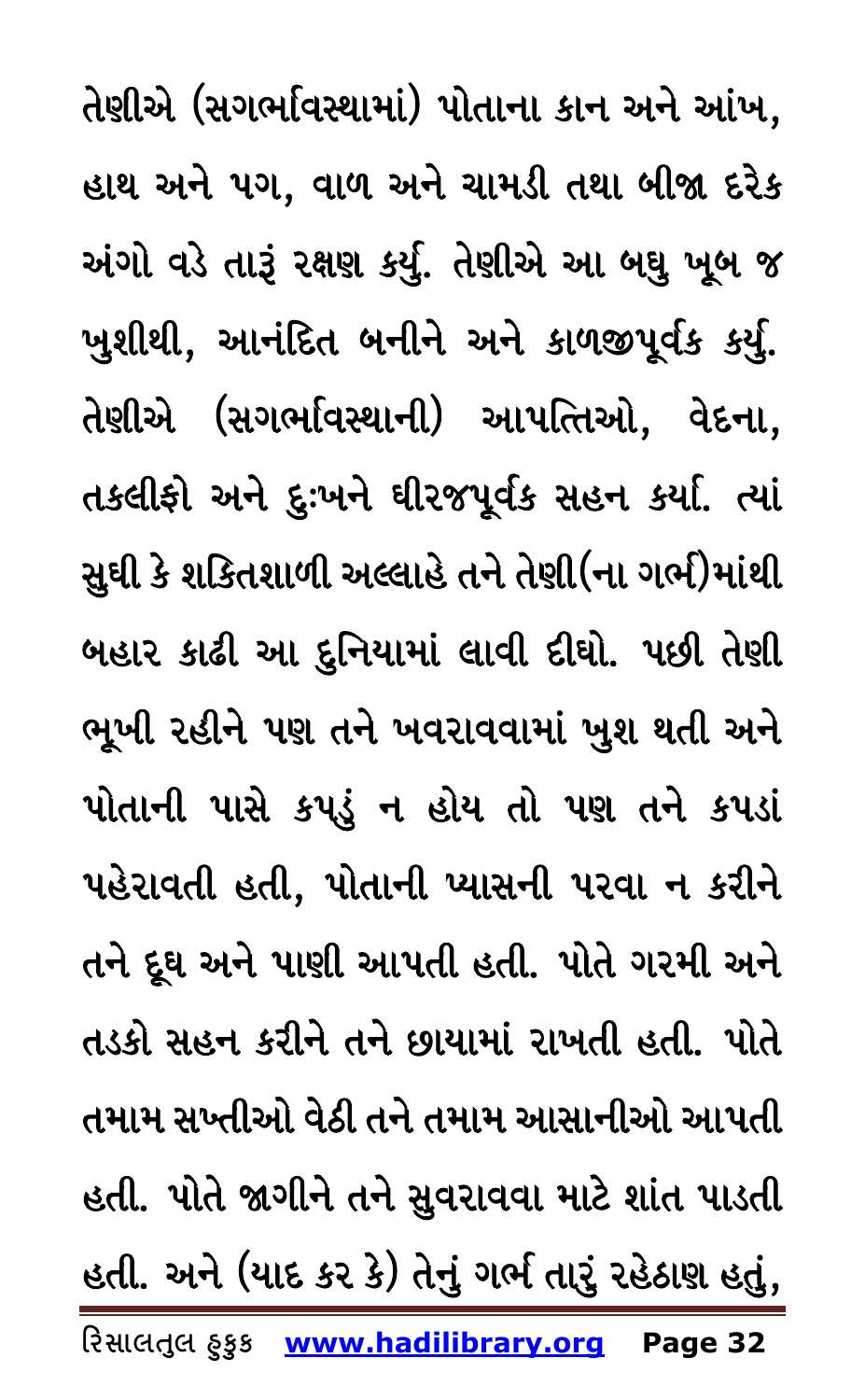અને તેનો ખોળો તારૂં આશ્રયસ્થાન હતું અને તેની છાતી તારા માટે ખોરાકની વ્યવસ્થા હતી, અને તેણીનું સમગ્ર અસ્તિત્વ તારૂં રક્ષણ હતું. એ 'મા' જ હતી જેણે તારી સુખ—સગવડતા માટે ગરમી અને ઠંડીનો સામનો કર્યો.

તેથી તારે તેના આભારી રહેવું જ જોઈએ, અને તું તેમ કરી શકીશ નહિં, સિવાય કે અલ્લાહની મદદ અને તૌકીક વડે.

## <u>૨૩. પિતાનો હક</u>

<span id="page-32-0"></span>અને તારા પિતાનો એ હક છે કે તારે એ વાસ્તવિકતા જાણવી જોઈએ કે, તે તારૂં મૂળ છે અને તું તેની શાખા છો. અને તેની વગર તારૂં અસ્તિત્વ જ ન હોત. તેથી જયારે પણ તને તારામાં એવું કાંઈ દેખાય, જે તને આનંદ પહોંચાડે, તો યાદ કર કે તારા પિતા તે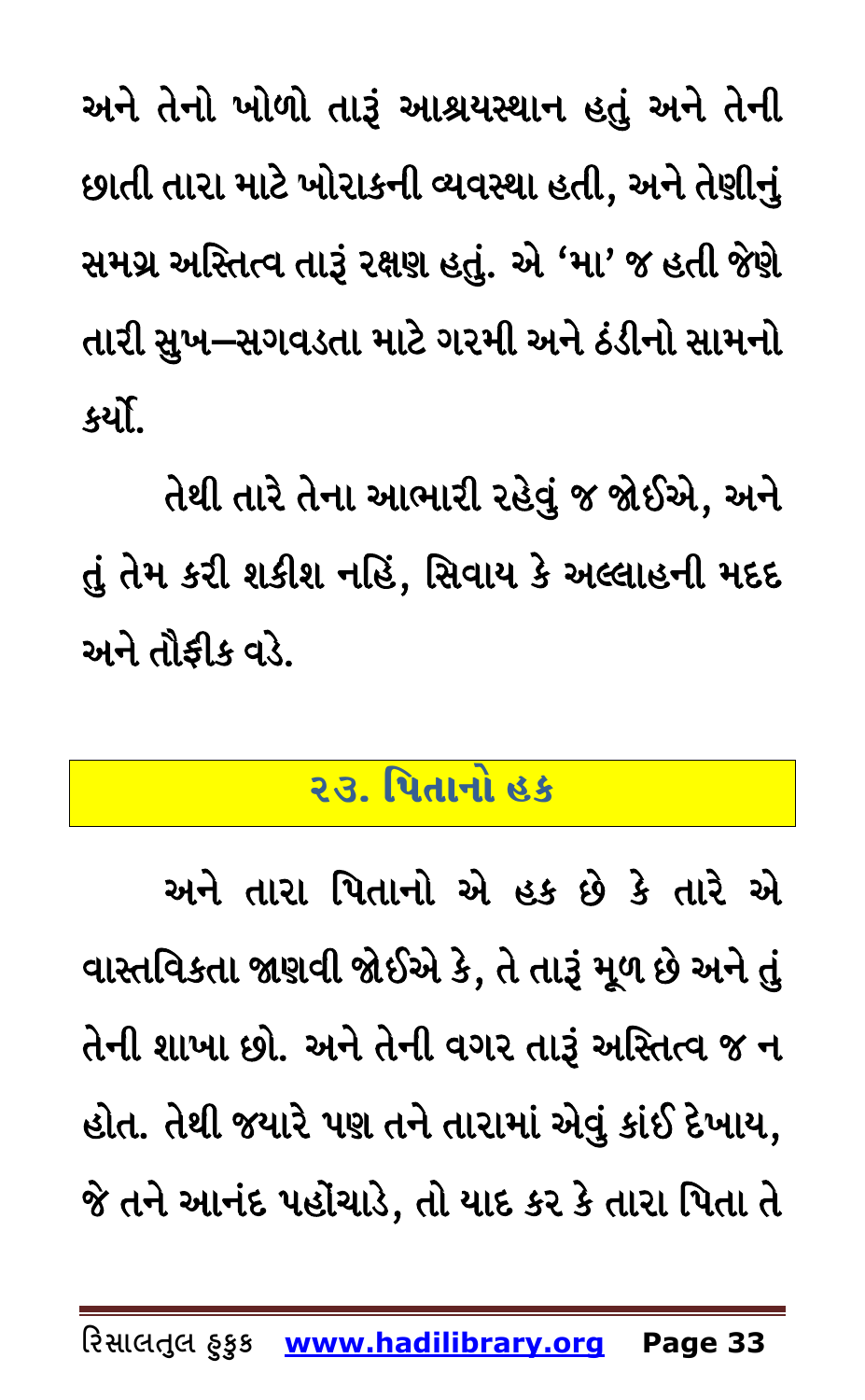નેઅમતના મૂળ માઘ્યમ છે. અને તારા પિતાજીની નેઅમત પ્રમાણે અલ્લાહનો આભારી બની જા. કોઈ તાકત કે શકિત નથી અલ્લાહ સિવાય.

### ૨૪. સંતાનનો હક

<span id="page-33-0"></span>અને તારા પુત્રનો એ હક છે કે તારે જાણવું જોઈએ કે, તે તારામાંથી છે, અને તે પોતાના તમામ સારા અને ખરાબ ગુણો વડે આ દુનિયામાં તારી સાથે જોડાયેલો છે, અને એ કે તું જવાબદાર છો તેને સારી રીતભાત અંગે સૂચના આપવા માટે, અને તેના રબની તરફ માર્ગદર્શન આપવા માટે, અને તેના (રબના) આદેશોના અમલીકરણમાં મદદ કરવા માટે જે તારી કે તેની સાથે સંબંધિત છે. અને તને આ જવાબદારીનો સારો બદલો (જઝા) કે સજા આપવામાં આવશે (આ માર્ગદર્શનની સફળતા કે નિષ્ફળતા પ્રમાણે)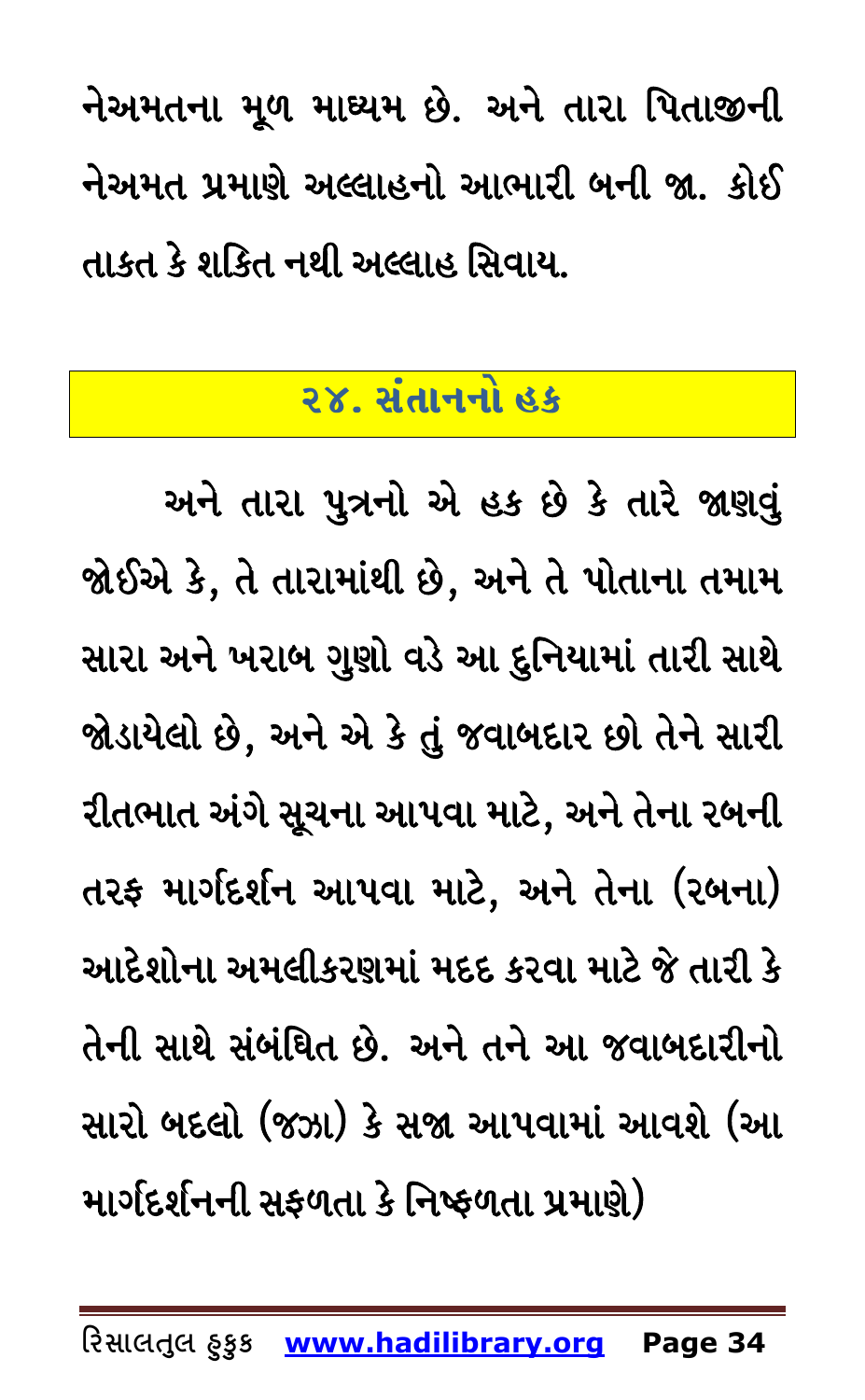તેથી, તારે તેની તાલીમ બાબતે એ વ્યકિતની જેમ જહેમત ઉઠાવવી જોઈએ કે જેને આ જગતમાં (પોતાના બાળકની અસરો / આદતો વડે) શણગારવામાં આવી રહ્યો હોય. બાળક સાથેનો વ્યવહાર સારો રાખ, જેથી તું અલ્લાહ તઆલાએ સોંપેલી સરપરસ્તીની જવાબદારીને સારી રીતે અદા કરી શકીશ.

## <u>રપ. ભાઈનો હક</u>

<span id="page-34-0"></span>અને તારા ભાઈનો એ હક છે કે તારે જાણવું જોઈએ કે, તે તારો હાથ છે, તારો આઘાર (ટેકો) છે, અને તારી તાકત છે, જેના વડે તુ હુમલો કરો છો. તેથી તેને અલ્લાહની નાફરમાની કરવા માટેનું સાઘન ન બનાવ, અને ન તો ઝૂલ્મ કરવા માટે અને અલ્લાહના હકોનું ઉલ્લંઘન કરવા માટે તેને માઘ્યમ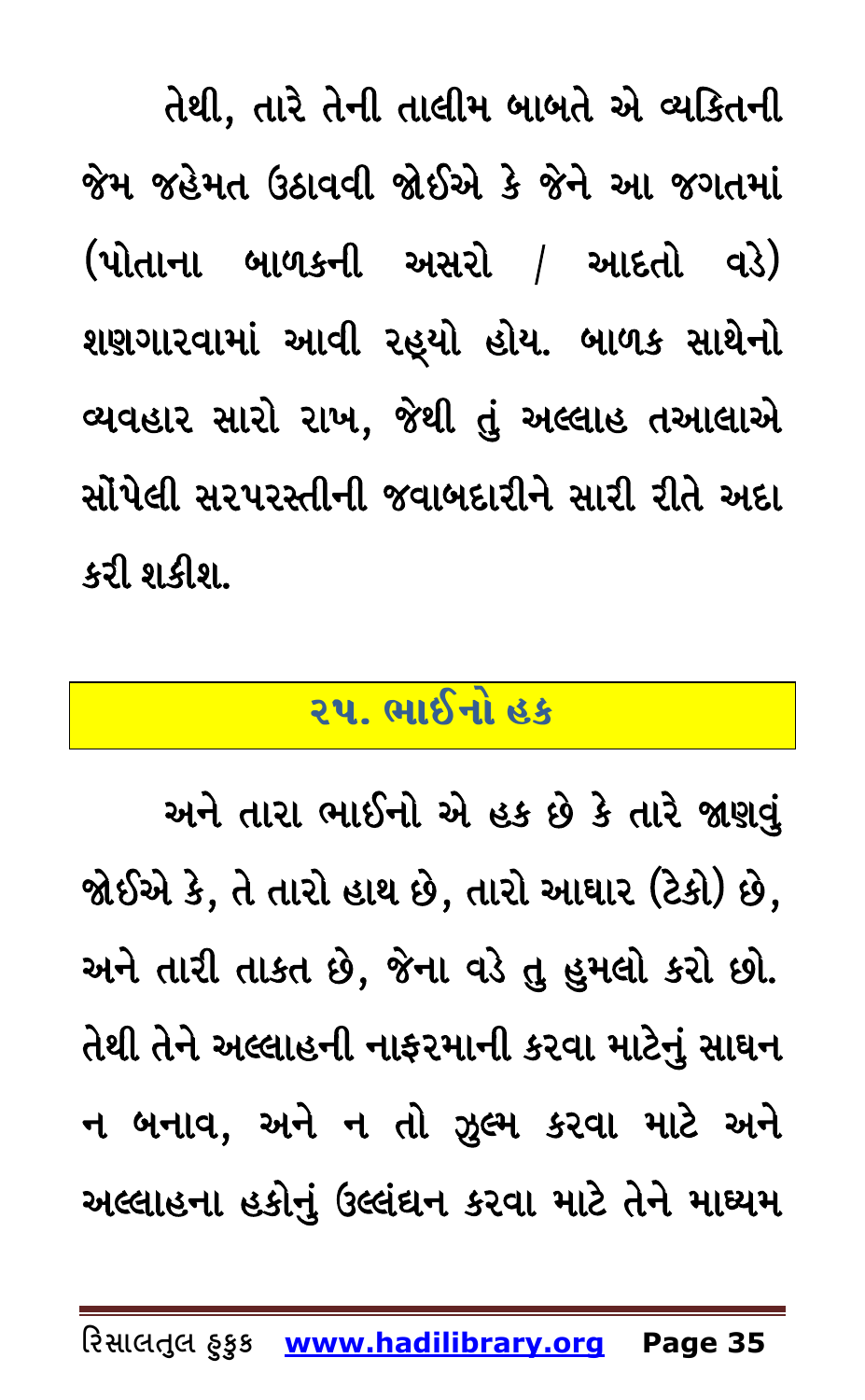બનાવ. તેના નફસની અયોગ્ય ઈચ્છા વિરૂઘ્ઘ અને તેના દુશ્મન વિરૂઘ્ઘ તેની મદદ કરવાનું ચૂકતો નહિં. પછી જો તે અલ્લાહની ઈતાઅત કરે અને તેની પુકારનો યોગ્ય જવાબ આપે, (તો તે બઘા માટે સારૂં છે), નહિંતર પછી તારા ભાઈનો પક્ષ લેવાને બદલે તારી પસંદગી અને તારા આદરભાવનો હેતુ અલ્લાહ જ હોવો જોઈએ. (એ વખતે કે જયારે તારો ભાઈ તારી નસીહતો અને ચેતવણી છતાપણ શરીઅતનું ઉલ્લંઘન કરે ત્યારે) તું અલ્લાહની ખુશીને અગ્રતા આપ એ તારા માટે વઘુ ઈચ્છનીય છે.

### <span id="page-35-0"></span><u>ર ૬. આઝાદ કરનાર માલિકનો હક</u>

અને તારા ભૂતપૂર્વ માલિકનો હક છે, જેણે તને મુકત કર્યો એ રીતે કે તેણે પોતાના માલને તારા માટે ખર્ચ કર્યો અને પછી તે તને ગુલામીના અપમાન અને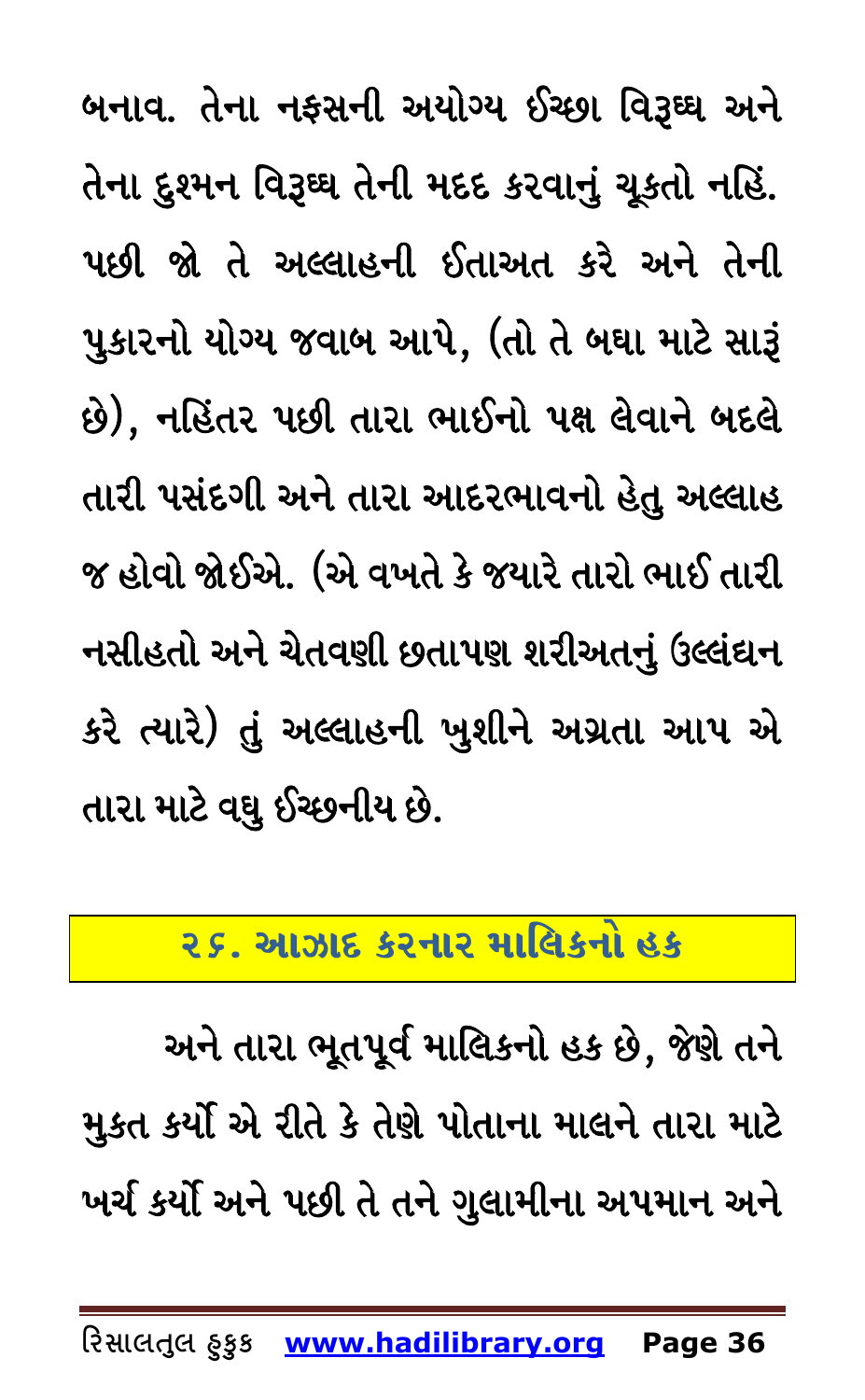**રિસાલતલુ હુકુક www.hadilibrary.org Page 37** તેની પીડામાંથી બહાર કાઢી આઝાદી(મુકિત)ના સ્વમાન અને ખુશી તરફ લઈ આવ્યો. અને તેણે તને ગુલામીના બંઘનમાંથી મુકત કર્યો, અને તેણે ગુલામીની બેડીઓને તારાથી દૂર કરી દીઘી અને તેણે તારા માટે આત્મ–સન્માનની ખુશ્બુને પ્રાપ્ય બનાવી. અને તે તને અત્યાચારની કૈદમાંથી બહાર લઈ આવ્યો. અને તેણે સખ્તીઓને તારાથી દૂર રાખી. અને તેણે તારા લાભ માટે પોતાની ન્યાયની ઝબાનને ખોલી દીઘી. અને તેણે તારા માટે આખી દુનિયાને ખુલ્લી કરી દીધી. અને તેણે તને તારો પોતાનો જ માલિક બનાવી દીઘો. અને તેણે તારી બેડીઓને  $/$ બંઘનોને ખોલી નાખ્યા. અને તેણે તને એકમાત્ર અલ્લાહની ઈબાદત અને ઈતાઅત કરવાનો મૌકો આપ્યો. અને તને મુકત કરીને તેણે પોતાના માલમાં નુકસાન વેઠયું. તેથી તારે એ જાણી લેવું જોઈએ કે તારા સગા–સંબંઘીઓ પછી અન્ય કોઈપણ કરતા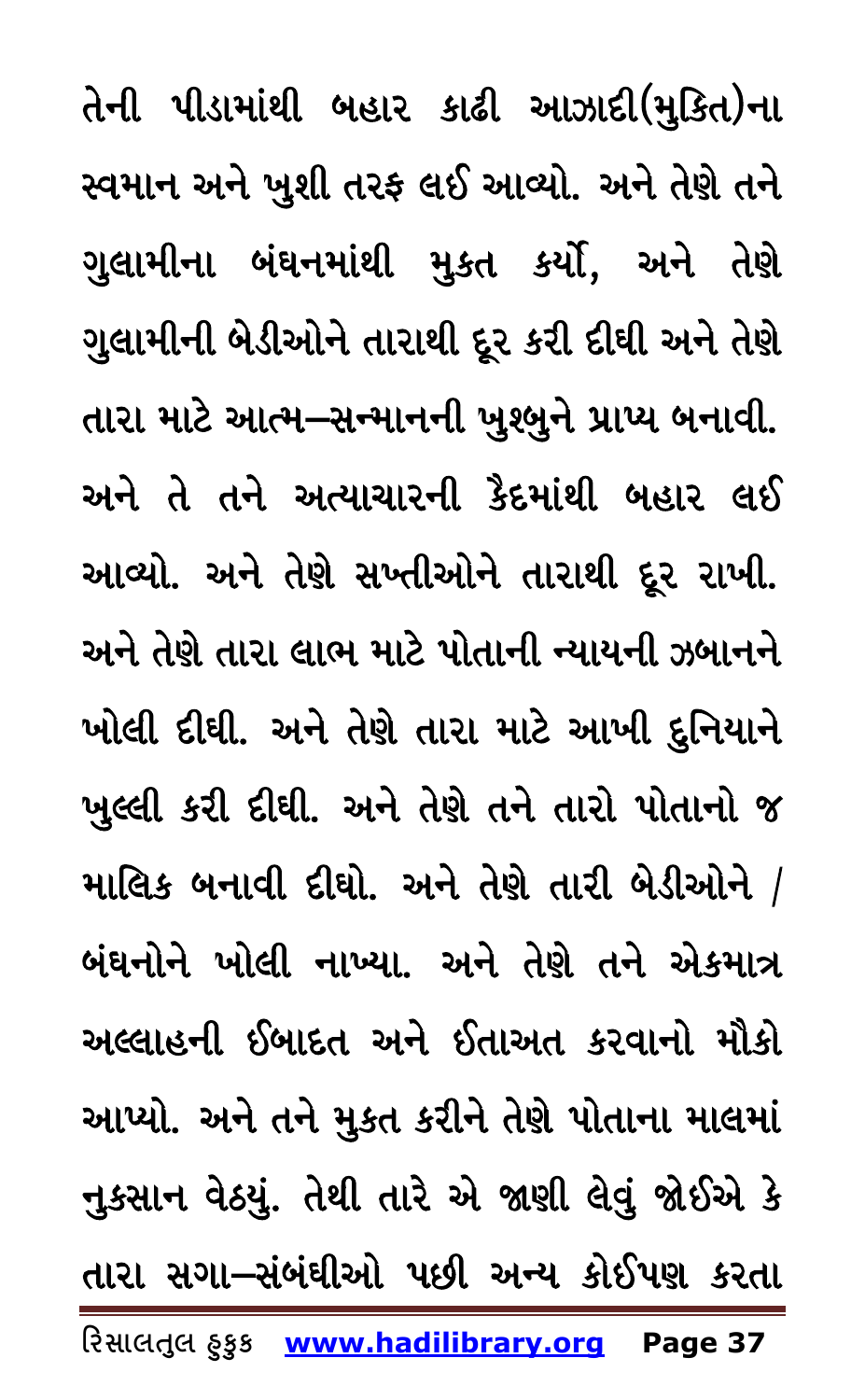વઘારે તેના તારી ઉપર હકો રહેલા છે. બંનેમાં, જીંદગીમાં અને મૌત સમયે. અને તે એ વ્યકિત છે જે સૌથી વઘારે તારી મદદ, સહાય અને ટેકાને પાત્ર છે. તેથી અગર જો તેને તારી પાસેથી કંઈક જરૂર હોય, તો એવા સમયે તું તારી પોતાની ઉપર તેને અગ્રતા આપી દેજે

#### <span id="page-37-0"></span>૨૭. આઝાદ કરવામાં આવેલ ગુલામ(નોકર)નો હક

અને તારા ભૂતપૂર્વ ગુલામ (નોકર)નો એ હક છે કે, જેને તે આઝાદ કરી દીઘો એ જાણીને કે અલ્લાહે તને તેનો રક્ષક, સહાયકર્તા, આશ્રય આપનાર, મદદગાર અને રક્ષણ કરનાર નિયુકત કર્યો છે, અને અલ્લાહે તેને માઘ્યમ બનાવ્યો છે તારી અને પોતાની વચ્ચે.

તેથી, આ આઝાદ કરી દેવું અલ્લાહ તરફથી આખેરતમાં એક અજૂ (બહુ મોટા વળતર)ને લઈ રિસાલતુલ ફક્રક www.hadilibrary.org Page 38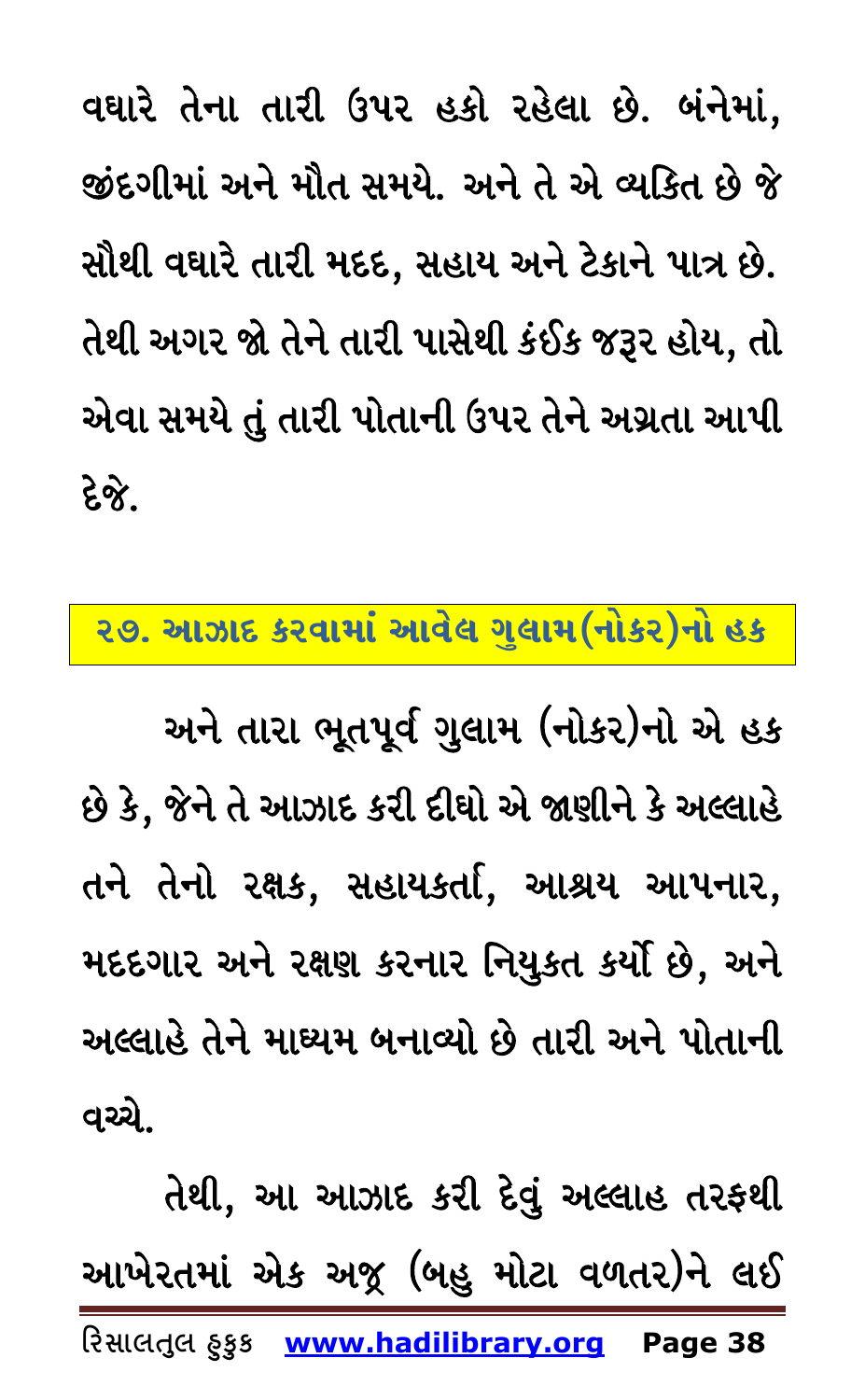આવશે, અને આ દુનિયામાં (પણ). અને અગર તેના કોઈ કુટુંબીજનો નથી, તો અલ્લાહે તને તેનો વારસો આપ્યો છે. જો તેનો કોઈ કુટુંબી વારસદાર હશે, તો પછી અલ્લાહ તઆલા બીજી જગ્યાએથી તારા માલમાં વઘારો કરશે. અલ્લાહ તરફથી (દુનિયામાં) તારા માટે આ ઈનામ નક્કી કરવામાં આવ્યું છે. અને કોઈ કુવ્વત નથી સિવાય કે અલ્લાહ વડે.

<span id="page-38-0"></span><u> વિભાગ (જી): વ્યક્તિગત સંબંઘો ઉપર આઘારિત હક</u>

## ૨૮. ભલાઈ કરનારનો હક

અને તારી સાથે ભલાઈ કરનારનો એ હક છે કે, તારે તેનો આભાર માનવો જોઈએ, અને તારે તેની નેકી અને ભલાઈને યાદ રાખવી જોઈએ અને તેની નેકીનો–ભલાઈનો પ્રચાર કરવો જોઈએ, અને ખરા દિલથી તેના માટે દોઆ કરવી જોઈએ. કારણ કે જો તું તેમ કરીશ, તો તે છૂપી રીતે અને જાહેરમાં બંને રીતે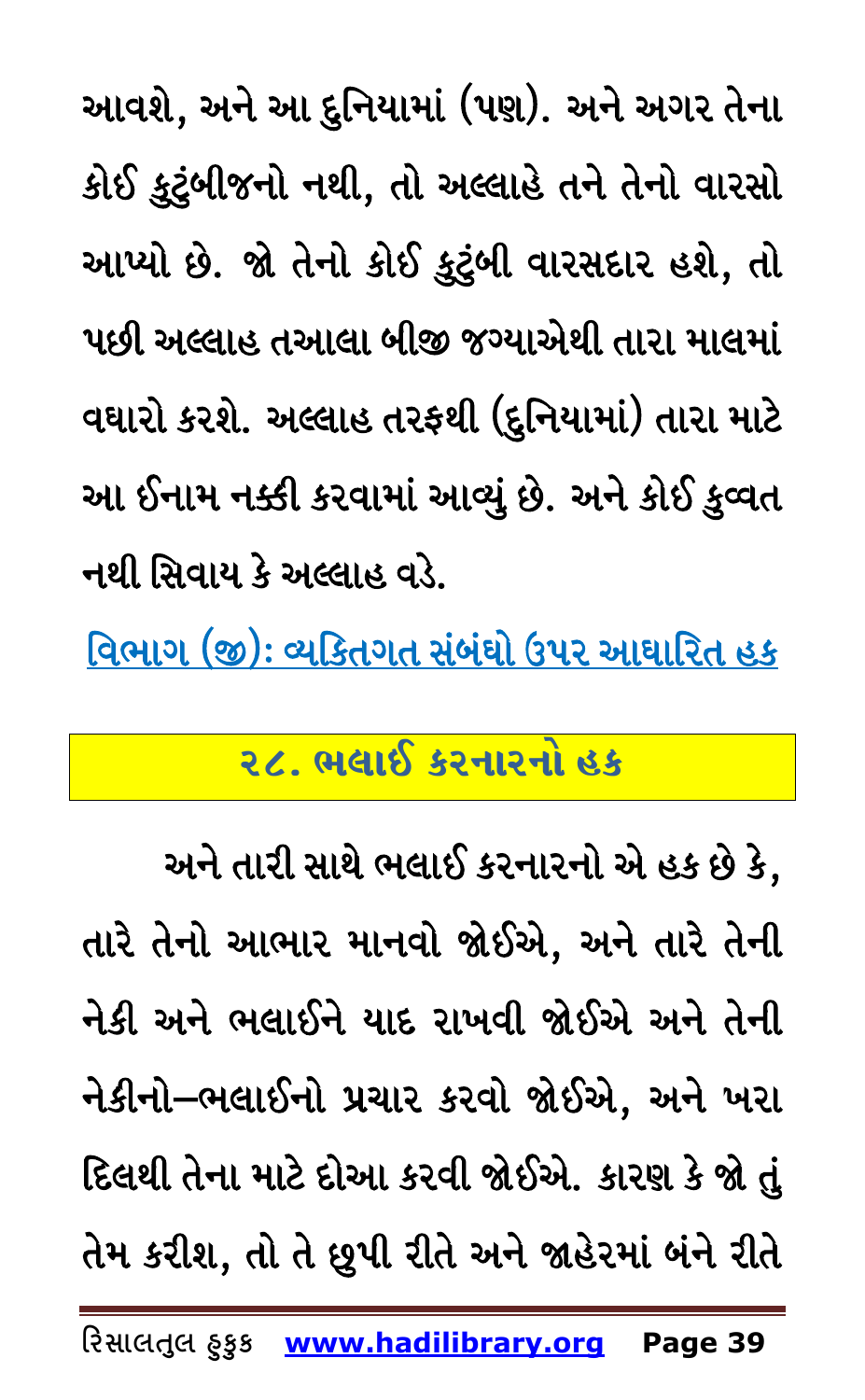તેનો આભાર માન્યો ગણાશે. ત્યાર પછી, જો શકય હોય તો તેને બદલો આપ તારા કાર્યો વડે તેની સાથે નેકી કરીને, જો તેને કોઈ જરૂરત ન હોય તો તેનું ઘ્યાન રાખજે અને જયારે પણ જરૂર પડે તેની મદદ કરજે.

#### ૨૯. અઝાન આપનારનો હક

<span id="page-39-0"></span>અને મોઅઝૂઝીન(અઝાન આપનાર)નો એ હક છે કે, યાદ રાખવું જોઈએ કે તે તને તારા રબની યાદ અપાવે છે અને તે તને તારા ફાયદા તરફ બોલાવે છે. અને અલ્લાહે તારી ઉપર વાજીબ કરેલી ફરજને અદા કરવામાં તે તારો શ્રેષ્ઠ સહાયક છે. તેથી તારે આ કામ માટે તેનો એવી રીતે આભાર માનવો જોઈએ, જેવી રીતે કે તું તારી સાથે ભલાઈ કરનારનો આભાર માનો છો. અને જો તું તેના અમુક કાર્યો પ્રત્યે બદગુમાન હો, તો પણ અઝાન માટે તેના પ્રત્યે નેક ગુમાન રાખજે.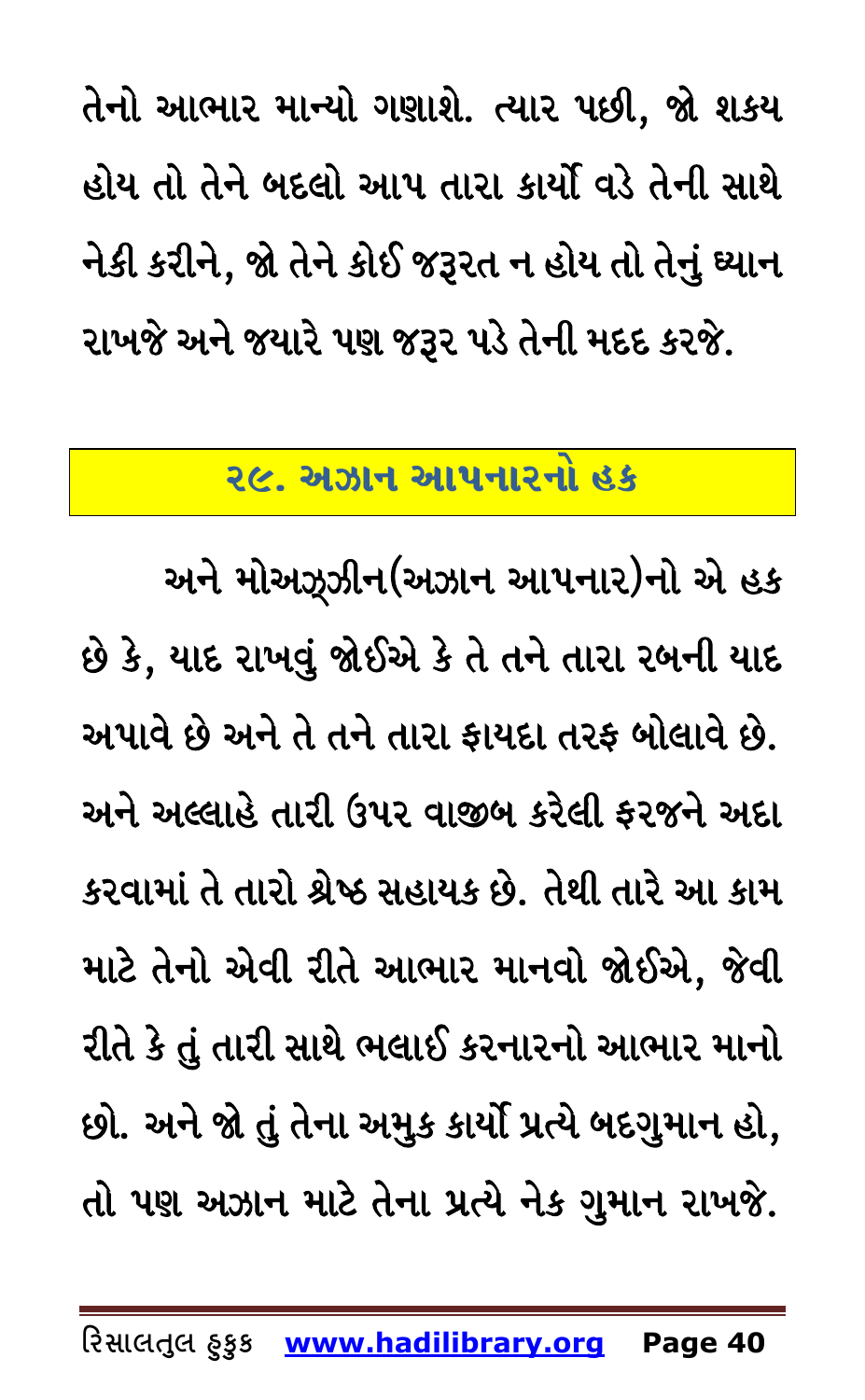અને તારે જાણી લેવું જોઈએ કે તે ખરેખર તો અલ્લાહ તરફથી તારા માટે એક લુત્ફ (કૃપા) છે. તેથી તારે તેની સાથે ભલાઈથી વર્તવું જોઈએ અને સારી રીતભાતથી વર્તવું જોઈએ, દરેક પરિસ્થિતિમાં અલ્લાહની નેઅમત માટે તેનો આભારી બનીને રહેજે.

#### <span id="page-40-0"></span> $\overline{30}$ . નમાઝ પઢાવનાર (પેશઈમામ)નો હક

અને તારી રોજીંદા નમાઝો પઢાવનાર (પેશઈમામ)નો એ હક છે કે, તારે જાણી લેવું જોઈએ કે, તેણે તારા વતી અલ્લાહ સમક્ષ રજૂ થવા માટે અલ્લાહ અને તારા વચ્ચેના પ્રતિનીઘી તરીકેની ભુમિકા (જવાબદારી) લીઘી છે. અને તે અલ્લાહ તઆલાની મહેમાનગતિમાં તારા વતી બોલે છે જયારે કે તું તેના વતી નથી બોલતો. અને તે તારા માટે દોઆ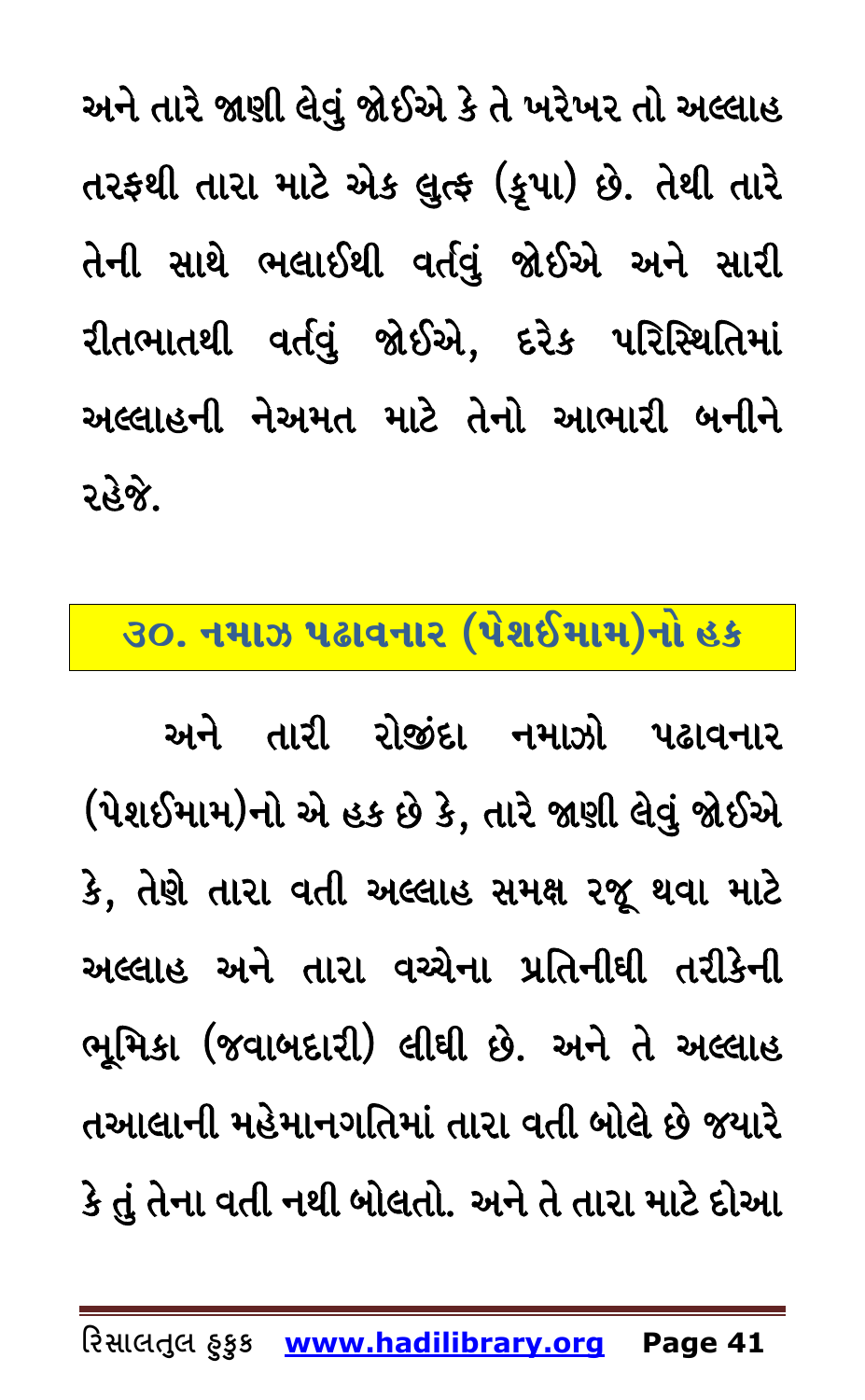કરે છે જયારે કે તું તેના માટે દોઆ નથી કરતો. અને તે તારા માટે ઈચ્છા કરે છે, તું તેના માટે ઈચ્છા નથી કરતો. અને તે અલ્લાહ સમક્ષ ઉભા રહેવાની બાબતે તારી કિફાલત (આગેવાની) કરે છે. જો તે નમાઝને સહી રીતે અદા ન કરે, તો તેના માટે તે જવાબદાર છે નહી કે તુ. અને જો તે નમાઝ દરમ્યાન ભૂલ કરે, તો તું તે ભૂલમાં શરીક ગણાઈશ નહીં. તારી ઉપર તેને કાંઈપણ સરસાઈ હાંસિલ નથી છતાં પણ આ રીતે તેણે પોતાના વડે તારૂં રક્ષણ કર્યું, અને તેણે પોતાની નમાઝ વડે તારી નમાઝને રક્ષણ આપ્યું. તેથી એ બદલ તું તેનો આભાર વ્યકત કર. અલ્લાહ સિવાય કોઈ શક્તિ કે તાકત નથી.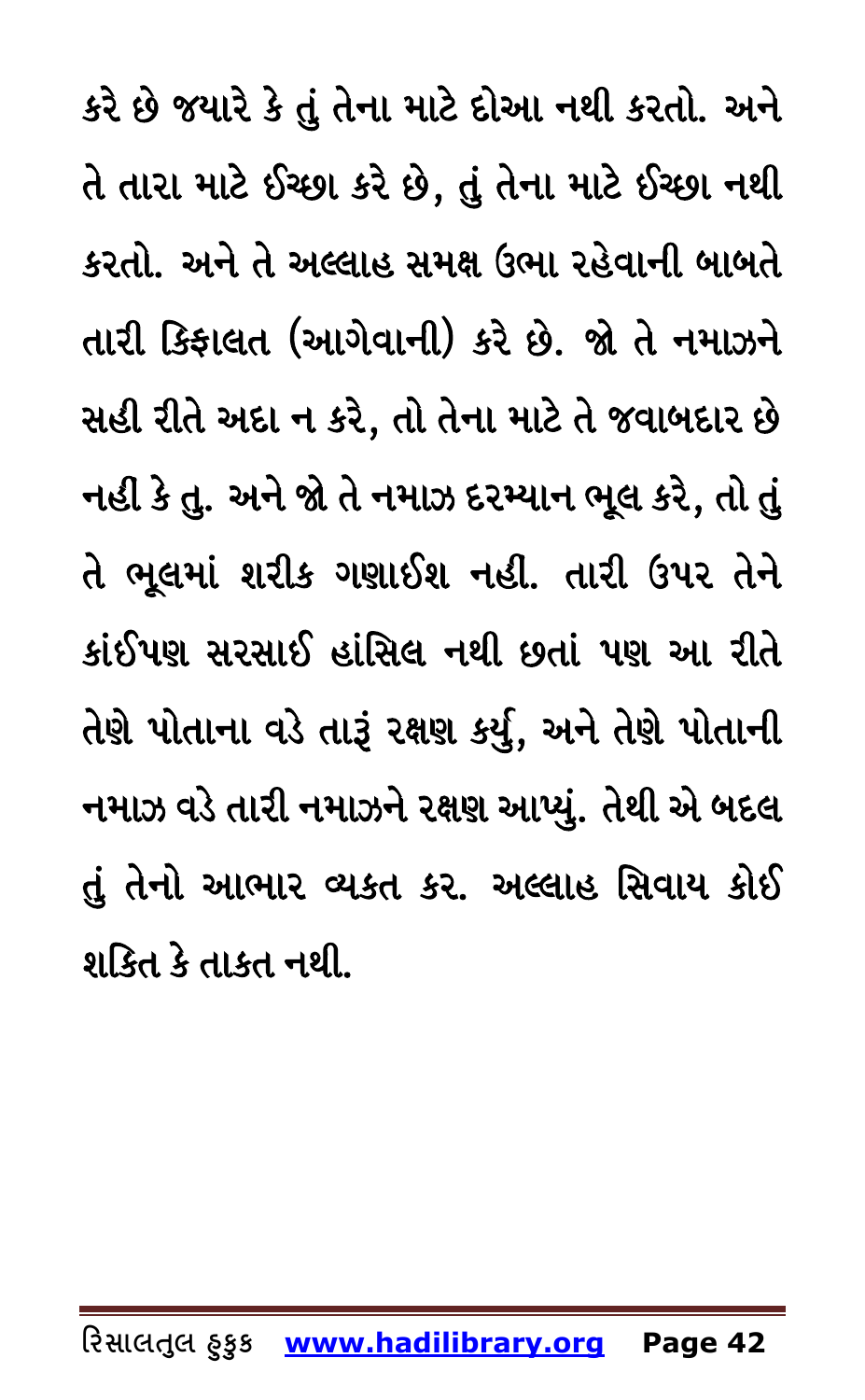## ૩૧. સાથે બેસનારનો હક

<span id="page-42-0"></span>અને તારી સાથે બેસનારનો એ હક છે કે, તું હસતા ચહેરા અને નમ્રતાની સાથે તેનું સ્વાગત કર. એવું ન થાય કે ફકત તું જ બોલ–બોલ કર, બલ્કે તેને પણ બોલવાનો મૌકો આપ. અને તું તેને હરગીઝ તુચ્છ (હલ્કી) નજરોથી ન જોઈશ. તારા શબ્દોને સહી ઉચ્ચારની સાથે બોલ, કે જેથી તું જે કાંઈ બોલો છો તેને તે સમજી શકે.

અને જો તું તેની પાસે જઈને બેસવામાં પહેલો હો, તો તું તારી ઈચ્છા મુજબ ઉભો થઈ શકો છો. પરંતુ જો તે પોતે આવીને તારી પાસે બેસે, તો તે પોતાની ઈચ્છા મુજબ ઉભો થઈને જઈ શકે છે પરંતુ તારે તેની રજા વગર ઉભા ન થઈ જવું જોઈએ. અલ્લાહ સિવાય કોઈ શકિત કે તાકત નથી.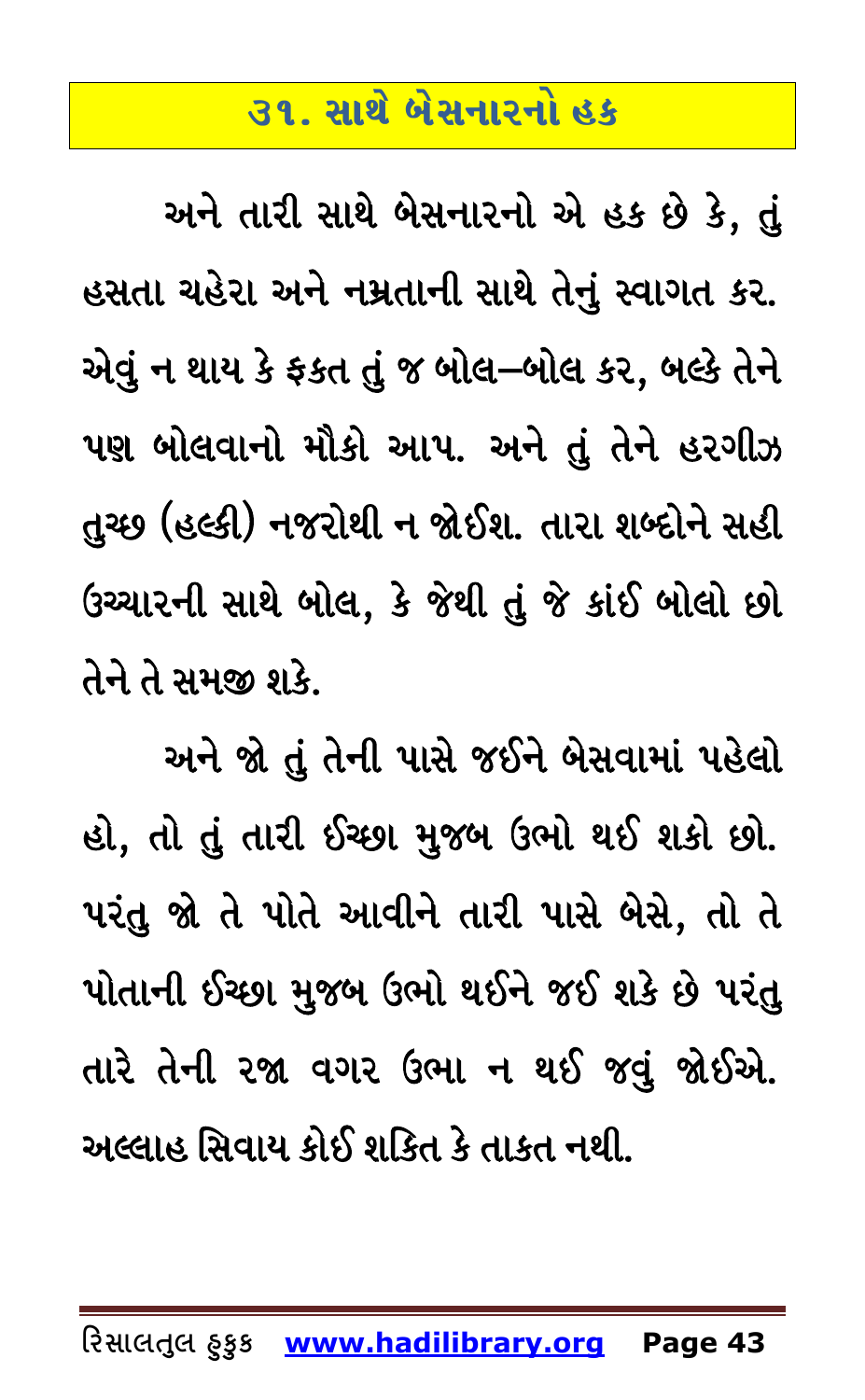## **#ZP 5F0MXLGM CS**

<span id="page-43-0"></span>અને તારા પાડોશીનો એ હક છે કે, જયારે તે હાજર ન હોય, તું તેના હિતોનું રક્ષણ કર, અને જયારે તે હાજર હોય, તો તેને માન આપ, અને બંને પરિસ્થિતિમાં તેની મદદ અને સહાય કર. તેની છુપાયેલી ખામીઓ તરફ નજર ન કર અને તેની ખામીઓ શોઘવા માટે તેના વ્યવહારોની ખોદણી ન કર (ઉંડો ન ઉતર). પરંતુ જો અનાયાસે (આપમેળે) તને તેની કોઈ ખામી જોવા મળે, તો તું જે કાંઈ જાણો છો તેને સુરક્ષિત કરવા માટે ભેદી ન શકાય તેવો કિલ્લો બની જા, અને મુસીબત વખતે તેને એકલો છોડી ન દે અને તેની નેઅમતો બાબતે તેની ઈર્ષા ન કર. તેની ખતાઓને નજરઅંદાજ કર અને તેની ભૂલોને માફ કરી દે. અને જયારે તે તારી સાથે અયોગ્ય વર્તન કરે, તો તુ સબ્ર અને ઘીરજને ભૂલી ન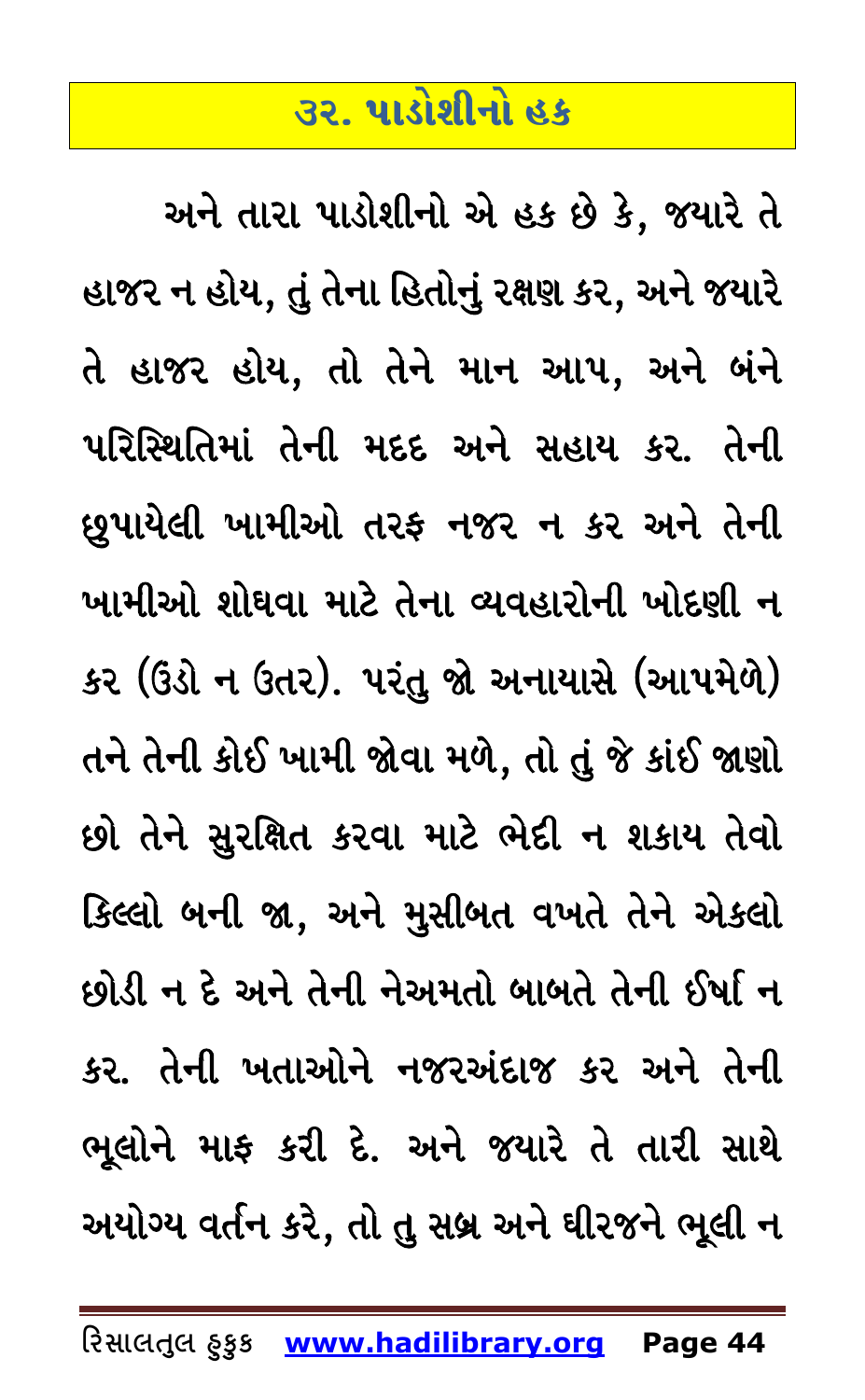જતો અને તેની સાથે શાંતિથી વર્તણૂક કર. અને બીજા કોઈને તેના વિષે ખરાબ બોલવા ન દે, અને અગર કોઈ તેનું બુરૂ બોલે, તો તેની વાત પર યકીન ન કરજે. અને તેની સાથે એક મોહક (વિવેકી) જીવન પસાર કર. અલ્લાહ સિવાય કોઈ શકિત કે તાકત નથી.

#### <u> ૩૩. મિત્રનો હક</u>

<span id="page-44-0"></span>અને તારા મિત્રનો એ હક છે કે, જો તું ઈલ્મ અને કમાલમાં તેનાથી આગળ હોય, તો એવી રીતે વાત–ચીત કર કે તે તારાથી કાંઈક શીખીને ફાયદો હાંસિલ કરે, જો તે ઈલ્મ અને કમાલમાં તારા કરતા આગળ હોય તો તેને બોલવા દે, કે જેથી તું તેની પાસેથી કાંઈક શીખીને ફાયદો હાંસિલ કરી શકે. અને તારે તેનું એવી જ રીતે માન જાળવવું જોઈએ, કે જેવી રીતે તું ઈચ્છો છો કે તે તારૂં માન જાળવે, તેની મદદ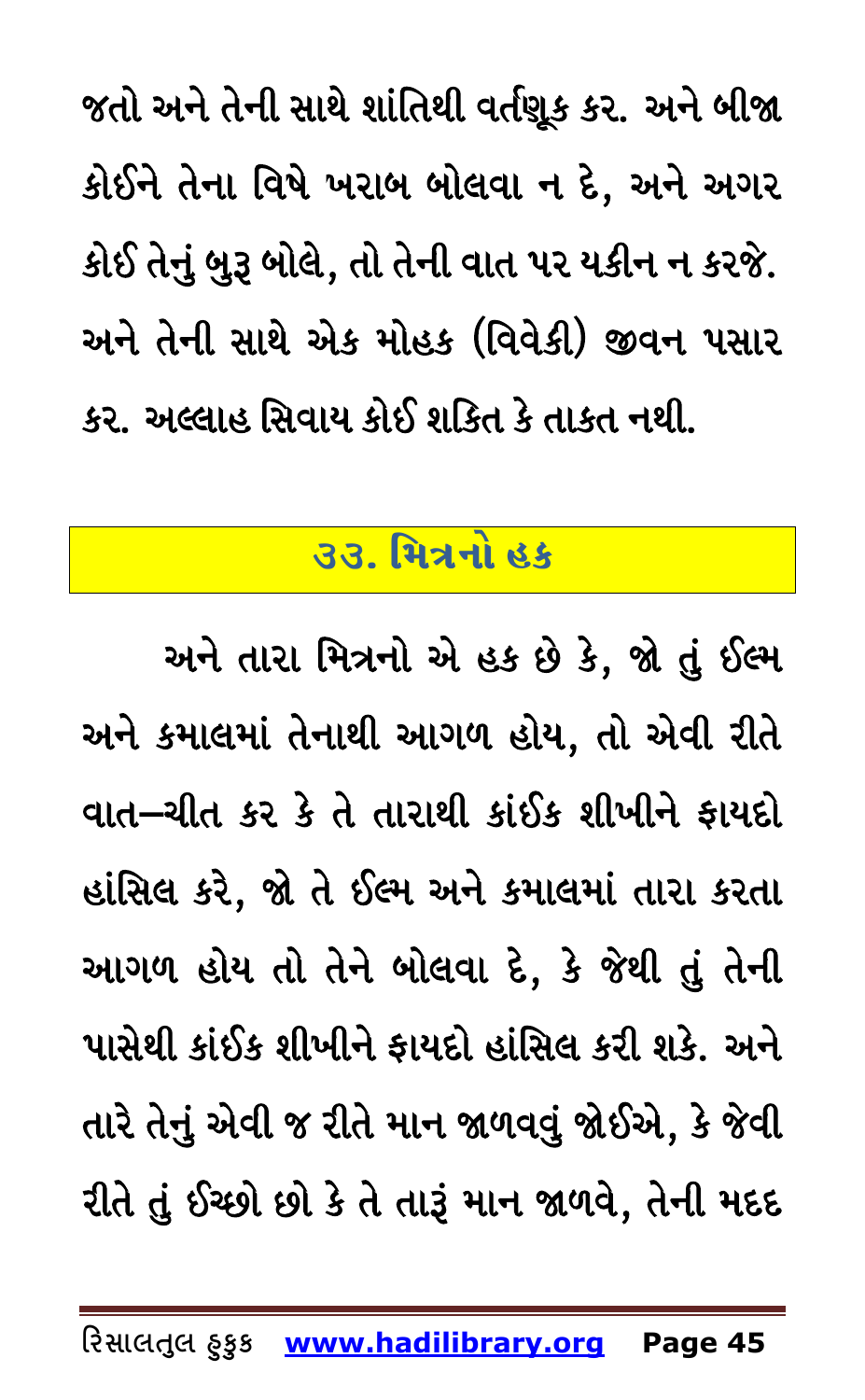કરવા માટે હંમેશા આગળ રહે, પરંતુ જો તે તારાથી આગળ વઘી જાય, તો તું તેને (મહેરબાનીથી) બદલો આપ અને તારી મોહબ્બતમાં કમી ન કર જેના માટે તે લાયક છે. તેના પ્રત્યે ખરા દિલથી તેની ભલાઈ ચાહ, બલાઓ અને મુસીબતોના સમયમાં તેનું રક્ષણ કર, અલ્લાહની ઈતાઅતમાં તેની મદદ કરવાનો અને તેના વ્યકિતગત કામો જે તેના પાલનહારની વિરૂઘ્ઘ ન હોય તેમાં તેની સહાય કર, જો તે ગુનાહ કરવાનો નિર્ણય કરી લે, તો તેને ગુનાહ કરવાથી અટકાવી લે. અને છેલ્લે એ કે તારે તેના માટે મહેરબાની અને દયા બનવું જોઈએ, નહિં કે યાતના અને પીડા.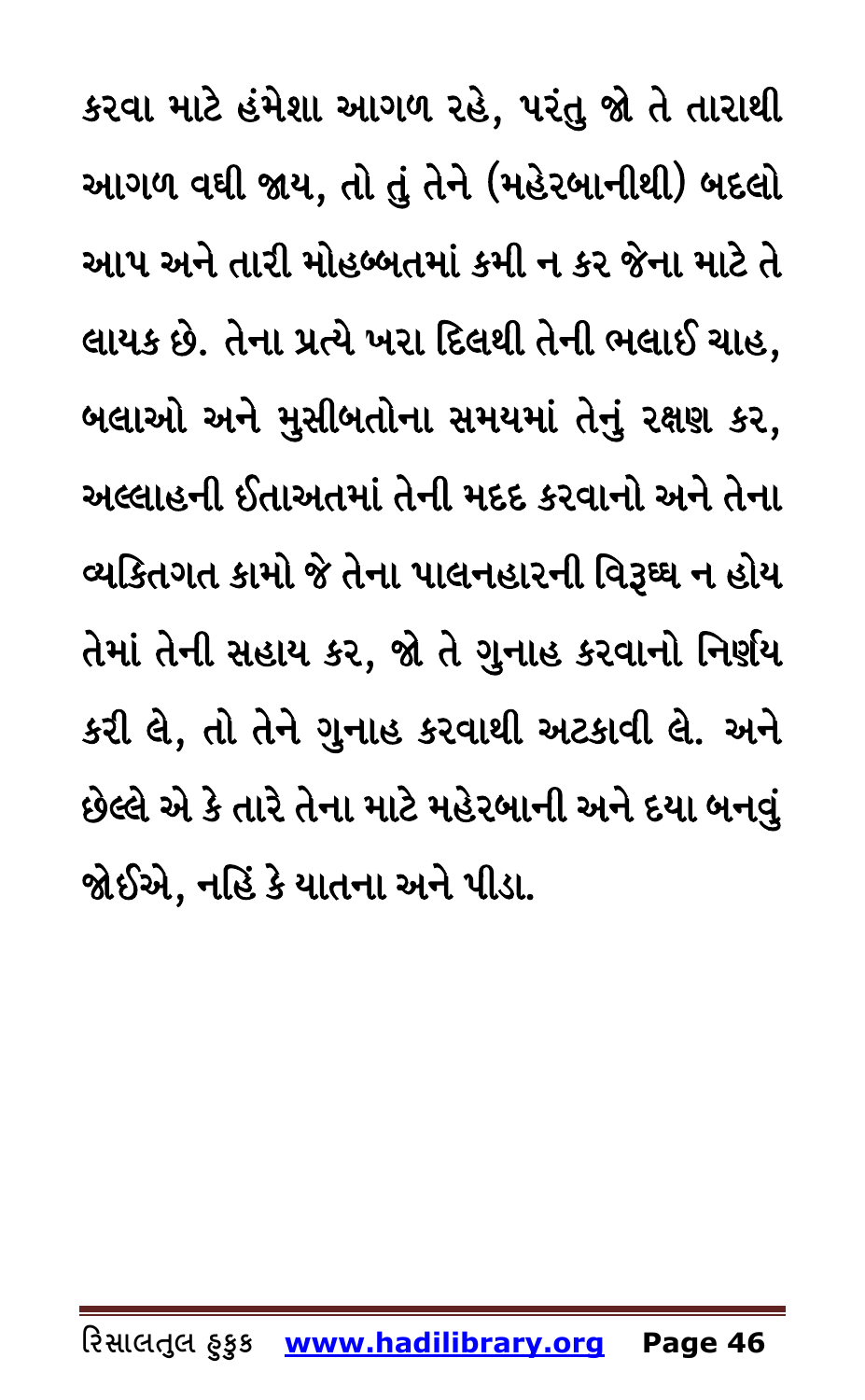<u>વિભાગ (એચ): આર્થિક, કાયદાકીય અને સામાજીક</u> <u>સંબંઘો ઉપર આઘારિત હક</u>

## <span id="page-46-0"></span><u>3૪. ભાગીદાર(પાર્ટનર)નો હક</u>

અને તારા ભાગીદારનો એ હક છે કે, તું તેની ગેરહાજરીમાં તેના બોજને ઉપાડી લે. અને જયારે તે હાજર હોય, તો તું તેની સાથે એકસરખુ કામ કર. અને તેના અભિપ્રાય / મતને ઘ્યાનમાં લીઘા વિના કોઈપણ નિર્ણય ન કર. અને તારા વિચાર / અભિપ્રાયને તેની સલાહ લીઘા વિના લાદી ન દે. (અમલમાં ન મૂકી દે) અને તેની સંપત્તિનું તેના માટે રક્ષણ કર. અને તેની ઉચાપત / છેતરપીડી કરવાથી દૂર રહેજે, ભલેને પછી તે વઘુ પ્રમાણમાં હોય કે ઓછા, કારણ કે આપણને (હદીસમાં) કહેવામાં આવ્યું છે કે,'અલ્લાહનો હાથ ત્યાં સુઘી એ ભાગીદારો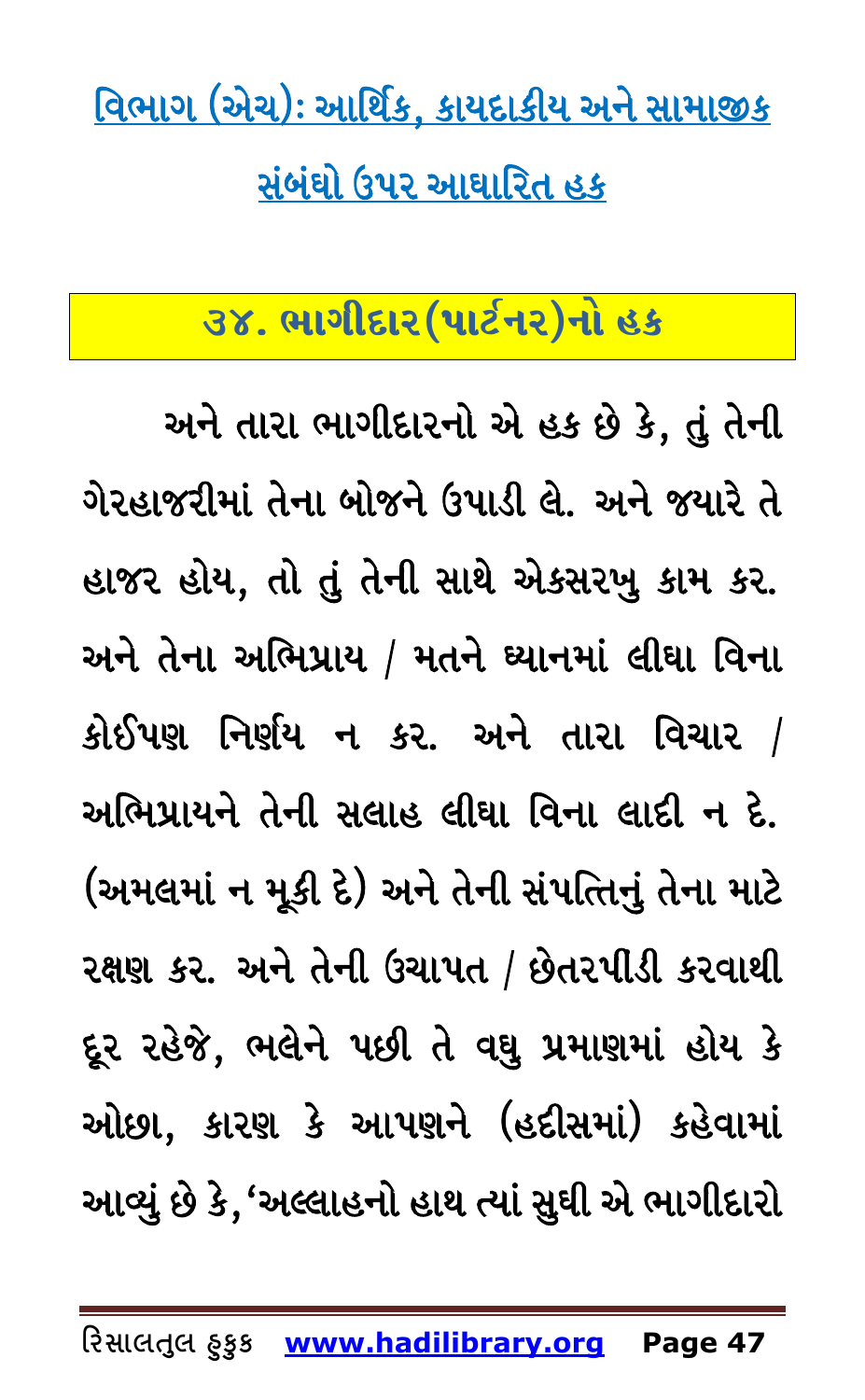<span id="page-47-0"></span>ઉપર હોય છે, જયાં સુઘી તેઓ (એકબીજાને) છેતરતા નથી.' અને કોઈ કુવ્વત નથી સિવાય કે અલ્લાહ વડે.

## ૩૫. માલ–દૌલતનો હક

અને તારા માલ(સંપત્તિ)નો એ હક છે કે, તારે તેને હલાલ માઘ્યમો સિવાય ન મેળવવો જોઈએ, અને તેને હલાલ કામો માટે જ વાપરવો જોઈએ, તેના થકી દુનિયા અને આખેરતનો ફાયદો હાંસિલ થઈ શકે એ રીતે તેનો ઉપયોગ કરવો જોઈએ. તમામ માલ–દૌલત અને સંપત્તિ અલ્લાહ તરફથી જ છે, તેથી તેને અલ્લાહ સુઘી પહોંચવા સિવાય બીજા કામ માટે ઉપયોગમાં ન લઈશ, અને તેને અલ્લાહ સુઘી પહોંચવાનો માર્ગ બનાવી લે.

એવું ન થાય કે તું તારા માલને તારી જાત કરતા પણ વઘારે કિંમતી સમજી લે, અને શારીરીક અને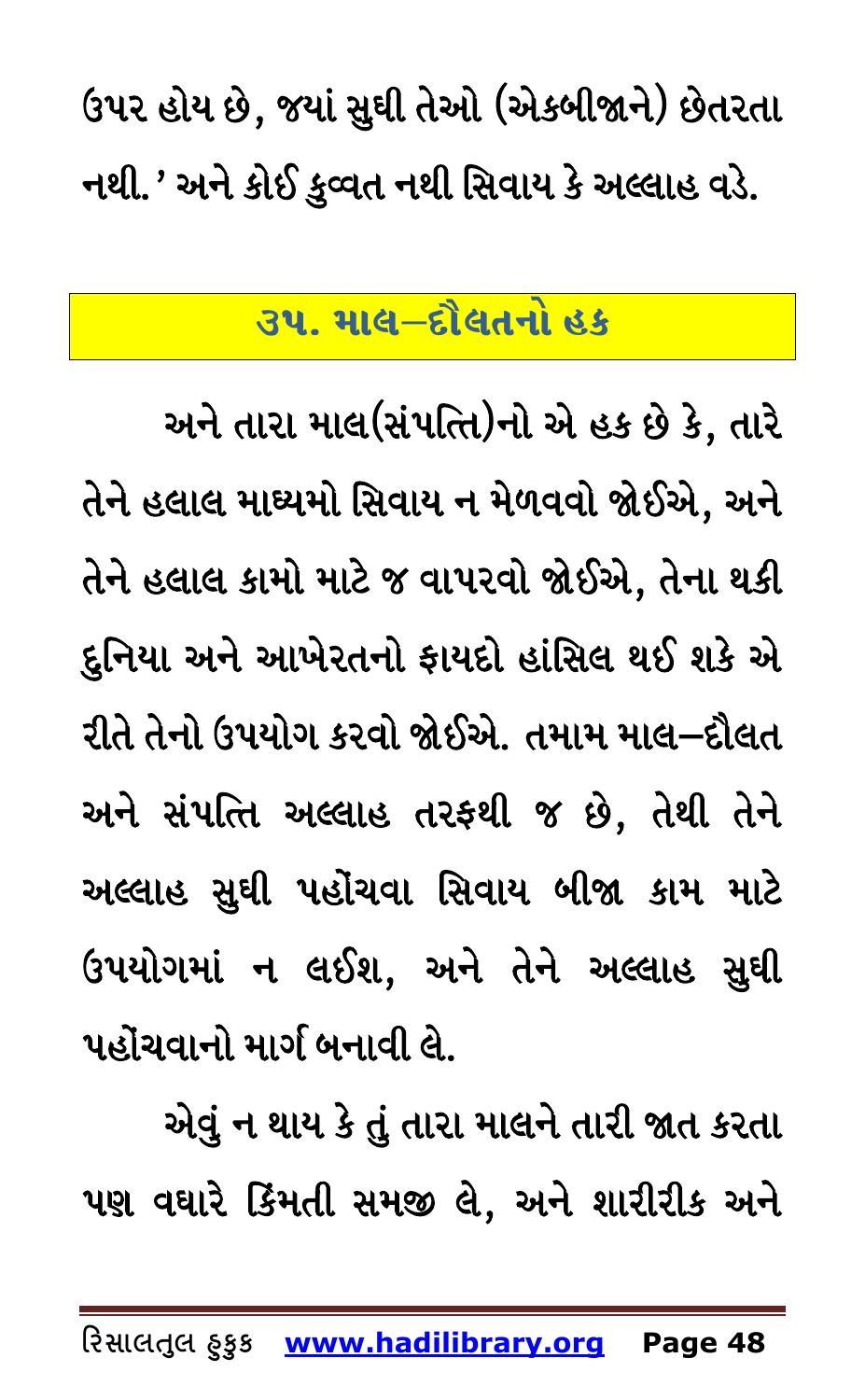રૂહાની પ્રગતિના કાર્યમાં ખર્ચ કરવાથી અટકી જા. તારો માલ એવા લોકો માટે ન મૂકી જા, જેને તારી ચિંતા ન હોય. જો તેઓ આ માલને ગુનાહમાં ખર્ચ કરશે, તો તેના ગુનાહમાં તું ભાગીદાર બનીશ અને જો તેઓ માલને અલ્લાહની ઈતાઅતમાં ખર્ચ કરશે, તો તેનો ફાયદો તેઓને જ મળશે. (જો તે આ માલ અયોગ્ય રીતે સંગ્રહ કર્યો હશે તો) ગુનાહનો બોજ, પસ્તાવો અને આખેરતની સજા તારા ભાગે આવશે. અલ્લાહ સિવાય કોઈ શકિત કે તાકત નથી.

(તારા માટે બહેતર છે કે તેને એવા વારસદારો માટે ન છોડી જા, જે તેનો ઉપયોગ અલ્લાહની નાફરમાનીમાં કરે અને તારો માલ એ ગુનાહોના કામમાં તેના માટે સહાયરૂપ બને. અને અગર જો તું તારા માલને એવા માટે છોડી જઈશ, જે તેનો ઉપયોગ અલ્લાહની ઈતાઅતમાં તારી કરતા વધુ સારી રીતે

કરે, તો પછી તે તારાથી વઘારે ફાયદો મેળવી જશે.)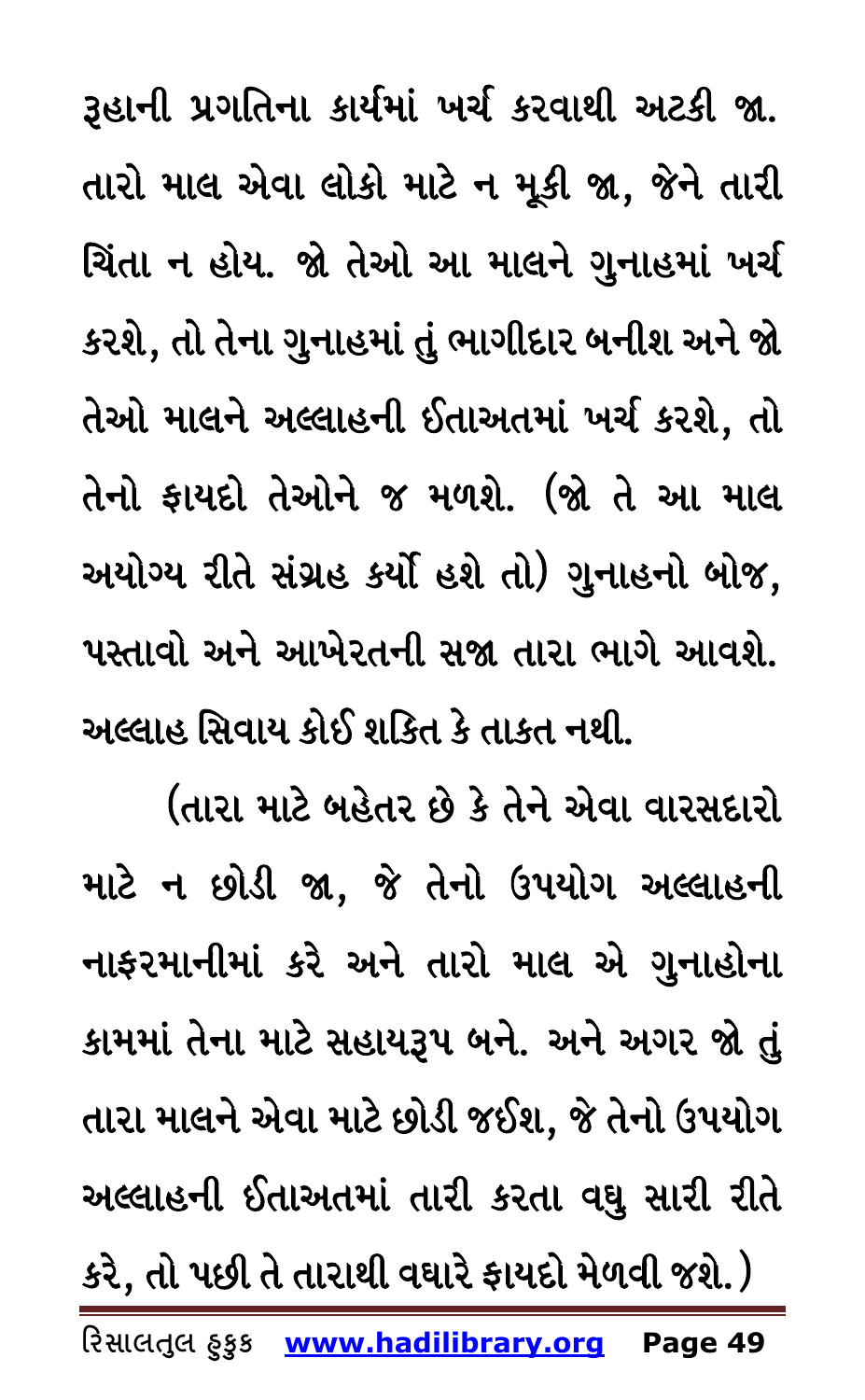## **35. કર્ઝ આપનારનો હક**

<span id="page-49-0"></span>અને તને કર્ઝ (લોન) આપનાર કે જે તારી પાસે લોન પરત માંગે છે તેનો એ હક છે કે, જો તું તે કર્ઝ ચૂકવી શકે તેમ હોય, (તારી પાસે પૂરતા પૈસા હોય) તો તારે તેને (કર્ઝની) સંપૂર્ણ ભરપાઈ કરી આપવી જ જોઈએ. અને તારે (કર્ઝની ચૂકવણીમાં) ઢીલ ન કરવી, કારણ કે અલ્લાહના રસૂલ(સ.)એ ફરમાવ્યું છે: 'કર્ઝ ચૂકવવામાં વિલંબ કરવો ઝૂલ્મ છે'

અને જો તું સખત સમયનો (આર્થિક ભીસનો) સામનો કરી રહ્યો છે, તો પછી તારે તેને પ્રેમાળ વાતોથી ખુશ કરવો જોઈએ અને તેને નમ્ર વિનંતી કરવી જોઈએ કે તે કર્ઝની મુદ્દદત લંબાવી આપવા મંજૂરી આપે, અને તું તેને માલના નુકસાન ઉપરાંત ખરાબ વ્યવહારોથી યાતના આપીશ નહિં, કારણ કે તે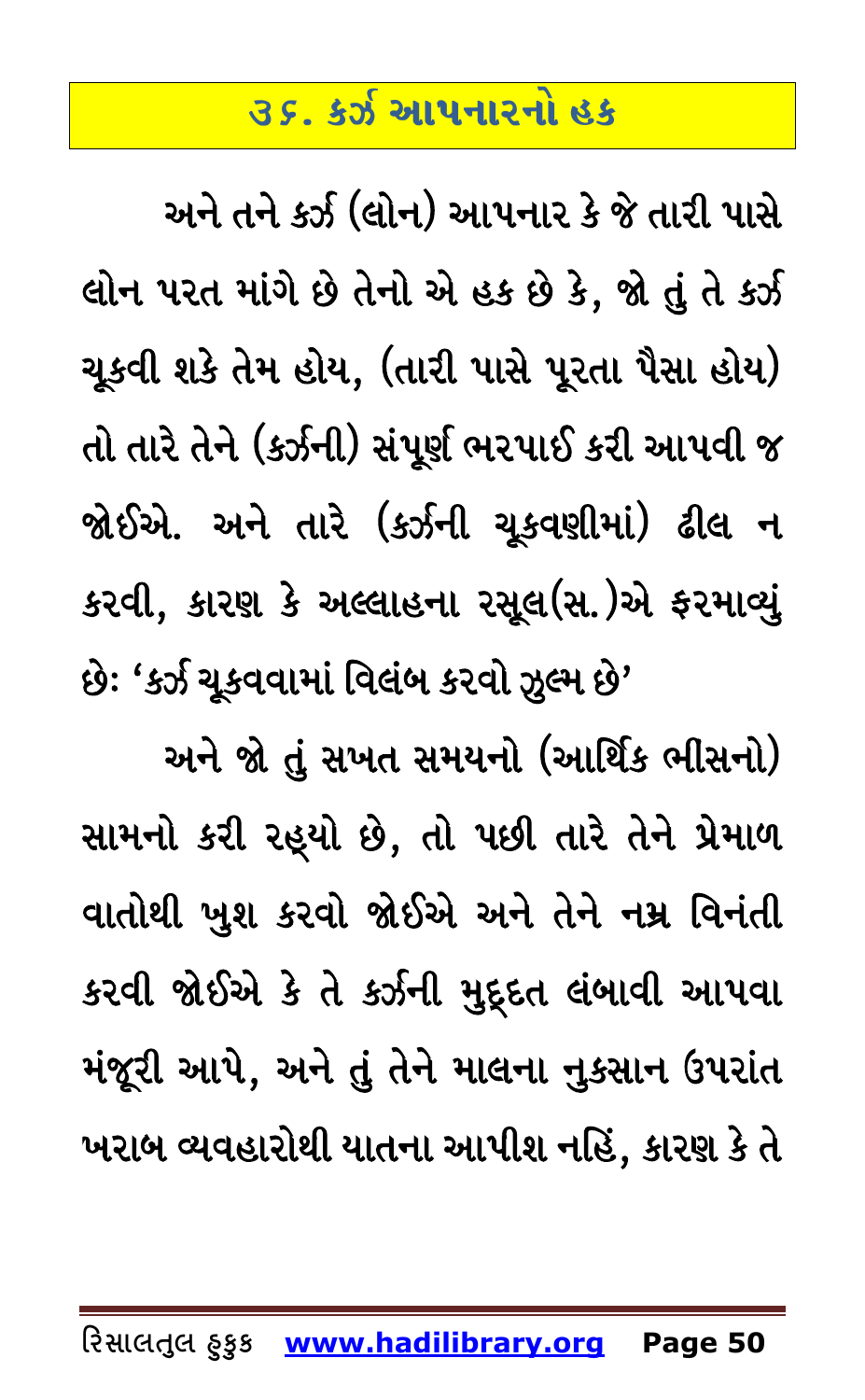<span id="page-50-0"></span>હલ્કીવૃતિ છે. અલ્લાહ સિવાય કોઈ શકિત કે તાકત નથી.

## ૩૭. સહકાર્યકરનો હક

તારી જવાબદારી છે કે તું તારા સહકાર્યકર (સ્ટાફમાં સાથે કામ કરતી વ્યકિત)ની સાથે છેતરપીડી કે પ્રપંચ ન કર, અને તારે તેની વાતને ખોટી ન ઠેરવવી જોઈએ, કે ન તો તેની સાથે દગો કરવો જોઈએ. અને તારે તેની સાથે દુશમનની જેમ ન વર્તવું જોઈએ. અને જો તે તારી ઉપર વિશ્વાસ કરે, તો તેના ફાયદાને તારા ફાયદા ઉપર અગ્રતા આપજે, અને જાણી લે કે વિશ્વાસનો ભંગ કરવો એ વ્યાજ (સમાન ગુનાહ) છે.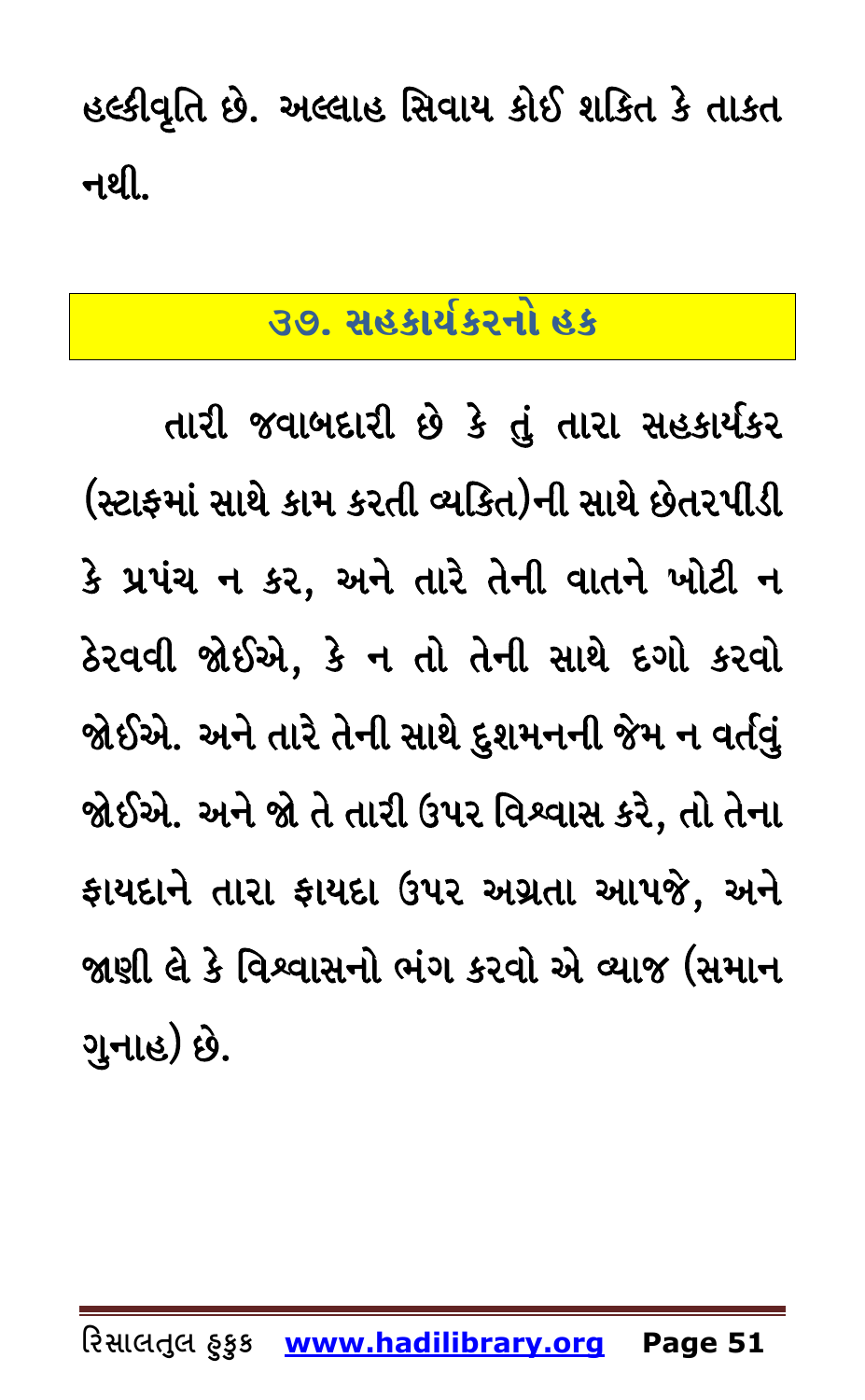## <u>૩૮. દાવો કરનાર(વાદી)નો હક</u>

<span id="page-51-0"></span>દાવો કરનાર(વાદી)નો એ હક છે કે, જો તેનો તારી વિરૂઘ્ધનો દાવો સાચો છે, તો તેની દલીલને તોડવાનો પ્રયત્ન ન કરીશ કારણ કે તારૂં એમ કરવું એ તારા દિલની અવાજનો વિરોઘ થશે, બલ્કે ખુદ તારો જ વિરોઘ થશે, કારણ કે તું જાણે છે કે સામા પક્ષવાળાની વાત સાચી છે, માટે તારે તારી પોતાની જ વિરૂઘ્ઘ ન્યાય કરનાર બની જવું જોઈએ. અને બીજા કોઈ ગવાહની જરૂરત વિના તેના દાવા માટે તારે પોતે જ ગવાહ બની જવું જોઈએ, કારણ કે આ એ ફરજ છે જેને અલ્લાહે તારી ઉપર મુકર્રર કરી છે.

અને જો તેનો દાવો ખોટો છે, તો તેની સાથે નમ્રતાથી વ્યવહાર કર અને તેના દિલમાં ખૌ<del>ફે</del> ખુદા નાખ અને તેને તેના ઘર્મ મારફતે મૌત, કયામત અને અઝાબની યાદ અપાવીને તેને મંદ પાડી દે. અને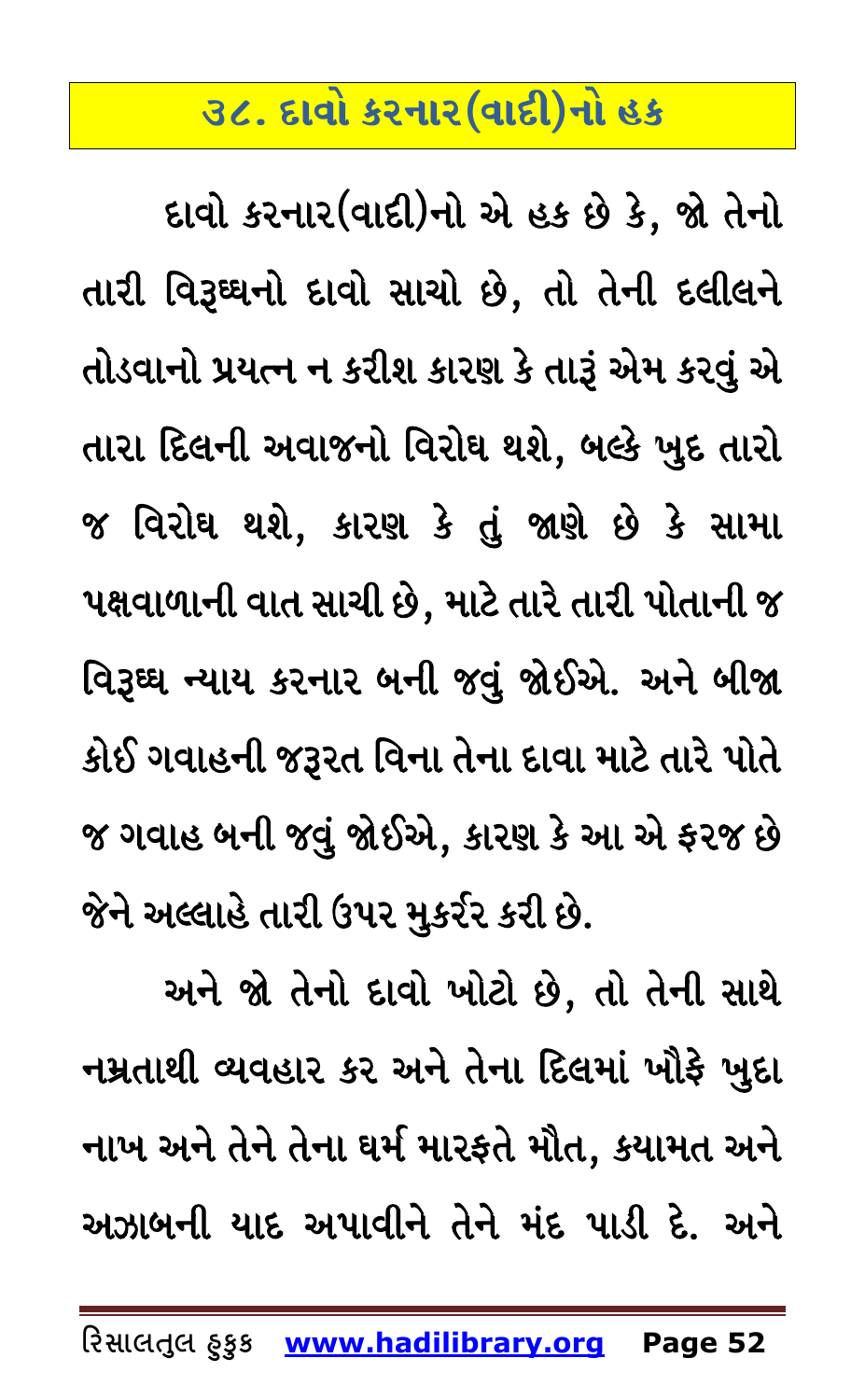અદબ અને અખ્લાક વિરૂઘ્ધની વાતોથી પરહેજ કરજે, કારણ કે આ પ્રકારની વાતો તારા દુશ્મનની દુશ્મનીને બહાર નહિં હટાવી શકે, તારો દુશ્મન આ પ્રકારની વાતોને કારણે પોતાની દુશ્મનાવટની તલવારને તારી વિરૂઘ્ઘ તેજ કરશે, કારણ કે ખરાબ શબ્દો બુરાઈને ઉત્તેજન આપે છે અને સારા (શબ્દો) બુરાઈને કાપી નાખે છે. અલ્લાહ સિવાય કોઈ શકિત કે તાકત નથી.

# <span id="page-52-0"></span> $\overline{3}$  &  $\overline{6}$   $\overline{2}$   $\overline{2}$   $\overline{4}$   $\overline{4}$   $\overline{2}$   $\overline{2}$   $\overline{2}$   $\overline{4}$   $\overline{2}$   $\overline{2}$   $\overline{2}$   $\overline{2}$   $\overline{2}$   $\overline{2}$   $\overline{2}$   $\overline{2}$   $\overline{2}$   $\overline{2}$   $\overline{2}$   $\overline{2}$   $\overline{2}$   $\overline{2}$   $\over$ **(પ્રતિવાદી)નો હક**

જેની વિરૂઘ્ઘ તે દાવો (કેસ) દાખલ કર્યો છે, તેનો એ હક છે કે અગર તારો દાવો સાચો છે, તો તે દાવાનું વર્ણન કરતી વખતે તેની સાથે નમ્રતાથી વાત કર, કારણ કે દાવાનો અવાજ પોતે જ પ્રમાણમાં પૂરતો કડક (કર્કશ અને અણગમતો) હોય છે. (માટે તું તારી ભાષાની કડકાઈનો તેમાં ઉમેરો ન કર), અને તારી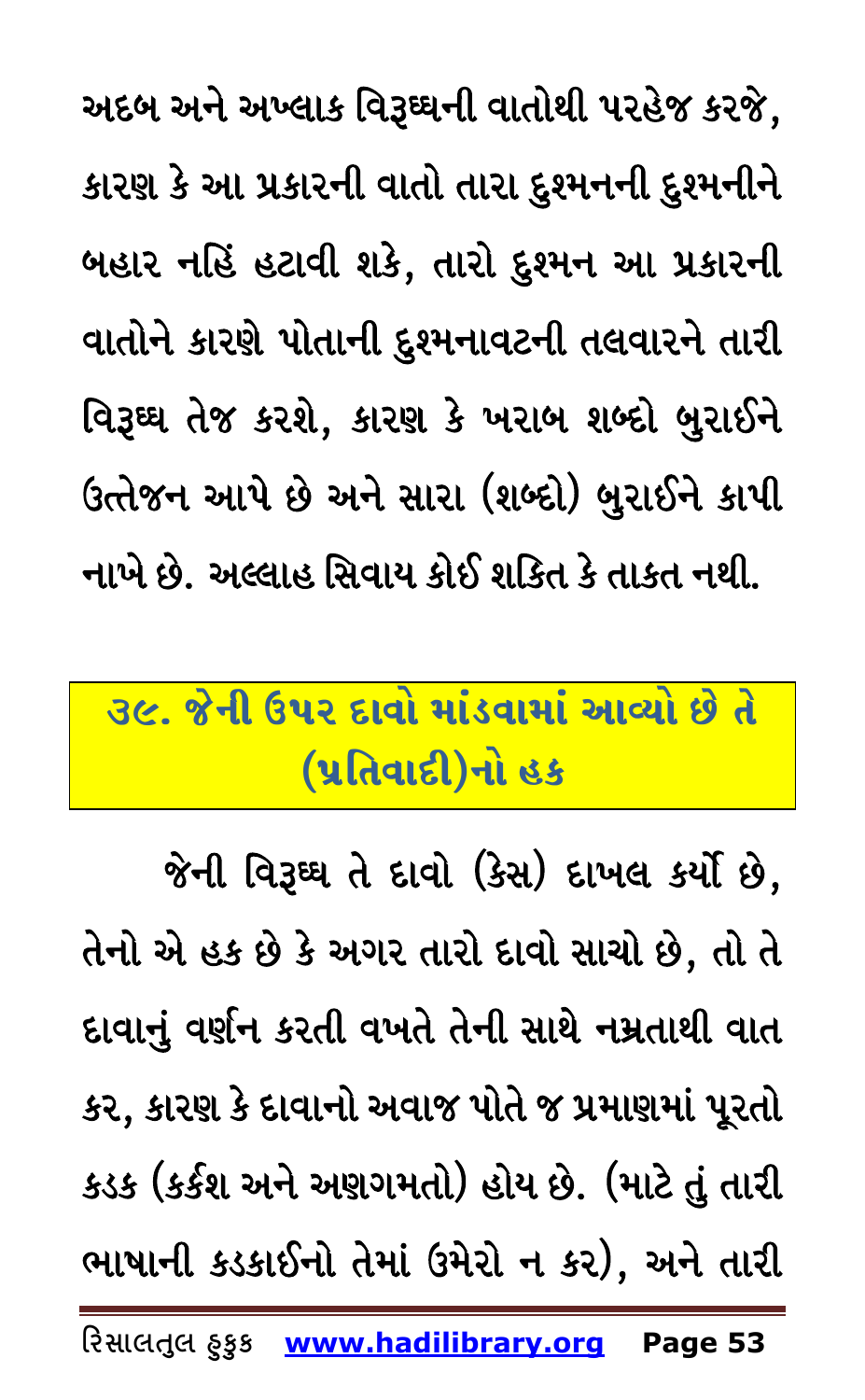દલીલોને નમ્રતાપૂર્વક સમજાવ; તારી વાતનું સ્પષ્ટ રીતે વર્ણન કર, અને જો વિચારવા માટે સમયની જરૂર હોય તો મોહલત આપ.

### ૪૦. સલાહ માંગનારનો હક

<span id="page-53-0"></span>તારી પાસે સલાહ માંગનારનો એ હક છે કે, જો તારી પાસે તેના માટે ફાયદાકારક સલાહ હોય, તો તેને એવી સલાહ આપ કે જે એવી હોય કે, અગર તું તેના સ્થાને હોત, તો તે એજ સલાહનું અનુસરણ કર્યુ હોત. અને તે સલાહ વિવેકપૂર્વક અને નરમાશથી રજૂ થવી જોઈએ, કારણ કે નરમાશ અજાણ્યા માણસોને પણ મિત્રોમાં ફેરવી નાખે છે, જયારે કે કડકાઈ મિત્રોને પણ અજાણ્યા બનાવી દે છે.

અને જો તારી પાસે તેના માટે કોઈ સારી સલાહ ન હોય, તો તારે તેને એ વ્યકિતની સલાહ લેવા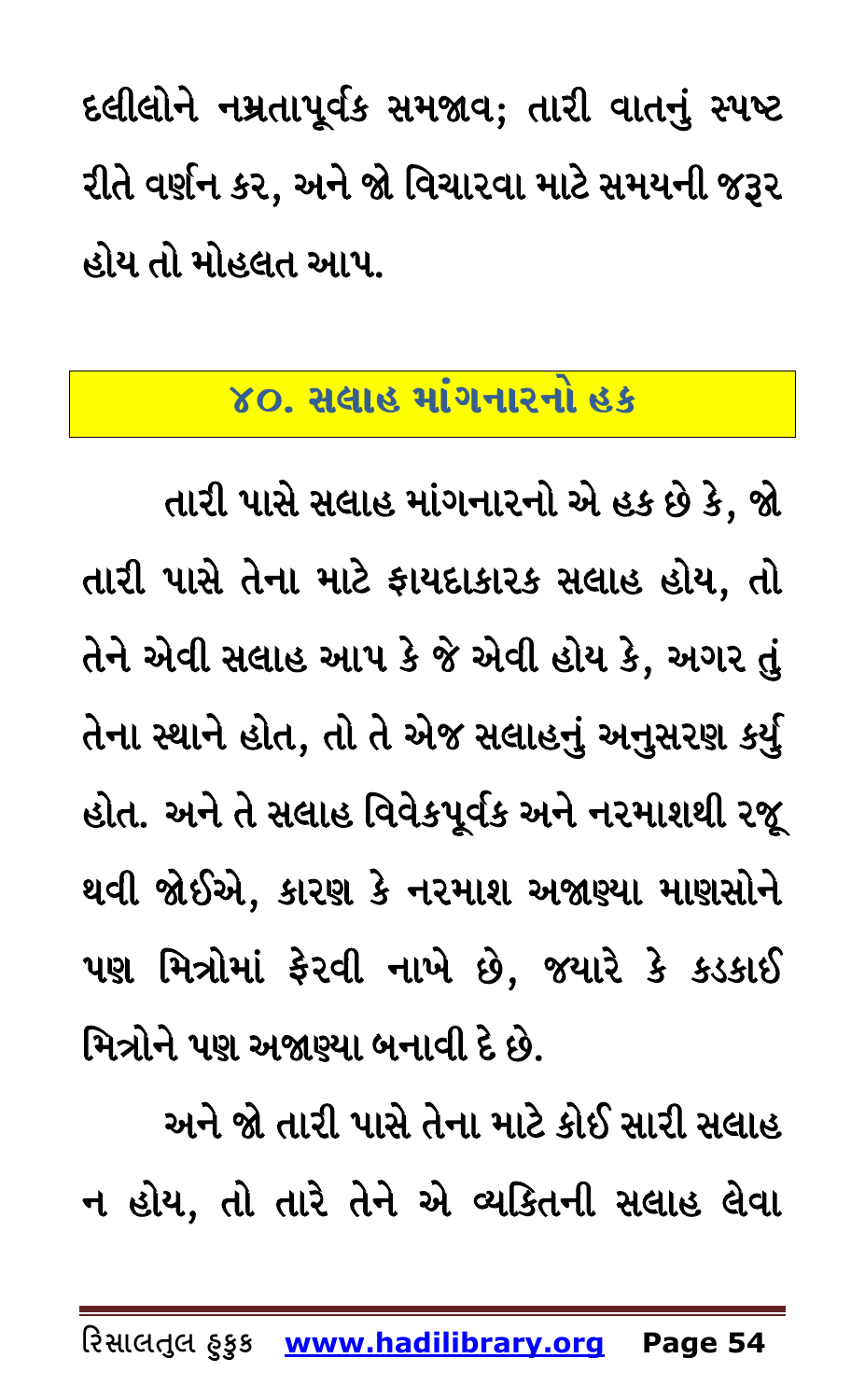જણાવવું જેને તું જાણતો હોય અને જેની સલાહ પર તને ભરોસો હોય, અને જો તારી સાથે એવા પ્રસંગો ઉપસ્થિત થાય, તો તું તે વ્યકિતના સલાહ–સૂચનો મેળવીને અમલ કરવા તૈયાર થઈ જા. તારે સલાહ માંગનારને તે વ્યકિતની તરફ દોરી લઈ જવો અને માર્ગદર્શન અપાવવું. આ રીતે તે સલાહ માંગનારના હકમાં કચાશ રાખી નહિં ગણાય. અલ્લાહ સિવાય કોઈ શક્તિ કે તાકત નથી.

#### <span id="page-54-0"></span><u>૪૧. સલાહ આપનારનો હક</u>

અને તારા સલાહકારનો એ હક છે કે, અગર તેની સલાહ તારા મંતવ્યો અને વિચારો મુજબની નથી, તો તારે તેની પ્રમાણિકતા અને ખુલુસતા ઉપર શંકા ન કરવી, કારણ કે આ એક અભિપ્રાયની બાબત છે અને તે એક સ્વાભાવિક બાબત છે કે લોકોના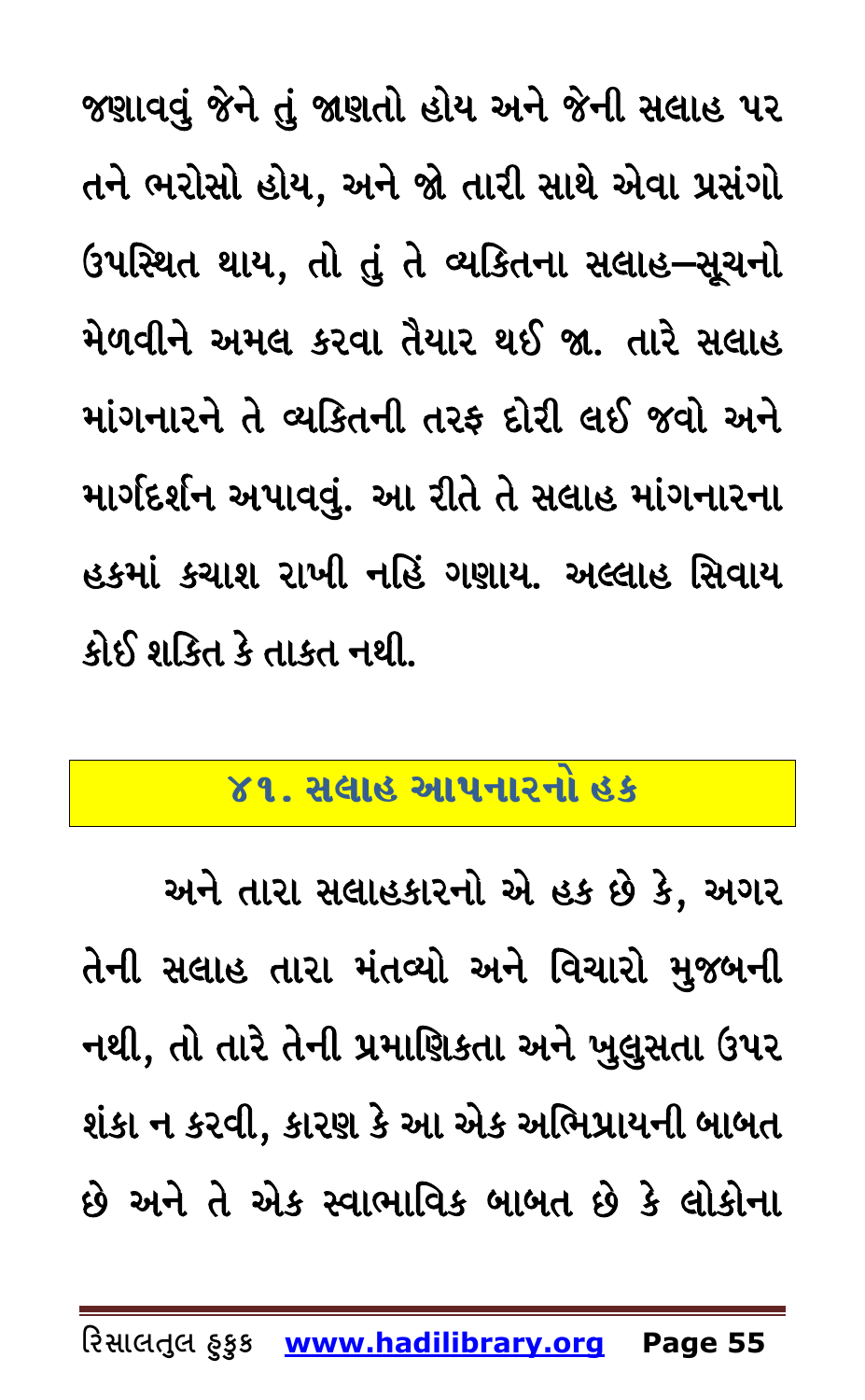અભિપ્રાયો જુદા–જુદા હોય છે અને લોકો પાસે જુદા–જુદા દ્રષ્ટિકોણ હોય છે. તેથી અગર જો તું તેની સાથે અસહમત છો, તો તું તારા મત અને અભિપ્રાય મુજબ ચાલવા માટે સ્વતંત્ર છો, પરંતુ તારા માટે એ યોગ્ય નથી કે તું તારા સલાહકારને શંકા હેઠળ મૂકી દે. તું તેની સલાહને અયોગ્ય ગણી શકો છો, પરંતુ સલાહકારને નહિં, કારણ કે તે તેને સલાહ લેવા માટે યોગ્ય ગણ્યો હતો, એટલે જ તો તે તેની પાસે સલાહ લીધી હતી.

અને જો તે તેની સલાહને કબૂલ કરી અને તારા મકસદને હાંસિલ કરી લીઘો, તો અલ્લાહનો આભાર

માન અને સલાહ આપનારનો પણ આભાર માન. અને અગર જો તેને કયારેક તારી સલાહની જરૂર હોય, તો ખયાનત વગર નિખાલસ અને પ્રામાણિક બનીને તેને સલાહ આપવી કે જેવી રીતે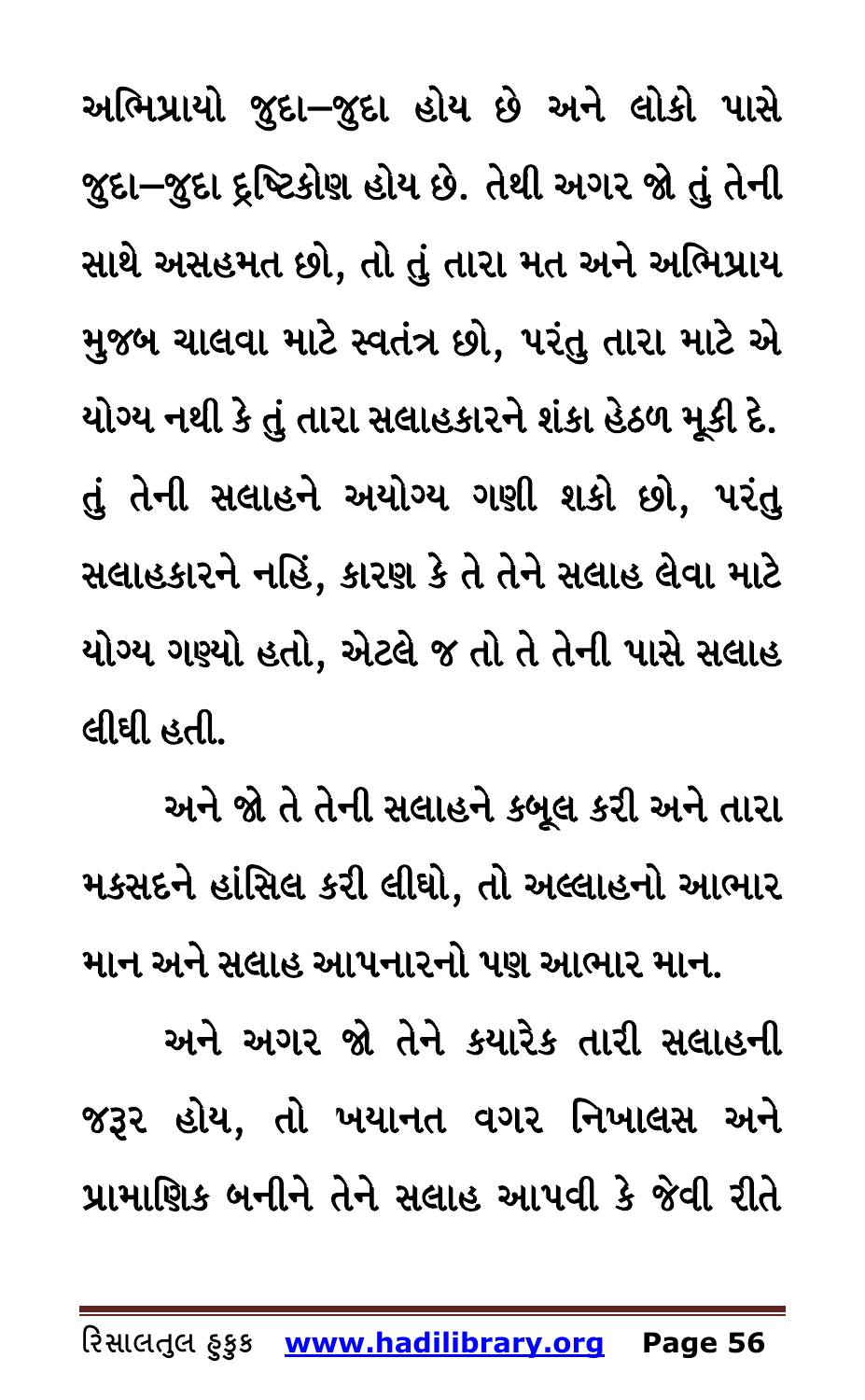તેણે તને આપી હતી. અલ્લાહ સિવાય કોઈ શકિત કે તા.કત નથી.

## <span id="page-56-0"></span> $78.$  નસીહત (ઉપદેશ) માંગનારનો હક

અને તારી પાસે નસીહત માંગનારનો એ હક છે કે, તારે તેની જરૂરત અને ક્ષમતા મુજબ તેને નસીહત કરવી જોઈએ, અને એ રીતે કરવી જોઈએ કે જે સાંભળવામાં અનુકૂળ (સુસંગત) લાગે (જેમ કે, મીઠી ભાષામાં) તેમજ તેના માટે તે નસીહત ઉપર અમલ કરવો શકય હોય. અને તારે તેની બુઘ્ધિક્ષમતા મુજબ તેની સાથે વાત કરવી, કારણ કે દરેક અક્કલ (બુઘ્ઘિ) એ વાણીને ઓળખે છે અને સ્વીકારે છે જે તેના પોતાના લેવલ (સ્તર) મુજબની હોય, અને તારી પઘ્ઘતિ માયાળું હોવી જોઈએ. અલ્લાહ સિવાય કોઈ શકિત કે તાકત નથી.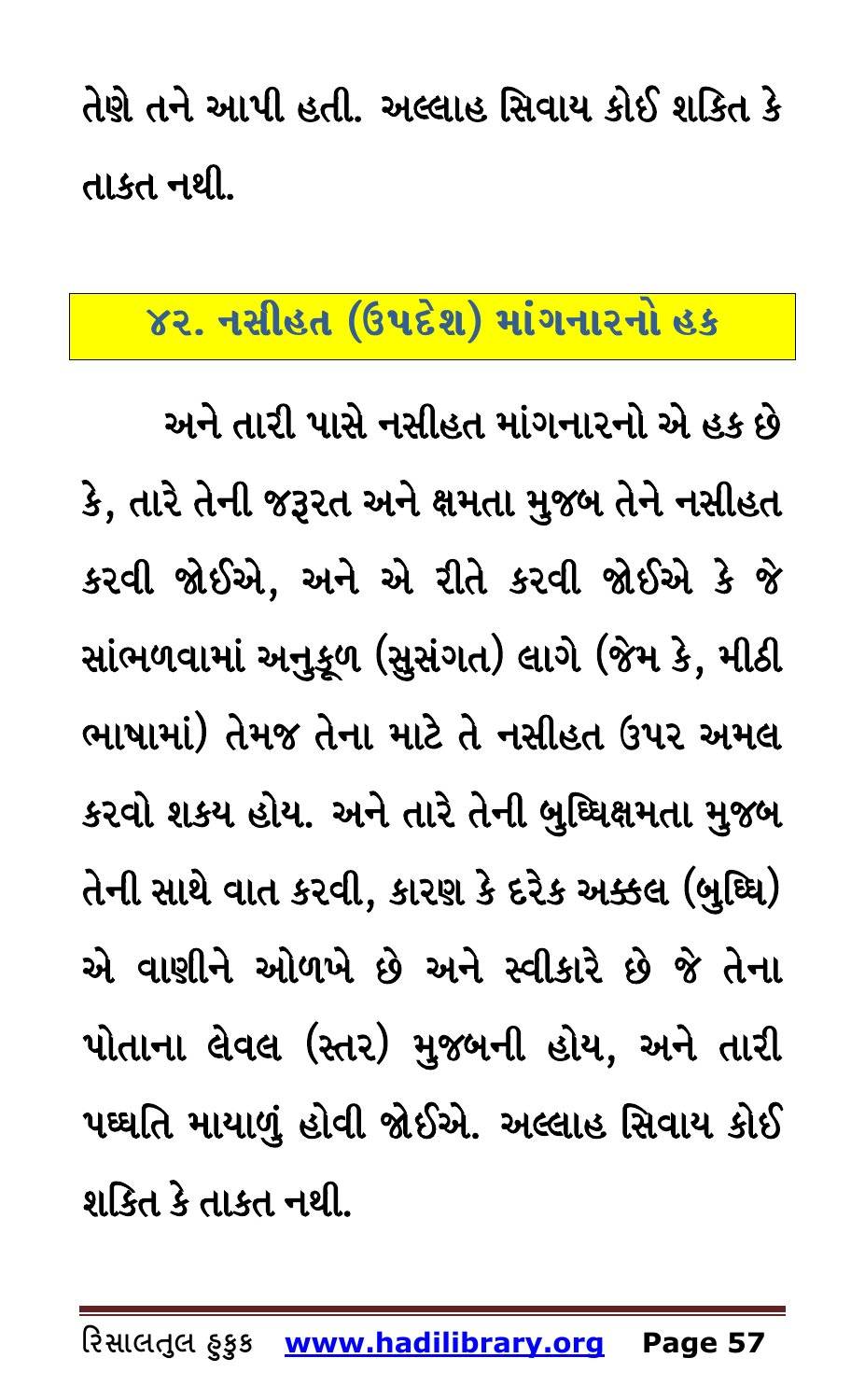## <u>૪૩. નસીહત (ઉપદેશ) આપનારનો હક</u>

<span id="page-57-0"></span>અને તને નસીહત (શીખામણ અને બોઘપાઠ) આપનારનો એ હક છે કે, તારે તેની સાથે નરમાશની સાથે (વિનમ્ર) રહેવું, અને તેની વાતમાં તારા દિલને પરોવી રાખવું અને તેની અવાજ તરફ તારા કાનોને ખુલ્લા રાખવા, જેથી કરીને તું તેની વાતને સમજી  $9\overline{\smash{\cdot}}\hspace{-1.5pt}.\hspace{-1.5pt}$ 

ત્યાર પછી તેની નસીહત ઉપર ચિંતન–મનન કર. અગર તે સાચી હોય, તો અલ્લાહનો આભાર માનવો, નસીહત કરનારની નસીહતને સ્વીકારી લેવી, અને તે બદલ તેને માન આપવું. અને જો તને તેની નસીહત અયોગ્ય જણાતી હોય, તો તેની પ્રત્યે દયા રાખવી અને તેની ઉપર આક્ષેપ ન મૂકવો. તેનો મકસદ તો નસીહત કરવાનો જ હતો, પરંતુ તેણે તેમ કરવામાં ભૂલ કરી હતી.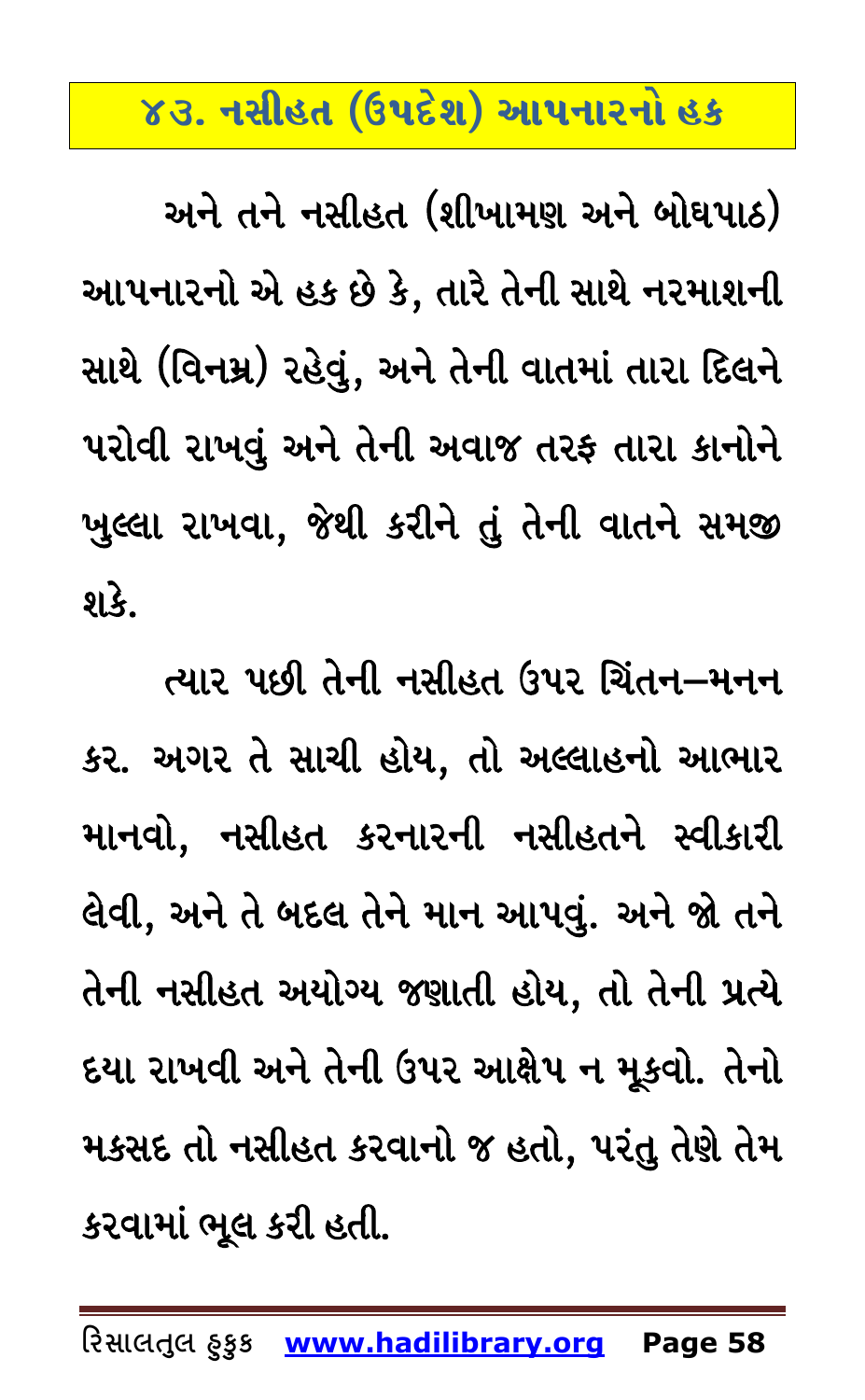જોકે અગર તને એ વાતની ખબર હોય કે તે તારી પ્રત્યે પ્રમાણિક (નિખાલસ) ન હતો, તો પછી બાબત અલગ છે. પરંતુ એ કિસ્સામાં, તારે તેને જરાપણ સાંભળવો ન જોઈએ.

## <span id="page-58-0"></span>૪૪. મોટાનો (વડીલનો) હક

વયમાં મોટાનો એ હક છે કે, તારે તેની ઉંમરના કારણે તેનો આદર કરવો જ જોઈએ, અને જો તેનામાં કોઈ ઈસ્લામી સદ્દગુણ હોય, તો તારે તેના ઈસ્લામના કારણે તેને માન આપવું જોઈએ. તારે તેને અગ્રતા આપવી જોઈએ અને વાતચીતમાં તેની સામે દલીલ ન કરવી જોઈએ, અને ચાલતી વખતે તેની આગળ નીકળી ન જવું, અને માર્ગમાં તેની આગળ કદમ ન માંડવા. જો તે અમુક બાબતોમાં જાહિલ હોય, તો તે જહાલત પ્રત્યે તેનું ઘ્યાન દોરી (તેને શરમાવીશ)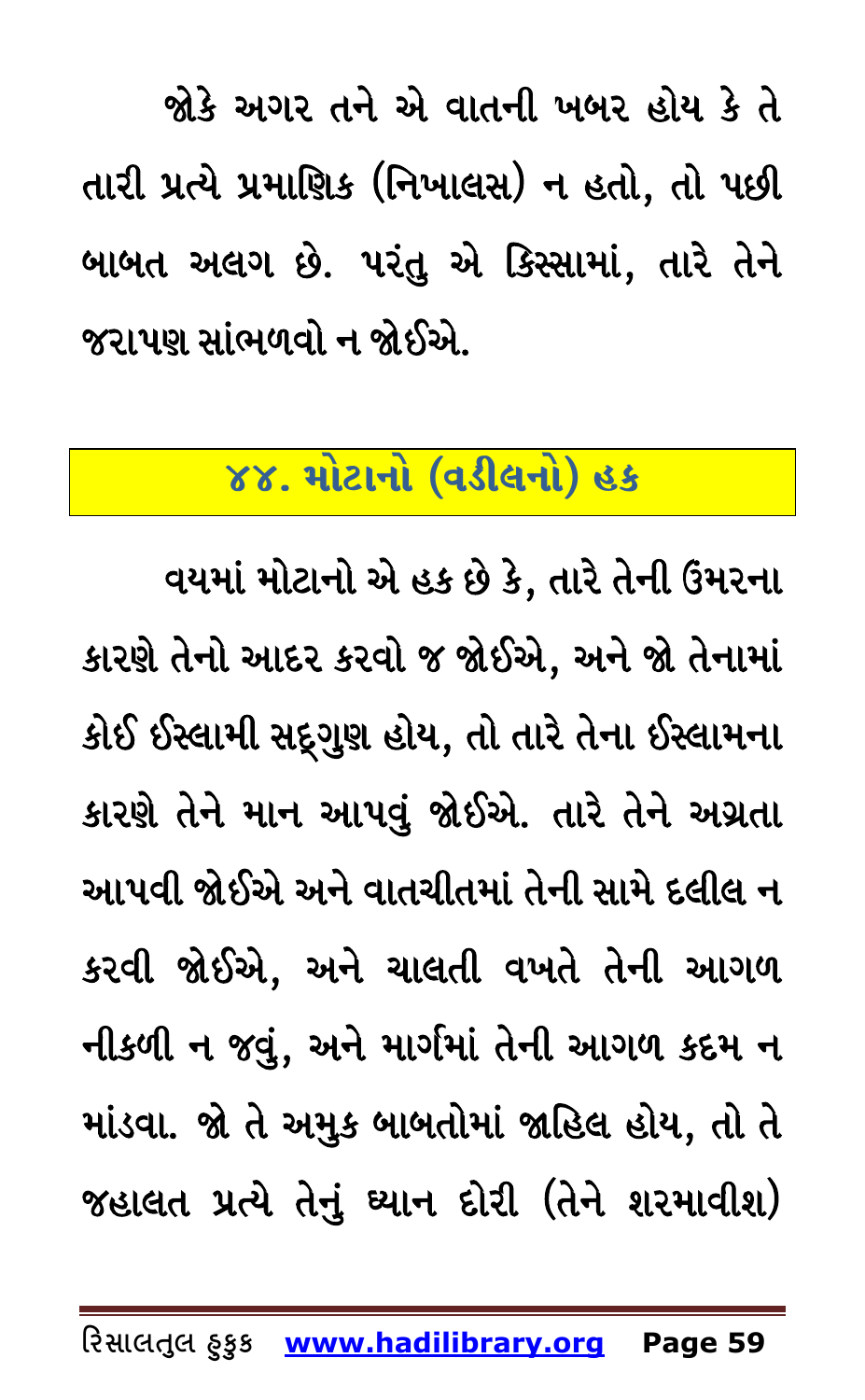નહિં. અને અગર તે તને જાહિલ કહે, તો સહનશીલતાથી કામ લેજે અને તેને માન આપજે, કારણ કે તેની વય પ્રમાણે ઈસ્લામમાં આગળ હોવાના હકને લીઘે માનનીય છે. અલ્લાહ સિવાય કોઈ શકિત કે તાકત નથી.

#### <span id="page-59-0"></span>૪૫. નાની વયની વ્યકિતનો હક

અને તારાથી વયમાં નાનાનો એ હક છે કે, તમે તેની સાથે મિત્રતાથી રહો, તેને યોગ્ય રીતે તાલીમ અને શિક્ષણ આપો, અને તેની ભૂલોને અણદેખી કરો, તેની ખામીઓને છૂપાવી દયો, તેની પ્રત્યે દયાળુ બનો, અને તેની મદદ કરો, અને તેની નાની વયને કારણે થઈ ગયેલી ભૂલોને છુપાવી દો, કારણ કે આ (મોહબ્બત અને સહાનુભૂતિ) તેના માટે પસ્તાવાનું કારણ બનશે. તેની સાથે ઝઘડો ન કરવો, કારણ કે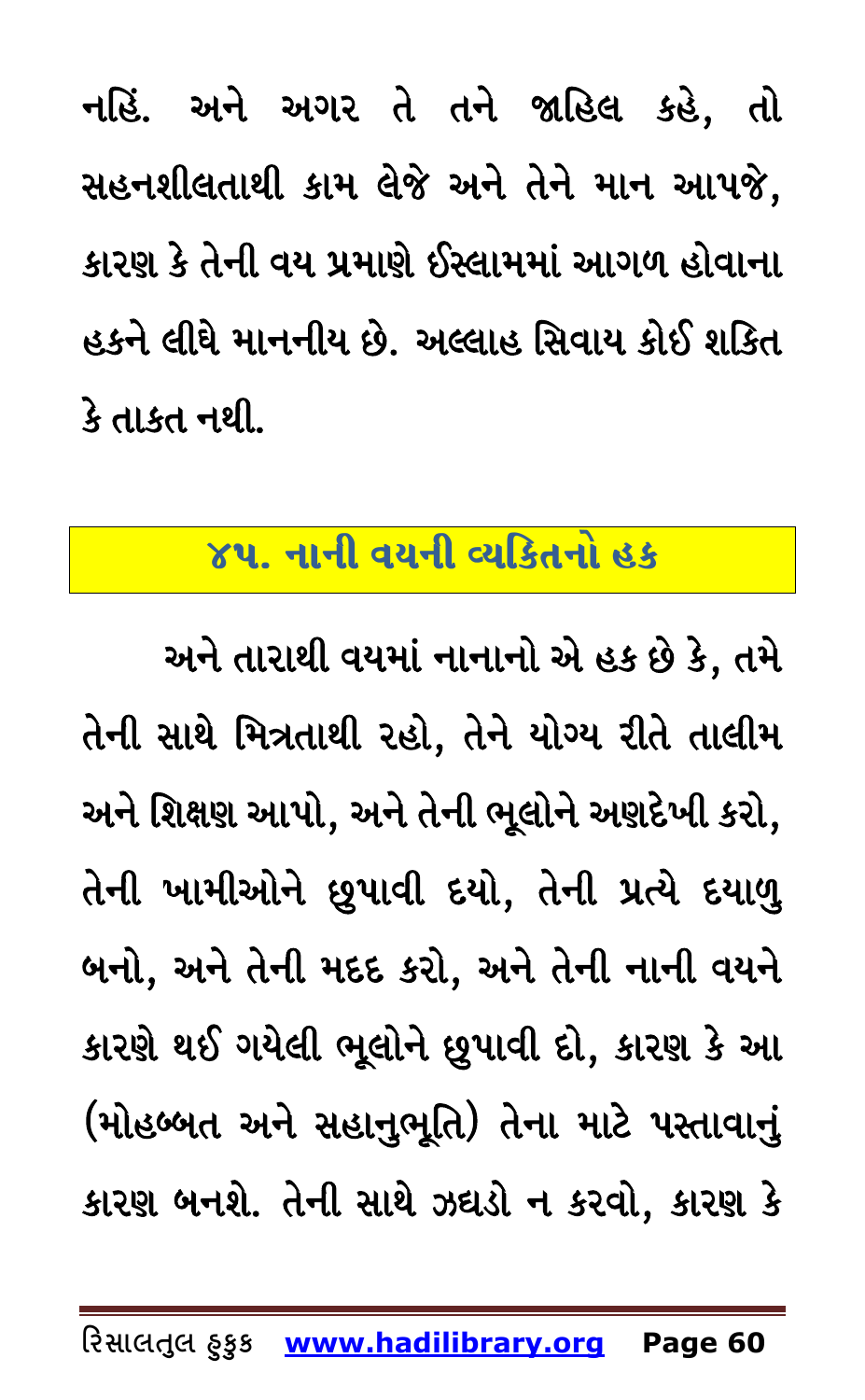તેમ કરવું એ તેના વિકાસ અને પ્રગતિમાં અવરોઘક બની જશે.

<u>વિભાગ (આઈ): લોકોના હક</u>

## ૪૬. માંગણી કરનારનો હક

<span id="page-60-0"></span>અને તારી પાસે મદદ માંગનાર (સાઈલ)નો એ હક છે કે, જો તું તેની જરૂરીયાત પૂરી કરી શકવા સક્ષમ છો, તો તારે તેની મદદ કરવી જોઈએ અને તેની મુશ્કેલીઓ દૂર થઈ જાય તે માટે દુઆ કરવી જોઈએ. અને તેની મદદ કર.

અને જો તને તેની પ્રમાણિકતા અને સચ્ચાઈ બાબતે શંકા હોય, તો પછી સાવચેત થઈ જા, કદાચ એવું બને કે તારી આ શંકા તારા માટે શૈતાનની જાળ હોય કે જે તને તારા હિસ્સા (સવાબ)થી દૂર રાખવા માંગતો હોય અને તે તારા અને તારા રબ પ્રત્યેની નજદીકના અમલની વચ્ચે અવરોઘરૂપ બનવા ઈચ્છતો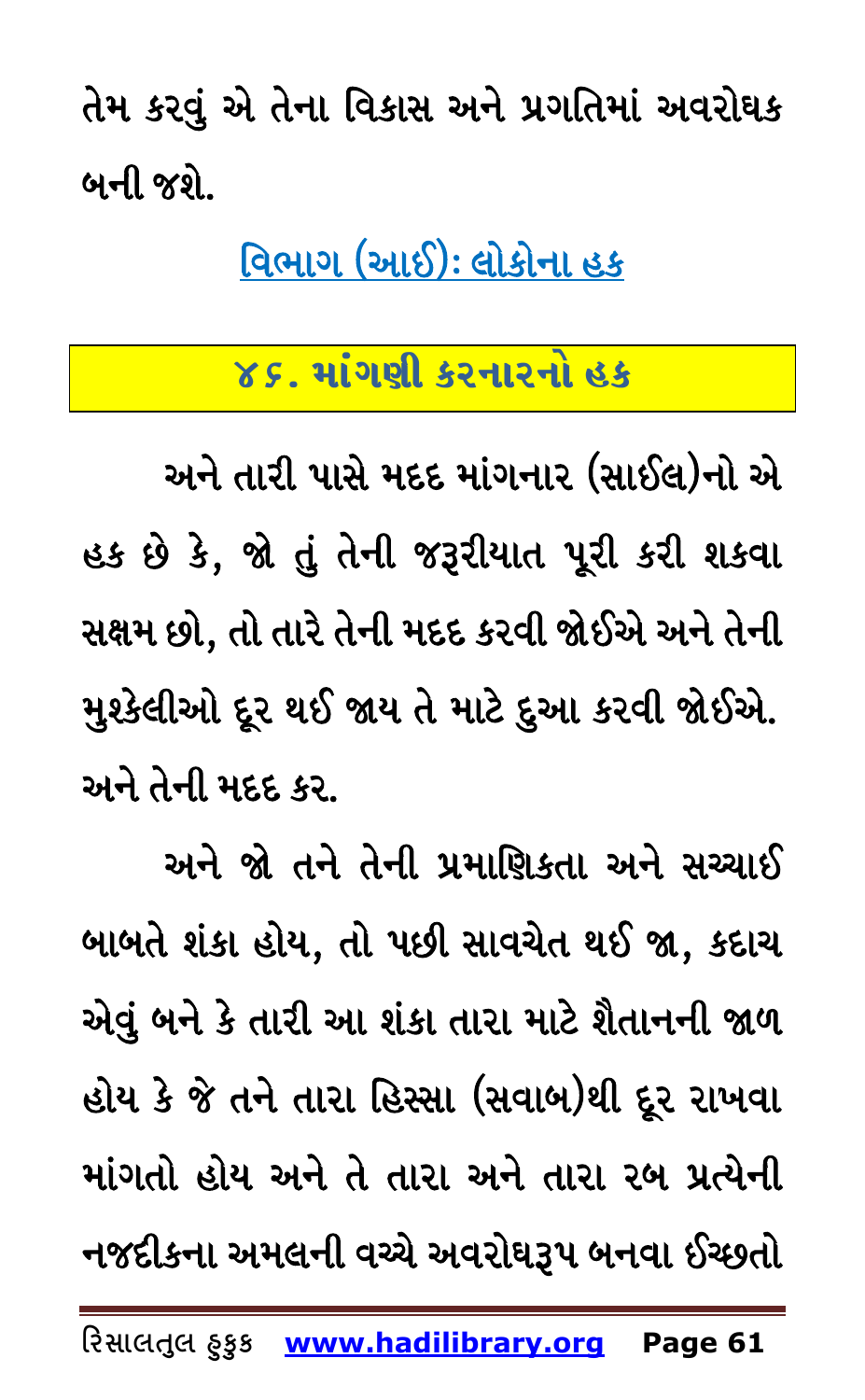હોય. આમછતાં, જો તે તેને મદદ ન કરવાનો નિર્ણય કરી લીઘો છે, તો તેને (શરમીદા કર્યા વિના) સારો જવાબ આપી (નરમાશ)થી પાછો ફેરવી દે.

અને જો તને તેના વિષેની તારા દિલની શંકાઓ ઉપર અંકુશ આવી જાય અને તું તેને જે કાંઈ યોગ્ય લાગે તે આપી દે, તો પછી ચોક્કસપણે તે ખરી દ્રઢતા  $\mathfrak{G}$ .

#### <span id="page-61-0"></span>૪૭. જેની પાસે માંગણી કરવામાં આવે તેનો હક

અને જેની પાસે તું મદદ માંગો છો તેનો એ હક છે કે, અગર તે કાંઈક આપે, તો તેનો તોહફો તેની સખાવતની કદરદાની કરીને આભારની સાથે સ્વીકારી લે. અને જો તે ન આપે, તો પછી તેના ન આપવાના કારણને સ્વીકારી લે અને તેના વિષે સારો વિચાર (નેક ગુમાન) કર.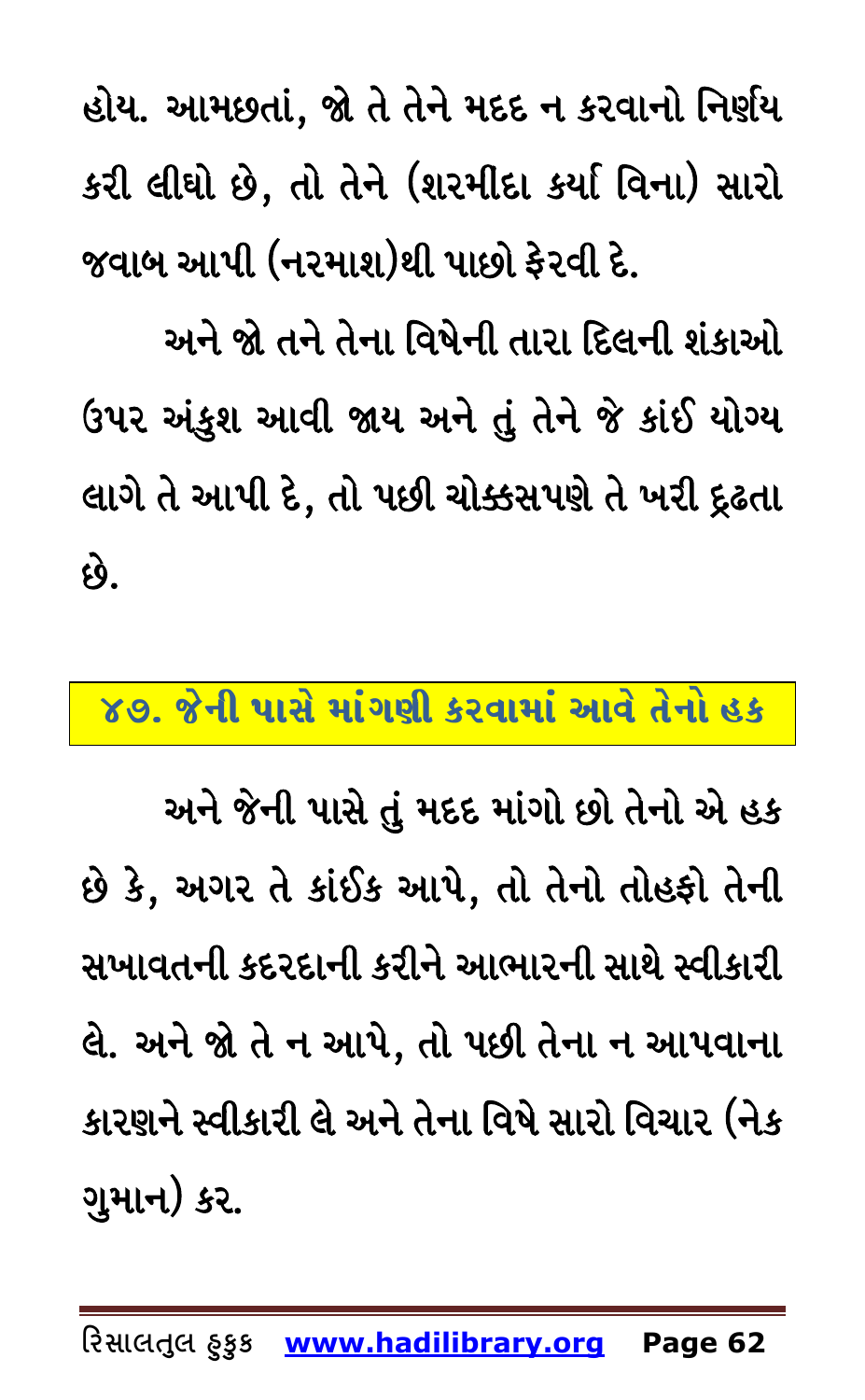અને યાદ રાખ કે અગર તે આપવાનો ઈન્કાર કરી દે, તો તે તેની પોતાની માલ–મિલ્કત છે જેનો તેણે આપવાનો ઈન્કાર કર્યો છે અને તેની પોતાની માલ–મિલ્કતમાંથી ન આપવા બાબતે તેની નિંદા ન કરી શકાય. અને અગર તેણે માલને ખોટી રીતે આપવાનો ઈન્કાર કર્યો છે, તો પછી તું જાણી લે કે, '' બેશક ઈન્સાન ચોક્કસપણે ખૂબ જ નાઈન્સાફી અને નાશુક્રો છે." (સૂરે ઈબ્રાહીમ, ૧૪: ૩૪)

## ૪૮. ખુશ કરનારનો હક

<span id="page-62-0"></span>અને એ વ્યકિત જેના મારફતે અલ્લાહે તને ખુશ કર્યો છે, તેનો એ હક છે કે, અગર તેણે તને ઈરાદાપૂર્વક ખુશ કર્યો છે, તો તારે સૌપ્રથમ અલ્લાહનો આભાર માનવો જોઈએ, અને પછી તેની સદ્દભાવના બદલ તેનો આભાર માનવો જોઈએ. અને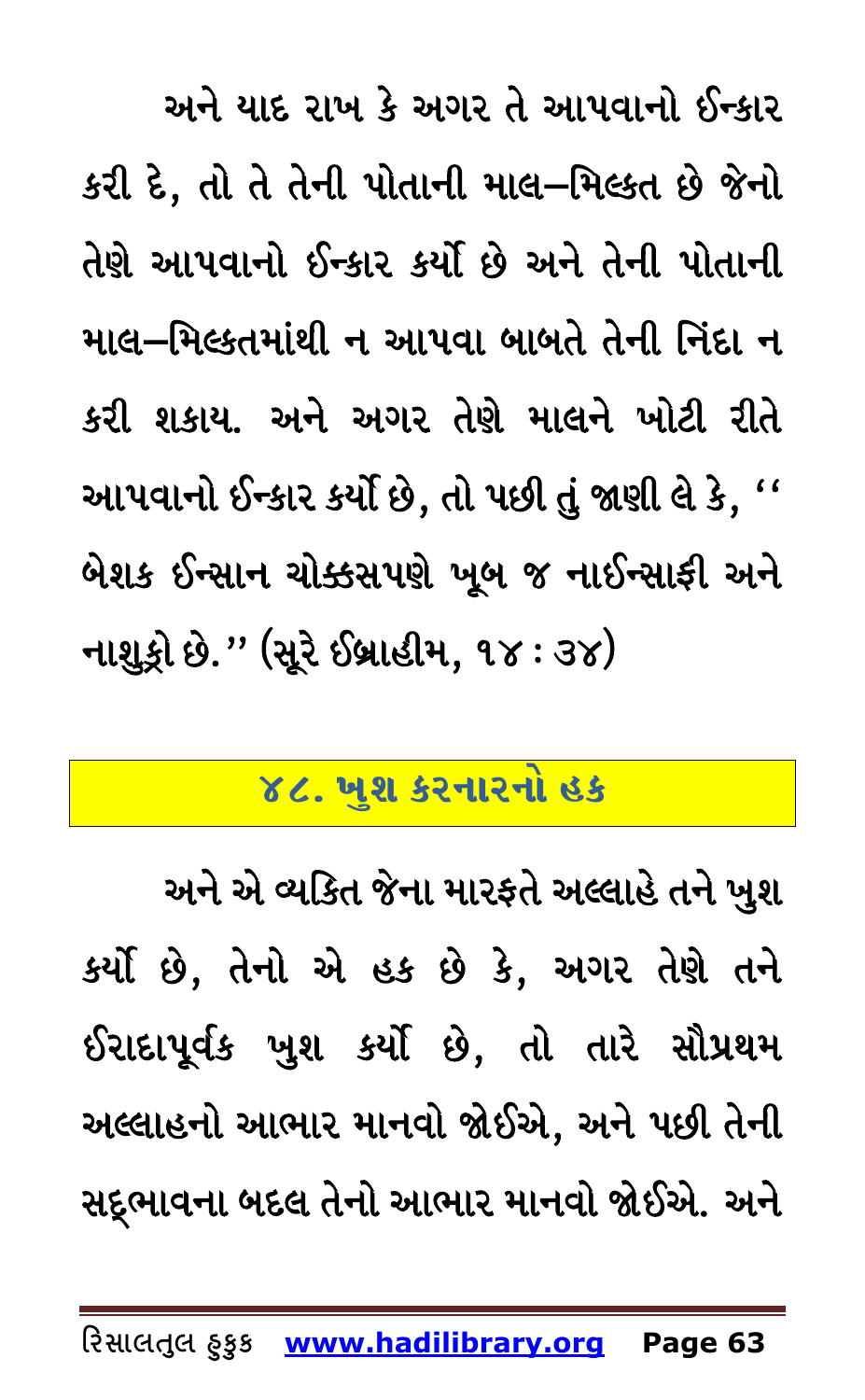જયારે તને તક મળે ત્યારે તે સદ્દભાવનાનો બદલો ચૂકવવાનો પ્રયત્ન કરવો, બલ્કે તેથી પણ કંઈક વઘુ કરવાનો, કારણ કે મહેરબાનીની પહેલ તેની હતી. અને તું તેને ખુશ કરવાની તક શોઘતો રહે.

અને જો તે વ્યકિતએ તને બિનઈરાદાપૂર્વક અને અજાણતાથી ખુશ કર્યો છે, તો તારે અલ્લાહનો આભાર માનવો જોઈએ અને તેના આભારી બનવું જોઈએ, અને જાણી લે કે આ સદ્ભાવના અલ્લાહ તરફથી છે જેને તેણે તારા માટે અનામત (સુરક્ષિત) રાખી હતી. આમછતાં, તારે તે વ્યકિતને ચાહવી જોઈએ કારણ કે અલ્લાહ તરફથી ભલાઈ (મહેરબાની)ને તારા સુઘી લઈ આવવા માટે તે માઘ્યમ હતી, અને પછી સદાય તેની ભલાઈ માટે દુઆ કરતો રહે, કારણ કે અલ્લાહની મહેરબાનીનો સ્ત્રોત પોતે પણ એક બરકતનું કારણ છે, જયાંપણ તે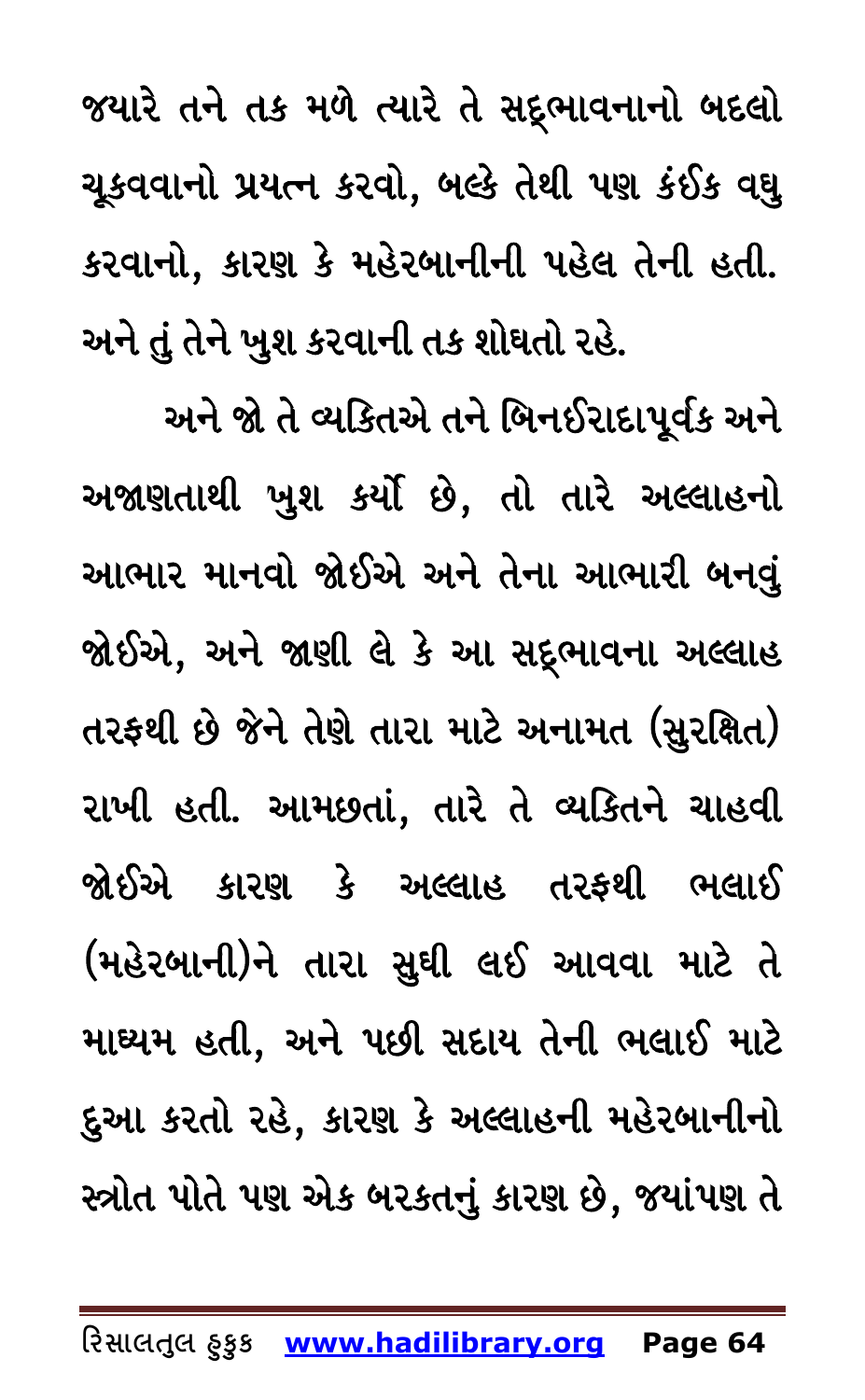હોય, ભલેને પછી તે (મહેરબાની) બિનઈરાદાપૂર્વક થઈ હોય.

## <span id="page-64-0"></span>૪૯. દુઃખ પહોંચાડનારનો હક

એ વ્યકિત જેણે તને શબ્દો કે કાર્યો વડે દુઃખ પહોંચાડયું છે અથવા તારા માટે મુશ્કેલીનું કારણ બન્યો છે, અગર તેણે તેમ જાણી જોઈને અને ઈરાદાપૂર્વક કર્યુ છે, તો પછી માફી આપી દેવી તારા માટે વઘારે યોગ્ય છે, કારણ કે માફી આપી દેવાથી ભવિષ્યમાં તે આ પ્રકારના કામોથી દૂર રહેશે. અને વઘુમાં, આ દુનિયામાં તારી જેવા ઘણા લોકો છે. તેઓ સાથે ભલાઈ અને મહેરબાનીથી વ્યવહાર કરશે, અને અલ્લાહ ફરમાવે છેઃ ''અને જે કોઈ (પોતાની ઉપર) ઝુલ્મ પછી પ્રતિકાર કરે, તો તેઓ એજ લોકો છે કે જેઓ ઉપર નિંદા–મઝિમ્મતનો કોઈ માર્ગ નથી.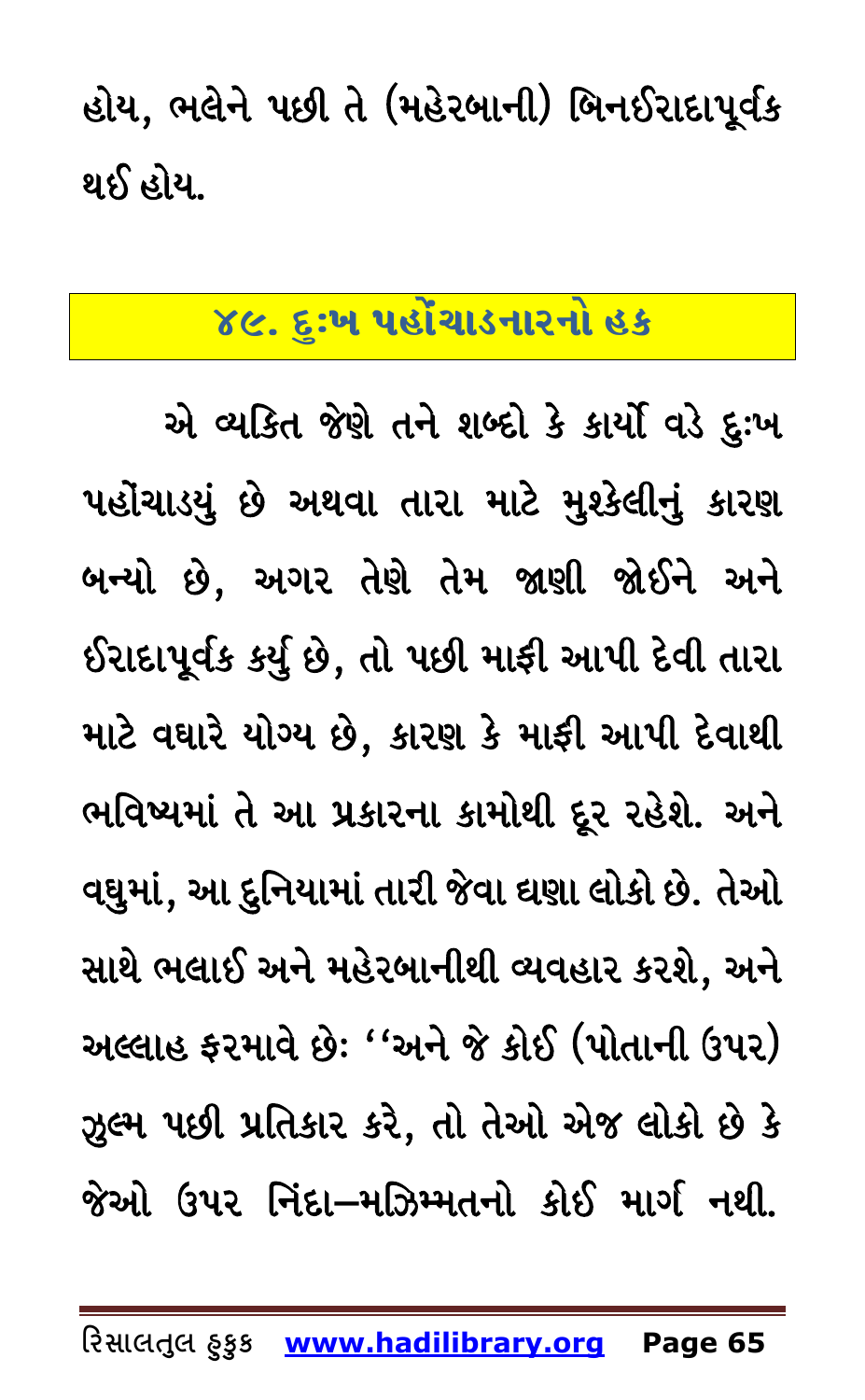(નિંદા–મઝિમ્મતનો) માર્ગ તો ફકત તેઓ માટે છે કે જેઓ લોકો ઉપર ઝૂલ્મ કરે છે અને ખોટી રીતે (નાહક) જમીન ઉપર અત્યાચાર કરે છે, આ એજ લોકો છે કે જેઓ માટે પીડાદાયક અઝાબ છે. અને ખરેખર જેઓ સબ્ર કરે અને માફ કરી દે, તો ખરેખર તે મહા–મૂલ્યવાન કાર્યોમાંથી છે." (સૂરે શુરા, ૪૨:  $\times$ ૧ થી  $\times$ ૩)

અને ફરી શકિતશાળી, મહાન અલ્લાહ ફરમાવે છે: ''અને જો તમે સજા કરો, તો પણ એજ પ્રમાણમાં કરો કે જેટલા તમને સતાવવામાં આવ્યા હતા, અને જો તમે સબર કરો, તો ખરેખર સબ્ર કરનારાઓ માટે સૌથી શ્રેષ્ઠ છે.'' (સૂરે નહુલ, ૧૬ : ૧૨૬)

આ બઘી બાબતો તેને લાગુ પડે છે કે જેણે તારી ઉપર ઈરાદાપૂર્વક (જાણી જોઈને) ઝૂલ્મ કર્યો છે. પરંતુ અગર જો તે ઈરાદાપૂર્વક ન હોય, તો પછી તારે હેતુપૂર્વક બદલો લઈને તેને સતાવવો ન જોઈએ, રિસાલતુલ હુકુક www.hadilibrary.org Page 66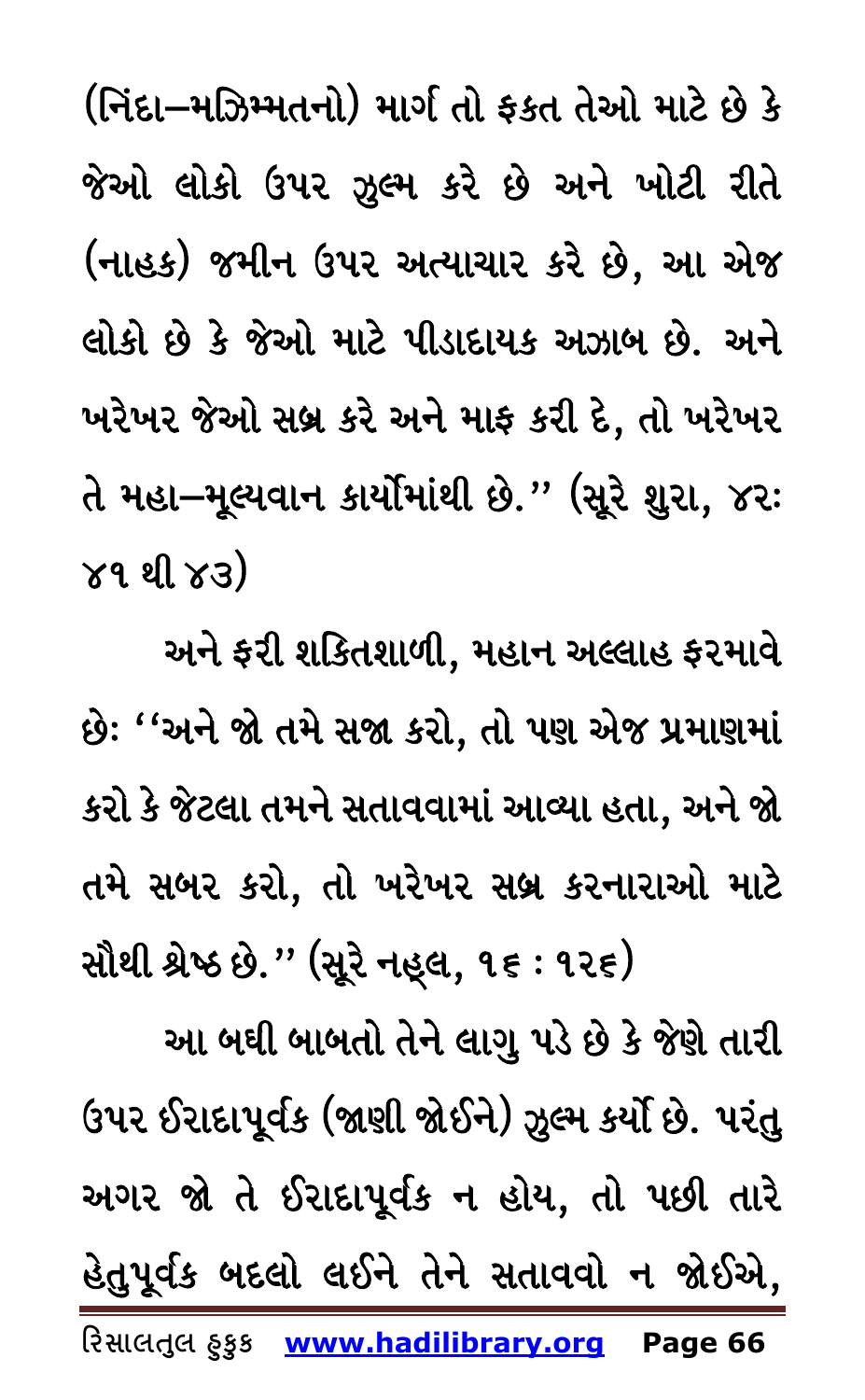નહિંતર પછી તેનો મતલબ એ થશે કે તે એક બિનઈરાદાપૂર્વકની (અજાણતા થયેલી) ભૂલનો બદલો ઈરાદાપૂર્વકની સજા વડે લીઘો. તેની સાથે ઘીરજ રાખ અને શકય તેટલી મહેરબાનીથી તેની સાથે વર્તન કર. અલ્લાહ સિવાય કોઈ તાકત કે શકિત નથી.

## ૫૦. મુસલમાનોનો હક

<span id="page-66-0"></span>અને તારી સાથે રહેતા મુસલમાનોનો એ હક છે કે, તેઓ પ્રત્યે તારા દિલમાં મેલ ન રાખ, તેઓમાંના બુરા લોકો સાથે વિનમ્ર (નરમાશવાળો) બની જા અને તેઓની મોહબ્બત મેળવીને તેઓની સુઘારણા કર. અને જેઓ પોતાના ચારિત્રમાં સદ્દગુણી છે તેઓનો અથવા તો જેઓ તારી પ્રત્યે ઉદાર છે તેઓનો આભારી બની જા, કારણ કે તેઓના ચારિત્રની ભલમનસાઈ, તારા પ્રત્યેના કોઈ પ્રત્યક્ષ લાભ વિના,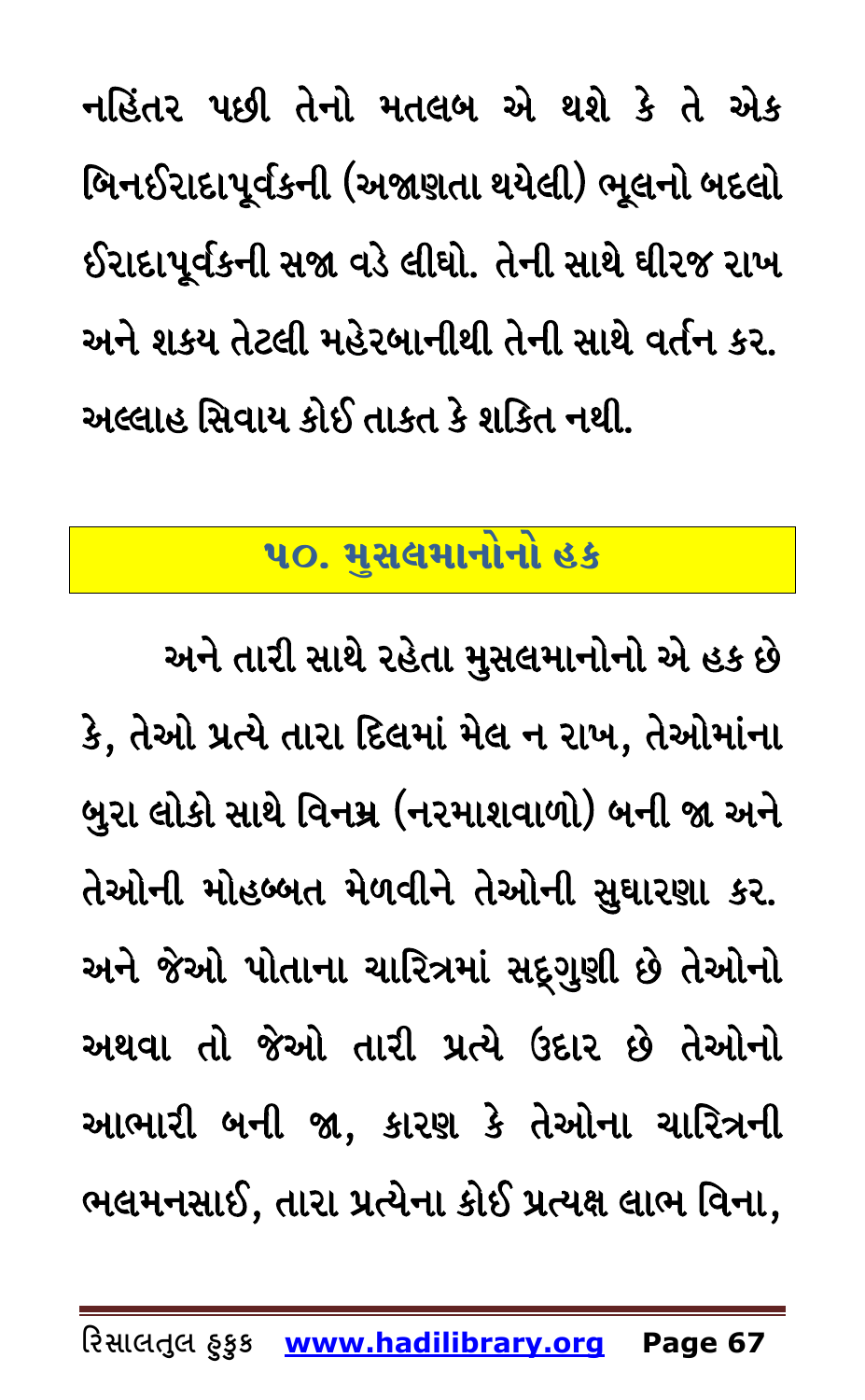પોતે પણ તારા માટે એક સદ્દગુણ છે, કારણ કે આ રીતે તેઓએ તને ઈજાથી બચાવ્યો છે અને તારા રક્ષણનો પ્રયત્ન કર્યો છે, અને પોતાની મુશ્કેલીઓને તારાથી દૂર રાખી છે. તેથી, તેઓ બઘા માટે દુઆ કર. અને તેઓ બઘા માટે તારી મદદને તૈયાર રાખ, અને બઘા મુસલમાનો સાથે તેઓના યોગ્ય સ્થાન મુજબ વ્યવહાર કર.

(વડીલોને તારા પિતાની જગ્યાએ અને નાની વયનાને તારા બાળકના સ્થાને સમજ અને સમોવડીયાને તારા ભાઈના સ્થાને ગણી લે. તારી પાસે તેઓ માટે દયા હોવી જોઈએ, અને તેઓથી નુકસાનને દૂર કરવા જોઈએ. તારે તેઓ માટે એ પસંદ કરવું જોઈએ જે તું તારા પોતાના માટે પસંદ કરો છો, અને તારે તેઓ માટે એ પસંદ ન કરવું જોઈએ, જે તું તારા માટે પસંદ નથી કરતો. )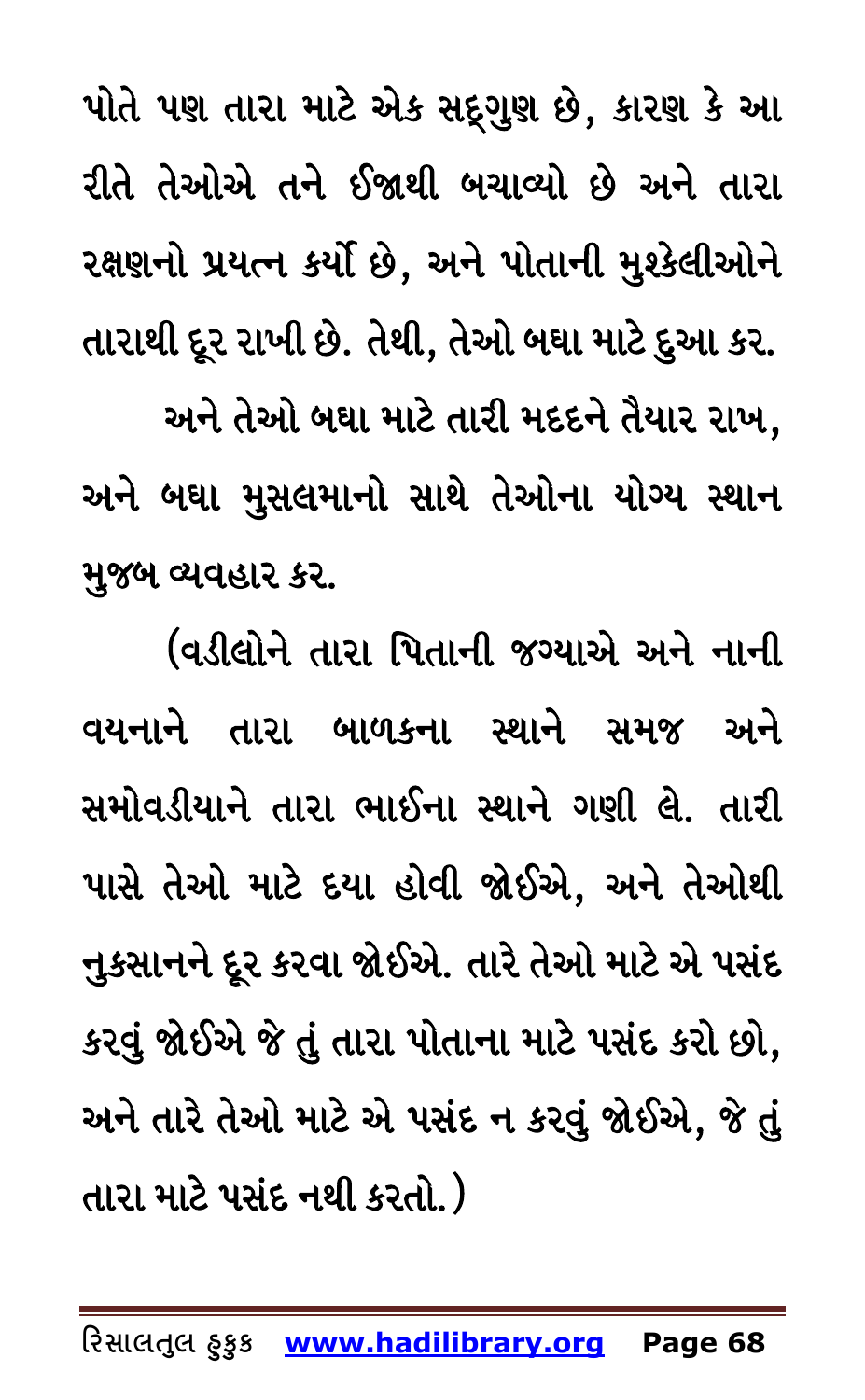## ૫૧. બિનમુસ્લિમોનો હક

<span id="page-68-0"></span>અને ઈસ્લામી દેશમાં રેહતા બિનમુસ્લીમો (એહલે ઝીમ્મહ)નો એ હક છે કે, તારે તેની પાસેથી તે સ્વીકારી લેવું જોઈએ જે અલ્લાહે તેમની પાસેથી સ્વીકાર્યું છે, તેઓ અને ઈસ્લામી હુકૂમત વચ્ચે થયેલ કરારને વફાદાર રહેવું જોઈએ. તમારી દરમ્યાન થતા વ્યવહારોમાં તારા અને તેઓ ઉપર ઝૂલ્મ દરમ્યાન અલ્લાહના રક્ષણ, અલ્લાહ અને તેના રસૂલ(સ.)ના અહદની વફાદારીનો પરદો રાખ, કારણ કે આપણને કહેવામાં આવ્યું છે કે, પવિત્ર પયગમ્બર(સ.)એ ફરમાવ્યું છેઃ 'જે કોઈ રક્ષિત બિનમુસ્લીમની સાથે અન્યાય કરશે, તો હું (કયામતના દિવસે) તેનો દુશ્મન હોઈશ.' તેથી અલ્લાહથી ડરો (અને તેઓની સાથે ન્યાયથી વર્તન કરો) અલ્લાહ સિવાય કોઈ શકિત કે તાકત નથી.